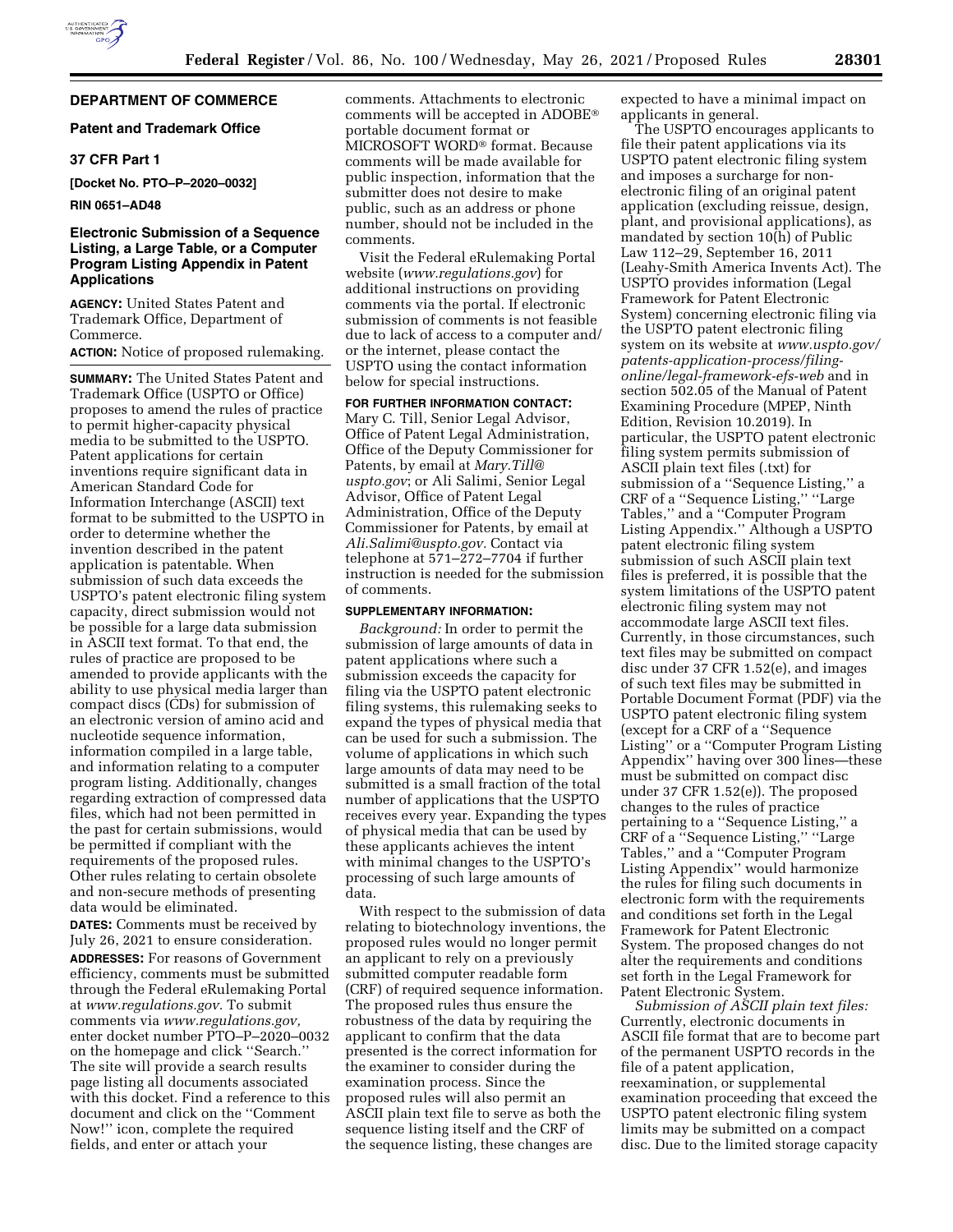of compact discs, the USPTO is proposing revisions to permit use of Digital Video Disc-Recordable (DVD–R or DVD+R). These higher-capacity readonly optical discs, on which data is permanently recorded and cannot be changed or erased, significantly reduce the number of physical media required to accommodate large files.

In the case of a ''Sequence Listing,'' MPEP section 2422.03 indicates that if a new application is filed via the USPTO patent electronic filing system with an ASCII plain text file of a ''Sequence Listing'' that complies with the requirements of 37 CFR 1.824(a)(2) through (6) and (b), and the applicant has not filed a ''Sequence Listing'' in a PDF image file, the text file will serve as both the paper copy required by 37 CFR 1.821(c) and the CRF required by 37 CFR 1.821(e). This concept is expressly incorporated into these proposed changes to the rules of practice. The current size limitation for an ASCII plain text file of a ''Sequence Listing'' submitted via the USPTO patent electronic filing system is 100 megabytes (MB). Thus, if an applicant files an ASCII plain text file of a ''Sequence Listing'' that is 100 MB or less, that ASCII plain text file serves as both the ''Sequence Listing'' under 37 CFR 1.821(c) and the CRF of the ''Sequence Listing'' under 37 CFR 1.821(e). With respect to ''Large Tables'' and a ''Computer Program Listing Appendix,'' if ASCII plain text files are filed through the USPTO patent electronic filing system, then no separate submission of disc copies of ASCII plain text files are needed. However, the current system limit of ASCII plain text file submissions of ''Large Tables'' and a ''Computer Program Listing Appendix'' is 25 MB per submission. This limit, however, may not prevent an entirely electronic submission. According to the Legal Framework for Patent Electronic System, cited *supra,* a user may be able to break up a ''Computer Program Listing Appendix'' or ''Large Tables'' file that is larger than 25 MB into multiple files that are no larger than 25 MB each and submit those smaller files via the USPTO patent electronic filing system. If the user chooses to break up a large ''Computer Program Listing Appendix'' or ''Large Tables'' file so it may be submitted electronically, the file names must indicate their order (*e.g.,* ''1 of  $X$ ," "2 of  $X$ "). Files above the 25 MB limit for ''Large Tables'' and a

''Computer Program Listing Appendix'' (unless capable of being divided) and above 100 MB for a ''Sequence Listing'' will have to be submitted on read-only optical discs. Submission of a ''Sequence Listing'' as an ASCII text file, if it exceeds 100 MB, cannot be divided like a submission of a ''Large Table'' or a ''Computer Program Listing Appendix.'' Thus, any ''Sequence Listing'' greater than 100 MB must be submitted on read-only optical discs. Currently, such files cannot be compressed; this can necessitate the use of multiple CD–ROMs or CD–Rs. These proposed changes to the rules of practice will permit higher-capacity media as well as non-self-extracting file compression. By permitting file compression, material submitted on a read-only optical disc will be capable of fitting on a single disc with the data integrity remaining intact.

The current rules of practice (37 CFR 1.52(e), 1.96(c), and 1.824) recite the use of certain obsolete computer and operating system formats. Updated computer and operating system formats are proposed to be added, and reference to obsolete media will be eliminated. Proposed changes to 37 CFR 1.58 will recite the updated computer and operating system compatibilities.

When a patent application relies on subject matter from an ASCII plain text file submitted on physical media or via the USPTO patent electronic filing system, currently, the patent specification must contain an incorporation by reference statement pursuant to 37 CFR 1.77(b)(5) or the Legal Framework for Patent Electronic System. The rules relating to the arrangement of the specification are proposed to be amended to clarify the required incorporation by reference statement. The granted patent or pregrant publication of an application that includes an ASCII plain text file, whether submitted on optical read-only discs or via the USPTO patent electronic filing system, does not include the actual contents of the ASCII plain text file in the printed document. The incorporation by reference is necessary to treat the material in the ASCII file as part of the patent or publication and to alert the public that the granted patent or the pre-grant publication includes additional material that constitutes part of the patent or publication. Although the current rules and proposed changes to the rules of practice permit a crossreference to related applications to be

included in the specification, in accordance with 37 CFR 1.76, it should be noted that the USPTO does not recognize a benefit or priority claim presented only in the specification for patent applications filed on or after September 16, 2012. For these applications or patents issued from such applications, a benefit claim (37 CFR 1.78) or priority claim (37 CFR 1.55) must be presented on an Application Data Sheet for an original application in order to be recognized by the USPTO.

*Sequence Listings:* Any patent application that contains unbranched nucleotide sequences with 10 or more nucleotide bases or unbranched, non-D amino acid sequences with 4 or more amino acids, provided that there are at least 10 ''specifically defined'' nucleotides or 4 ''specifically defined'' amino acids, must contain a ''Sequence Listing'' and a CRF of the ''Sequence Listing.'' Under the current rules, a ''Sequence Listing'' exceeding the USPTO patent electronic filing system submission limit must be submitted with a total of three disc copies to the USPTO to comply with the ''Sequence Listing'' regulation requirements. The three disc copies are (1) a first disc copy of ASCII plain text file on a compact disc to comply with  $37$  CFR 1.821(c),  $(2)$ a second identical disc copy of the ASCII plain text file on compact disc to comply with the duplicate submission requirement in 37 CFR 1.52(e)(4) when submitting the 37 CFR 1.821(c) sequence listing, and (3) a CRF copy of the ASCII plain text file on compact disc, identical to the 37 CFR 1.821(c) submission. The proposed rule changes would permit that a single read-only optical disc copy of a ''Sequence Listing'' as an ASCII plain text file could be submitted, and that such submission would comply with both the listing requirement (37 CFR 1.821(c)) and the CRF requirement (37 CFR 1.821(e)). For submission via the USPTO patent electronic filing system, the ASCII plain text file, not the PDF version, would serve to comply with both 37 CFR 1.821(c) and 1.821(e). The following table summarizes the mechanics of submitting a ''Sequence Listing'' under the proposed changes to the rules of practice in applications, except for international applications during the international stage, based on the current USPTO patent electronic filing system limit of 100 MB for an ASCII plain text file and a system limit of 25 MB for PDF files.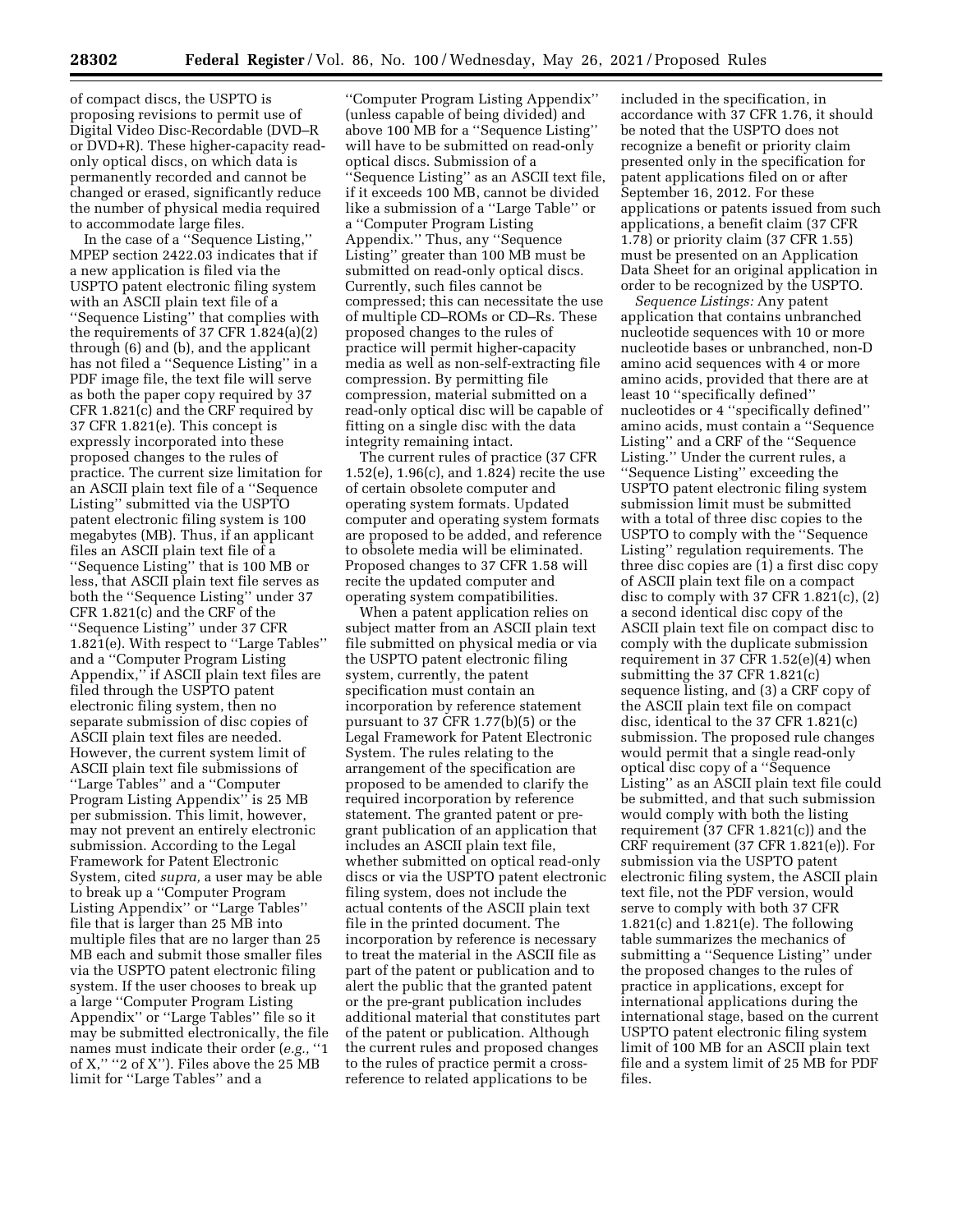| Size of<br>"Sequence<br>Listing" | Preferred<br>submission                                                                                                                                                                                                                                                                                                                                                                                                                         | Acceptable<br>submission                                                                                                                                                                                                                                                                        | Specification statement<br>requirements                                                                                                             | Surcharge under<br>37 CFR 1.21(o) for<br>submission of a<br>"Sequence Listing"<br>in electronic form                                              |
|----------------------------------|-------------------------------------------------------------------------------------------------------------------------------------------------------------------------------------------------------------------------------------------------------------------------------------------------------------------------------------------------------------------------------------------------------------------------------------------------|-------------------------------------------------------------------------------------------------------------------------------------------------------------------------------------------------------------------------------------------------------------------------------------------------|-----------------------------------------------------------------------------------------------------------------------------------------------------|---------------------------------------------------------------------------------------------------------------------------------------------------|
| 100 MB or<br>less.               | ASCII plain text file submitted via<br>the USPTO patent electronic filing<br>system, complies with both 37<br>CFR 1.821(c) and 1.821(e), no<br>separate CRF needed.                                                                                                                                                                                                                                                                             | The "Sequence Listing" in physical<br>paper copies or submitted via the<br>USPTO patent electronic filing<br>system as a PDF image file and a<br>CRF on a read-only optical disc<br>along with a statement that the<br>CRF and the physical paper/PDF<br>image file submission are the<br>same. | Incorporation by ref-<br>erence of the ASCII<br>text file into the speci-<br>fication (see MPEP<br>$502.05$ ).                                      | None.                                                                                                                                             |
| 101 MB to<br>299 MB.             | ASCII plain text file submitted on a<br>read-only optical disc in a single<br>copy, the single copy complies<br>with both 37 CFR 1.821(c) and<br>1.821(e), no separate CRF need-<br>ed.                                                                                                                                                                                                                                                         | The "Sequence Listing" in physical<br>paper copies and a CRF on a<br>read-only optical disc along with a<br>statement that the CRF and the<br>physical paper submission are the<br>same.                                                                                                        | Incorporation by ref-<br>erence of the ASCII<br>text file into the speci-<br>fication (37 CFR<br>$1.52(e)(8)$ ).                                    | None.                                                                                                                                             |
| 300 MB to<br>799 MB.             | ASCII plain text file submitted on a<br>read-only optical disc in a single<br>copy, the single copy complies<br>with both 37 CFR $1.821(c)$ and<br>1.821(e), no separate CRF need-<br>ed.                                                                                                                                                                                                                                                       | The "Sequence Listing" in physical<br>paper copies and a CRF on a<br>read-only optical disc along with<br>statement that the CRF and the<br>physical paper submission are the<br>same.                                                                                                          | Incorporation by ref-<br>erence of the ASCII<br>text file into the speci-<br>fication (37 CFR<br>$1.52(e)(8)$ ).                                    | 37 CFR 1.21(o)(1): Cur-<br>rently \$1,000 for an<br>undiscounted entity,<br>\$500 for a small enti-<br>ty, and \$250 for a<br>micro entity.       |
| 800 MB or<br>above.              | ASCII plain text file submitted on a<br>read-only optical disc in a single<br>copy, the single copy complies<br>with both $37$ CFR $1.821(c)$ and<br>1.821(e), no separate CRF need-<br>ed. Should more than one disc be<br>needed, then only a single copy of<br>the additional disc(s) would be<br>needed, no additional CRF need-<br>ed since the read-only optical<br>discs (if multiple are needed) need<br>NOT be submitted in duplicate. | The "Sequence Listing" in physical<br>paper copies and a CRF on a<br>read-only optical disc along with a<br>statement that the CRF and the<br>physical paper submission are the<br>same.                                                                                                        | Incorporation by ref-<br>erence of the ASCII<br>text file into the speci-<br>fication (37 CFR<br>$1.52(e)(8)$ as added in<br>these proposed rules). | 37 CFR 1.21(o)(2): Cur-<br>rently \$10,000 for an<br>undiscounted entity,<br>\$5,000 for a small en-<br>tity, and $$2,500$ for a<br>micro entity. |

The current rules of practice relating to form, content, and submission requirements of ''Sequence Listings'' comply with World Intellectual Property Organization (WIPO) Standard ST.25. In this document, the proposed rule changes and modifications also conform to WIPO Standard ST.25.

To simplify and streamline the processing of patent applications with sequences of amino acids and nucleotides as defined in 37 CFR 1.821(a), submission of a ''Sequence Listing'' in ASCII plain text file format, either directly via the USPTO patent electronic filing system or on a readonly optical disc, will be sufficient to comply with the listing requirement and the CRF requirement (37 CFR 1.821(c) and 1.821(e)). That is, if a ''Sequence Listing'' in ASCII plain text file format is filed either directly via the USPTO patent electronic filing system or on a read-only optical disc, then no additional CRF copy will be needed. In such a situation, an incorporation by reference statement in the specification, in accordance with 37 CFR 1.77(b)(5), would still be required, except such a statement will not be required in an international application during the

international stage. As with the current rules, the proposed changes continue to permit submission of a ''Sequence Listing'' on physical sheets of paper or as a PDF image file. Furthermore, like the current rules, the proposed rules will require payment of the application size fee (37 CFR 1.16(s)) for physical sheets of paper of a ''Sequence Listing'' or a PDF of a ''Sequence Listing'' that results in an application size that exceeds 100 sheets of paper. Submission of the ''Sequence Listing'' as a PDF or on physical sheets of paper would still require a separate CRF of the ''Sequence Listing.'' Similarly, should the ASCII plain text file of the ''Sequence Listing'' exceed the system limits of the USPTO patent electronic filing system (currently at 100 MB), then a single copy of an ASCII plain text file of the ''Sequence Listing'' submitted on a readonly optical disc would not require a separate electronic copy of a CRF of the ''Sequence Listing.'' In circumstances in which a separate CRF is filed, the statement, in accordance with 37 CFR 1.821(e)(2)(iii), that the CRF is identical to either the PDF or the physical paper version of the ''Sequence Listing'' is required.

The proposed rule changes will no longer permit the transfer of a CRF from a parent or related application to the newly filed original application. In light of the availability to download a ''Sequence Listing'' from granted U.S. patents and U.S. patent application publications via Public PAIR in the Supplemental Content tab, there is no longer a need for a CRF transfer. Such electronic copies of a ''Sequence Listing'' may also be available on another intellectual property office's website or on the WIPO— PATENTSCOPE website. In the extremely rare circumstance in which the ''Sequence Listing'' exceeds the download capability (currently 650 MB), then a request for the content of a granted U.S. patent or U.S. patent application publication (including the ''Sequence Listing'' submitted on disc) can be made to the Patent and Trademark Copy Fulfillment Branch. Therefore, these proposed changes to the rules of practice will eliminate the practice of CRF transfers.

WIPO Standard ST.26 is expected to take effect on January 1, 2022, and will replace WIPO Standard ST.25. WIPO Standard ST.26 will require that a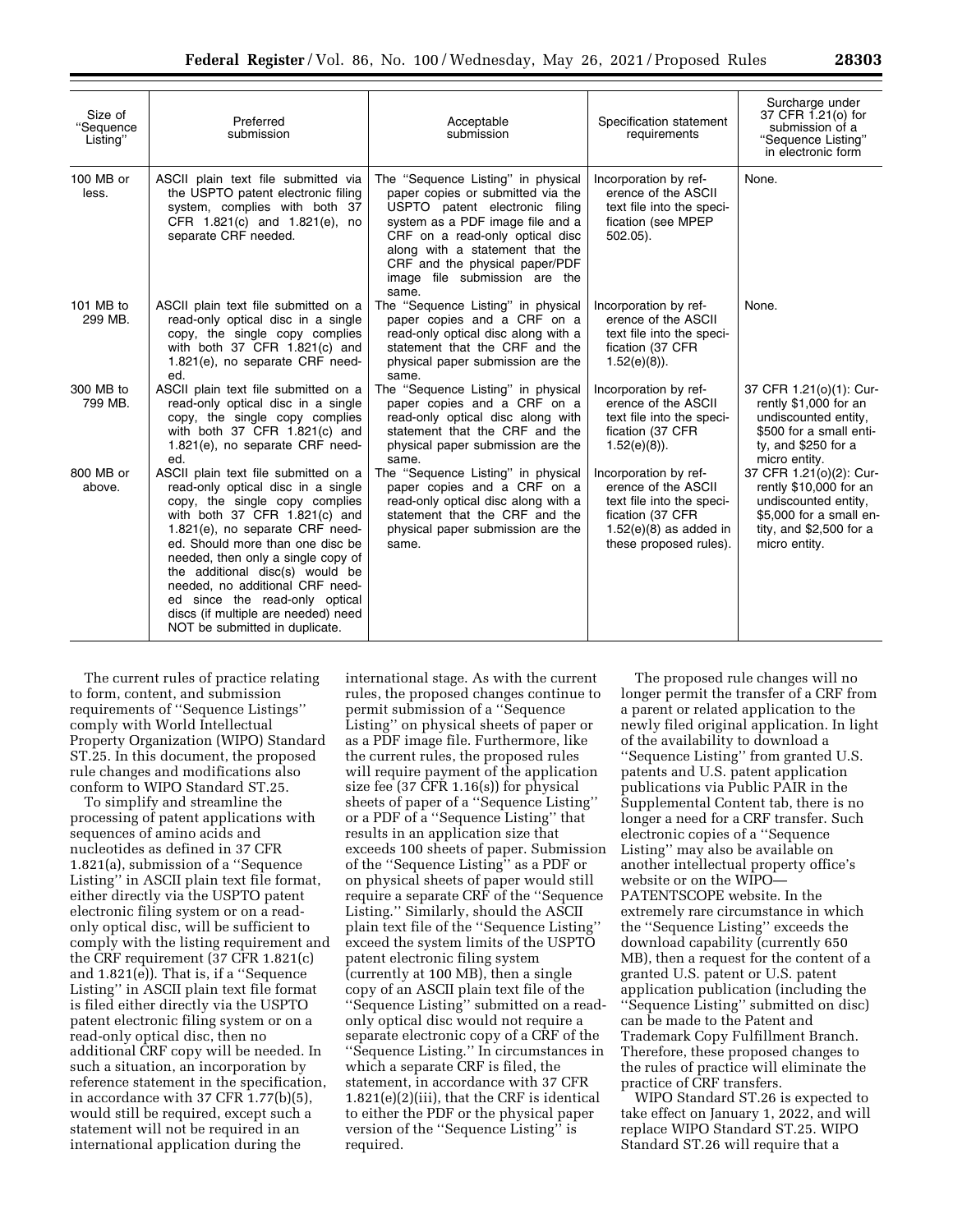''Sequence Listing'' must be presented as a single file in eXtensible Markup Language (XML). As a result, in an original application filed on or after January 1, 2022, the "Sequence Listing" part will not be accepted on physical sheets of paper or as a PDF image file. Therefore, to prepare for the changes under WIPO Standard ST.26, the USPTO is proposing to revise the rules of practice to facilitate ''Sequence Listing'' submissions by requiring a single ASCII plain text file submission that would both meet the ''Sequence Listing'' requirement and serve as the CRF of the ''Sequence Listing.'' That is, under these proposed rule changes, a single ASCII plain text file submission of a ''Sequence Listing'' would comply with both 37 CFR 1.821(c) and (e).

Currently, 37 CFR 1.821(a) incorporates by reference six tables from Appendix 2 of WIPO Standard ST.25 that provide the nucleotide and amino acid symbols and feature tables. For convenience, a further proposed modification of the ''Sequence Listing'' rules involves adding these tables as Appendices A–F of Subpart G of Part 1 (explicitly incorporating the text of the WIPO tables into the CFR). Currently, 37 CFR 1.823(b) includes a table containing all numeric identifiers. To improve the readability of the regulations, this table is proposed to be moved to Appendix G.

*Updates to amendment practice for*  ''*Large Tables,*'' *a* ''*Computer Program Listing Appendix,*'' *and* ''*Sequence Listings*''*:* In general, the manner of making amendments in applications requires that the text of any added subject matter must be shown by underlining the added text and that the text of any deleted matter must be shown by strike-through. However, computer listings (37 CFR 1.96) and ''Sequence Listings'' (37 CFR 1.825) are currently exempted from these general requirements (37 CFR 1.121(b)). These proposed changes to the rules of practice will require a description of the amendments made in ''Large Tables,'' a ''Computer Program Listing Appendix,'' and ''Sequence Listings'' to more easily and accurately identify any changes made to the information contained in such submissions (37 CFR 1.121(b)(6)).

This proposed rule includes requirements for amendments to an ASCII plain text file containing ''Large Tables'' (37 CFR 1.58(g)) or a ''Computer Program Listing Appendix'' (37 CFR  $1.96(c)(5)(i)$  that are accomplished by a replacement of an ASCII plain text file. Providing a replacement may be required if, for example, the information on the disc is corrupted. A replacement ASCII plain text file must be submitted, either via the USPTO patent electronic

filing system or on a read-only optical disc, together with an incorporation by reference of the material in the replacement ASCII plain text file in a separate paragraph of the specification; a statement that identifies the location of all deletions, replacements, or additions to the ASCII plain text file; and a statement that the replacement ASCII plain text file contains no new matter.

#### **Discussion of Specific Rules**

*Section 1.52:* The heading of § 1.52 is proposed to read: Language, paper, writing, margins, read-only optical disc specifications.

Section 1.52(e) is proposed to be amended to reference electronic documents ''submitted on a read-only optical disc,'' with additional conforming changes made throughout. Currently, § 1.52(e) references ''electronic documents'' that are to become part of the USPTO records in patent applications, reexaminations, and supplemental examination proceedings. Since § 1.52(e) only governs electronic documents submitted on discs, in particular as proposed, read-only optical discs, the heading is more specific to the types of electronic documents covered by the regulation.

Section 1.52(e)(1) is proposed to be updated to specifically refer to a ''Computer Program Listing Appendix,'' as provided for in § 1.96(c), and to require that the ''Sequence Listing'' on a read-only optical disc submitted under § 1.821(c) must be in compliance with § 1.824. Section 1.52(e)(1) is proposed to be revised to indicate that ''Large Tables,'' as described in the proposed changes to § 1.58(c), may be submitted on a read-only optical disc to become part of the permanent USPTO record.

Section  $1.52(e)(2)$  is proposed to be revised to replace ''compact'' with ''read-only optical'' and to incorporate conformity to the International Organization for Standardization (ISO) 9660 standard, which was previously located in § 1.52(e)(3). Additionally, § 1.52(e)(2) maintains the availability of CD–ROM and CD–R as options for physical media (§ 1.52(e)(2)(i)) but also expands the types of media options to include Digital Video Disc-Recordable (DVD–R or DVD+R)  $(S 1.52(e)(2)(ii))$ .

Section 1.52(e)(3) is proposed to be reorganized for improved readability. The computer compatibility (§ 1.52(e)(3)(i)) and operating system compatibility (§ 1.52(e)(3)(ii)) are expressly provided. Furthermore, the proposed changes to the rules of practice indicate the use of ASCII plain text is required when submitting files on physical media (§ 1.52(e)(3)(iii)). The

proposed changes would permit file compression for ASCII plain text files, which must be done in accordance with §§ 1.58, 1.96, and 1.824, as applicable (§ 1.52(e)(3)(iii)).

Section 1.52(e)(4) is proposed to be revised to eliminate its requirements for a duplicate copy and accompanying statement that the two discs are identical. References to ''Copy 1'' and ''Copy 2'' are deleted, and references to ''compact disc'' are updated to ''readonly optical disc.'' However, duplicate copies of read-only optical discs for ''Large Tables'' or a ''Computer Program Listing Appendix'' will still be required, and §§ 1.58 and 1.96 are proposed to be amended to provide for such duplicate copies. Duplicate copies for ''Large Tables'' and a ''Computer Program Listing Appendix'' would still be required to be submitted since the Office of Patent Application Processing (OPAP) keeps a first copy for record retention purposes and a second copy in an artifact folder for use by the examiner during the patent examination process. A ''Sequence Listing,'' however, is not processed in the same manner. Accordingly, only a single copy of a read-only optical disc containing the ''Sequence Listing'' in ASCII plain text is needed, as such copy will serve as both the listing as required by 37 CFR 1.821(c) and the CRF copy as required by 37 CFR 1.821(e). Section 1.52(e)(4) is also proposed to require that the readonly optical discs are enclosed in a hard case within an unsealed, padded, and protective mailing envelope and that such submission is accompanied by a transmittal letter. The information regarding the read-only optical disc to be included in the transmittal letter is expressly enumerated in items (i)–(vi) of this rule.

Section 1.52(e)(5) is proposed to be revised to enumerate the labeling requirements of the read-only optical disc that had previously been enumerated in § 1.52(e)(6). The incorporation by reference found in the current § 1.52(e)(5) is deleted and moved to § 1.52(e)(8).

Section 1.52(e)(6) is proposed to be revised to state that the read-only optical discs may not be retained as part of the patent application file and will not be returned to the applicant. The current USPTO processing of compact discs would equally apply to read-only optical discs. For ''Large Tables'' or a ''Computer Program Listing Appendix,'' the process involves the OPAP receiving the read-only optical discs, creating an artifact sheet for inclusion in the Image File Wrapper, and reviewing the ASCII plain text file. Under the current rules, a first copy of the read-only optical disc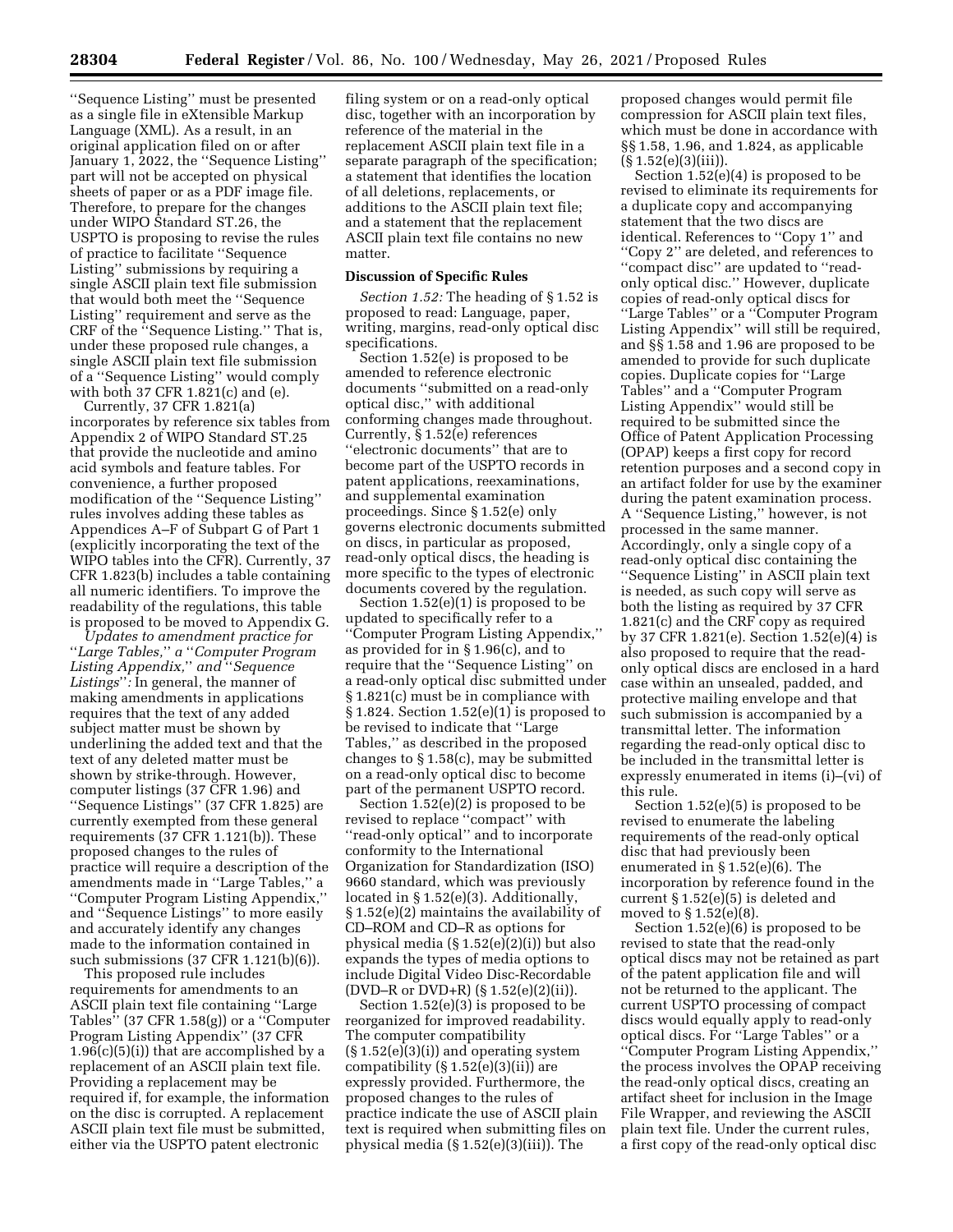is kept for record retention purposes, and a second copy is maintained in an artifact folder for use by the examiner during the patent examination process. For a ''Sequence Listing,'' the proposal would require the submission of a single read-only optical disc. Once the ''Sequence Listing'' is loaded into the USPTO's Supplemental Complex Repository for Examiners (SCORE) system, the physical media may be retained by the Patent Legal Research Center. A ''Sequence Listing'' from granted U.S. patents and U.S. patent application publications is available via Public PAIR in the Supplemental Content tab. Such electronic copies of a ''Sequence Listing'' may also be available on another intellectual property office's website, or on the WIPO—PATENTSCOPE website. In the extremely rare circumstance in which the ''Sequence Listing'' exceeds the download capability (currently 650 MB), then a request for the content of a granted U.S. Patent or U.S. patent application publication (including the ''Sequence Listing'' submitted on disc) can be made to the Patent and Trademark Copy Fulfillment Branch.

Section 1.52(e)(7) is proposed to be revised to state that any amendment to the information on a read-only optical disc must be made in accordance with specified provisions, specifically, in compliance with § 1.58(g) for ''Large Tables,'' § 1.96(c)(5) for a ''Computer Program Listing Appendix,'' and § 1.825(b) for a ''Sequence Listing'' or a CRF of a ''Sequence Listing.''

Section 1.52(e)(8) is proposed to be added to state that the specification must contain an incorporation by reference (§ 1.77(b)(5)) of the material contained on each read-only optical disc in a separate paragraph, except for an international application in the international stage. Additionally, the USPTO may require the applicant to amend the specification to include the material incorporated by reference.

Section 1.52(e)(9) is proposed to be added to indicate that should a file be unreadable, then the USPTO will treat the submission as not ever having been submitted. A file is unreadable if, for example, it is of a format that does not comply with the requirements of  $\S 1.52(e)(2)$ , it is corrupted, or it is written onto a defective read-only optical disc. In such a case, OPAP will issue a notice indicating that the file is unreadable, and a replacement will be required.

Section 1.52(f) is proposed to be amended to include the subtitle ''Determining application size fees for applications containing electronic documents submitted on a read-only

optical disc or via the USPTO patent electronic filing system.''

Section 1.52(f)(1) is proposed to be amended to clarify the determination of application size fees for application components submitted on a read-only optical disc in compliance with § 1.52(e), where an electronic form of any ''Sequence Listing,'' in compliance with either § 1.821(c) or (e), and any ''Computer Program Listing Appendix,'' in compliance with § 1.96(c), are specifically excluded from the application size fee determination. As stated in 35 U.S.C. 41(a)(1)(G), ''any sequence listing'' or a ''computer program listing'' submitted in electronic form is expressly excluded from any application size fee calculation. A ''Computer Program Listing Appendix'' is considered a ''computer program listing.''

Section 1.52(f)(2) is proposed to be amended to clarify the determination of application size fees for applications submitted in whole or in part via the USPTO patent electronic filing system and also to clarify that any electronic form of a ''Sequence Listing,'' in compliance with either § 1.821(c) or (e), and any ''Computer Program Listing Appendix,'' in compliance with § 1.96(c), are specifically excluded from the application size fee determination. As stated in 35 U.S.C. 41(a)(1)(G), ''any sequence listing'' or a ''computer program listing'' submitted in electronic form is expressly excluded from any application size fee calculation. A ''Computer Program Listing Appendix'' is considered a ''computer program listing.''

Section 1.52(f)(3) is proposed to be added to provide a surcharge for submission of a ''Sequence Listing'' in electronic form in an application under 35 U.S.C. 111 or 371 that is 300 MB or larger in size. The lengthy ''Sequence Listing'' surcharge is set forth in § 1.21(o). This means that a ''Sequence Listing'' submitted in electronic form on read-only optical discs in compliance with either §§ 1.821(c) either/or 1.821(e) that is 300 MB or larger in size will incur a surcharge under § 1.21(o). When the electronic form of the ''Sequence Listing'' is between 300 MB and 800 MB, a surcharge under § 1.21(o)(1) will be required. If the electronic form of the ''Sequence Listing'' exceeds 800 MB, then a surcharge under  $\S 1.21(0)(2)$  will be imposed.

*Section 1.58:* Section 1.58(b) is proposed to delete references to §§ 1.96(c) and 1.821(c) regarding tables submitted in electronic form and to set forth format requirements, from former § 1.58(c), that apply generally to

chemical and mathematical formulas and tables.

Section 1.58(c) is proposed to be rewritten to define ''Large Tables'' that may be submitted in electronic form in ASCII plain text via the USPTO patent electronic filing system or on a readonly optical disc, in compliance with § 1.52(e), excluding an international application during the international stage. Additionally, the current USPTO processing of ''Large Tables'' submitted on a read-only optical disc involves a first copy, for record retention purposes, and a second copy, for use during the examination process.

Section 1.58(d) is proposed to be added to list the format requirements of ''Large Tables'' submitted in electronic form in ASCII plain text. The format requirements address the spatial relationship of table elements, computer compatibility, operating system compatibility, the use of ASCII plain text, the naming conventions for the .txt file, and an incorporation by reference statement to be included in the specification, as per § 1.77(b)(5).

Section 1.58(e) is proposed to be added to state that ''Large Tables'' submitted via the USPTO patent electronic filing system must not exceed 25 MB, and file compression is not permitted. It is noted that when submitting via the USPTO patent electronic filing system, it is possible to submit multiple files that are 25 MB or less in size, as per the Legal Framework for Patent Electronic System cited *supra.* 

Section 1.58(f) is proposed to be added to specify the technical requirements for ''Large Tables'' submitted on read-only optical discs in compliance with § 1.52(e) and that compression is permitted. Section 1.58(f) also specifies the permitted manner of file compression.

Section 1.58(g) is proposed to be added to provide the procedure that would be applicable should an amendment of one or more ''Large Tables'' be required. If an amendment is required to be made to a ''Large Table,'' then a replacement submission via the USPTO patent electronic filing system or on duplicate read-only optical discs would be necessary. An updated incorporation by reference statement would be required along with the necessary statement regarding any deletions, replacements or addition to the ASCII plain text file and a statement that the replacement ASCII plain text file contains no new matter.

Section 1.58(h) is proposed to be added to specify that should ''Large Tables'' be submitted as an ASCII plain text file on the application filing date,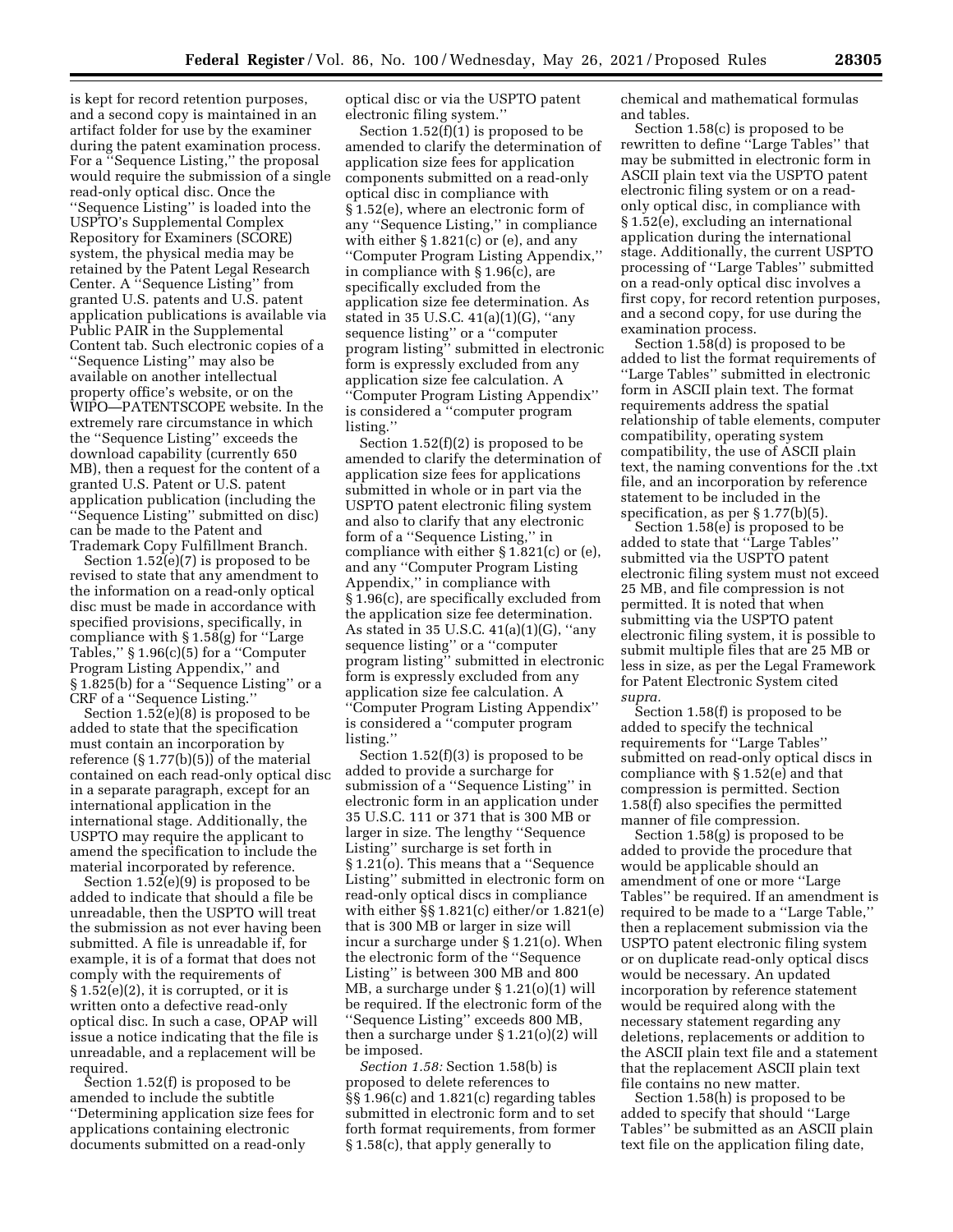but no incorporation by reference of the material contained therein has been made, an amendment containing a separate paragraph incorporating by reference the material contained in the ASCII plain text file, as per § 1.77(b)(5), will be required.

Section 1.58(i) is proposed to be added to require that any read-only optical disc for a ''Large Table'' be submitted in duplicate. Section 1.58(i) sets forth the criteria for labeling and necessary statements as to the identity of the read-only optical discs. This section indicates how the USPTO will treat the submission of the two readonly optical discs that are not identical to each other. Duplicate copies for ''Large Tables'' are required to be submitted since the OPAP keeps a first copy for record retention purposes and a second copy in an artifact folder for use by the examiner during the patent examination process.

Section 1.58(j) is proposed to be added to require that any amendment to the information on a read-only optical disc must be by way of a replacement read-only optical disc, in compliance with § 1.58(g), where the replacement read-only optical disc and copy must be labeled ''COPY 1 REPLACEMENT MM/ DD/YYYY'' (with the month, day, and year of creation indicated) and ''COPY 2 REPLACEMENT MM/DD/YYYY,'' respectively. This section indicates how the USPTO will treat the submission of the two replacement read-only optical discs that are not identical to each other.

*Section 1.71:* Section 1.71(f) is proposed to be revised to clarify that a ''Sequence Listing,'' if required or submitted under  $\S 1.821(c)$ , should be submitted on a separate sheet. This is directed to those submissions of the ''Sequence Listing'' submitted on physical sheets of paper or submitted as a PDF image file via the USPTO patent electronic filing system. In such cases where there is a separate ''Sequence Listing'' and a separate CRF of the ''Sequence Listing,'' the ''Sequence Listing'' must be on a separate sheet(s).

*Section 1.77:* Section 1.77(b)(5) is proposed to be revised to clarify when an incorporation by reference is needed. The proposed rule change provides for incorporation by reference of ASCII plain text files submitted via the USPTO patent electronic filing system or on one or more read-only optical discs for a ''Computer Program Listing Appendix,'' a ''Sequence Listing,'' or ''Large Tables,'' as provided for in  $\S$ § 1.96(c), 1.821(c), or 1.58(c), respectively. The proposed incorporation by reference statement would identify the names of each ASCII plain text file and specify, if applicable, the files contained on each of the readonly optical discs, their dates of creation, and the sizes of each ASCII plain text file in bytes.

Section 1.77(b)(13) is proposed to be revised to clarify that the ''Sequence Listing'' required by § 1.821(c), submitted on physical sheets of paper or as a PDF image file of the ''Sequence Listing,'' should follow the other sections of the specification.

*Section 1.96:* Section 1.96(a) is proposed to be revised to replace 'printout" with "document.'

Section 1.96(c) is proposed to be revised to set forth the requirements that apply to any ''Computer Program Listing Appendix'' that will not be part of the printed patent specification. The appendix must be submitted as an electronic document in ASCII plain text, whether submitted via the USPTO patent electronic filing system or on a read-only optical disc, in compliance with § 1.52(e). Proposed requirements for the ''Computer Program Listing Appendix'' include that it must be incorporated by reference in the specification, as set forth in § 1.77(b)(5), and have certain computer compatibilities  $(\S 1.96(c)(1))$ , naming convention adherences (§ 1.96(c)(2)), and size limitations (§ 1.96(c)(3)).

Section 1.96(c)(4) is proposed to be added to state requirements (i) through (vi) where the ''Computer Program Listing Appendix'' is submitted on a read-only optical disc, in compliance with § 1.52(e).

Section 1.96(c)(5) is proposed to be added to state requirements (i) through (iv) for amendments to delete, replace, or add to the information of a ''Computer Program Listing Appendix'' submitted in electronic form in ASCII plain text.

Section 1.96(c)(6) is proposed to be added to indicate that should a ''Computer Program Listing Appendix'' be present on the filing date of the application without an express incorporation by reference in the specification relating to the material contained in the ASCII plain text file, in accordance with § 1.77(b)(5), then an amendment to include such a paragraph in the specification will be required.

Section 1.96(c)(7) is proposed to be added to indicate that a submission of a ''Computer Program Listing Appendix'' on a read-only optical disc must be completed in duplicate, since the processing by the USPTO of a ''Computer Program Listing Appendix'' submitted on a read-only optical disc involves keeping a first copy for record retention purposes and using a second copy during the examination process. The new section sets forth the criteria for labeling and necessary statements as

to the identity of the read-only optical discs. This proposed section indicates how the USPTO will treat the submission of the two read-only optical discs should they not be identical.

*Section 1.121:* Section 1.121(b) is proposed to be revised, and § 1.121(b)(6) is proposed to be added, to clarify that ''Large Tables'' in accordance with § 1.58(c), a ''Computer Program Listing Appendix'' in accordance with  $\frac{1.96(c)}{5}$  and (7), and a "Sequence Listing'' or CRF in accordance with § 1.825 must be amended in accordance with § 1.58(g), § 1.96(c)(5), and § 1.825, respectively.

*Section 1.173:* The heading of § 1.173(b)(1) is proposed to be revised to reflect that, in a reissue application, changes to the claims, ''Large Tables'' (§ 1.58(c)), a ''Computer Program Listing Appendix'' (§ 1.96(c)), or a ''Sequence Listing'' (§ 1.821(c)) are made in a different manner from changes to other parts of the specification.

The manner of making changes to the specification, other than to the claims, set forth in current § 1.173(b)(1) is proposed to be moved to new § 1.173(b)(1)(i). New § 1.173(b)(1)(i) specifies that it does not apply to changes to ''Large Tables'' (§ 1.58(c)), a ''Computer Program Listing Appendix'' (§ 1.96(c)), or a ''Sequence Listing'' (§ 1.821(c)), in addition to not applying to changes to the claims. Additionally, the language from current § 1.173(b)(1) stating that the paragraph is not applicable to discs is proposed to not be included in new § 1.173(b)(1)(i).

Section § 1.173(b)(1)(ii) is proposed to be added to specify that changes to ''Large Tables,'' a ''Computer Program Listing Appendix,'' or a ''Sequence Listing'' must be made in accordance with § 1.58(g) for ''Large Tables,'' § 1.96(c)(5) for a ''Computer Program Listing Appendix,'' and § 1.825 for a ''Sequence Listing.''

Section 1.173(d) is proposed to be revised to exclude changes to ''Large Tables,'' a ''Computer Program Listing Appendix,'' or a ''Sequence Listing'' from the changes that must be shown by markings in a reissue application.

Section § 1.173(d)(2) is proposed to be revised to delete the following: ''except for amendments submitted on compact discs (§§ 1.96 and 1.821(c)). Matter added by reissue on compact discs must be preceded with '<U>' and end with '<U/>' to properly identify the material being added.''

*Section 1.530:* The heading of § 1.530(d)(1) is proposed to be revised to reflect that, in a reexamination proceeding, changes to the claims,  $\cdot$ 'Large Tables'' (§ 1.58(c)), a "Computer Program Listing Appendix'' (§ 1.96(c)),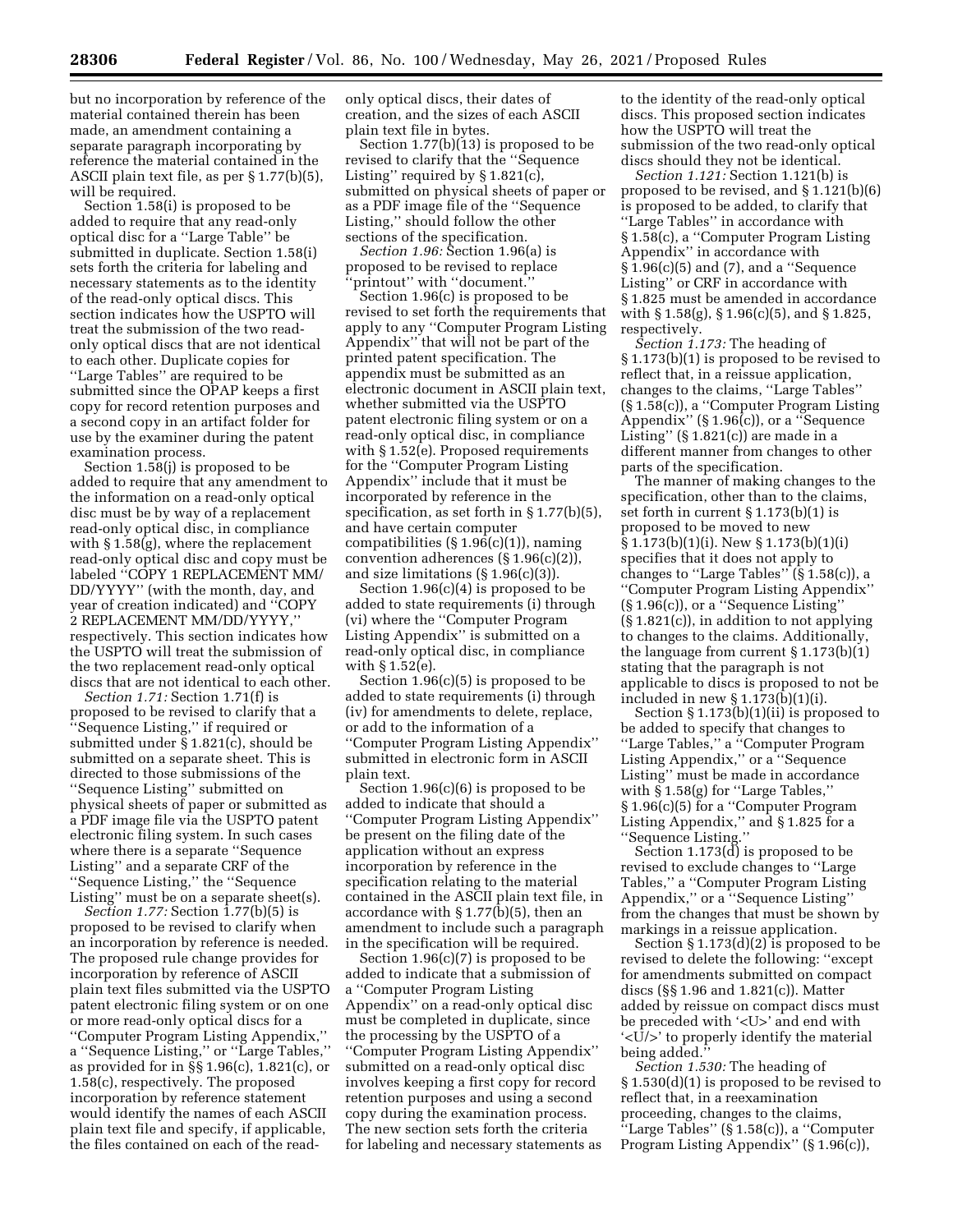and a ''Sequence Listing'' (§ 1.821(c)) are made in a different manner from changes to the other parts of the specification.

The manner of making changes to the specification, other than to the claims, set forth in current § 1.530(d)(1) is proposed to be moved to new  $§ 1.530(d)(1)(i)$ . New  $§ 1.530(d)(1)(i)$ specifies that it does not apply to changes to "Large Tables"  $(\S 1.58(c))$ , a ''Computer Program Listing Appendix'' (§ 1.96(c)), and a ''Sequence Listing'' (§ 1.821(c)), in addition to not applying to changes to the claims.

Section 1.530(d)(1)(ii) is proposed to be added to specify that changes to ''Large Tables,'' a ''Computer Program Listing Appendix," or a "Sequence Listing'' must be made in accordance with  $\S 1.58(g)$  for "Large Tables," § 1.96(c)(5) for a ''Computer Program Listing Appendix,'' and § 1.825 for a ''Sequence Listing.''

*Section 1.821:* Section 1.821(a) is proposed to be revised to remove all prior references to WIPO Standard ST.25 (1998) and instead cross-reference new Appendices A through F to part 1 of 37 CFR, subpart G, which would contain the updated 2009 version of the tables from WIPO Standard ST.25.

Section 1.821(c) is proposed to be revised to delete references to a paper or compact disc copy (§ 1.52(e)), delete discussion of sequence identifiers, and indicate that the criteria for submission of a ''Sequence Listing,'' except for national stage entry under § 1.495(b)(1), is set forth in newly proposed  $§ 1.821(c)(1)–(3)$ . Information about sequence identifiers has been moved to § 1.823(a).

Section 1.821(c)(1) is proposed to be added to require that the ''Sequence Listing'' can be submitted as an ASCII plain text file via the USPTO patent electronic filing system or on a readonly optical disc copy, where the form and format of the ''Sequence Listing'' conforms to § 1.824 and an incorporation by reference statement as required by § 1.52(e) is provided. Section 1.821(c)(2) is proposed to be added to permit submission of a ''Sequence Listing'' as a PDF file via the USPTO patent electronic filing system. Section 1.821(c)(3) is proposed to be added to permit the submission of a ''Sequence Listing'' on physical sheets of paper.

Section 1.821(d) is proposed to be revised to add that where a sequence is presented in a drawing, reference must be made to the sequence by use of a sequence identifier, either in the drawing or in the Brief Description of the Drawings, where the correlation between multiple sequences in the

drawing and their sequence identifiers in the Brief Description is clear. A sequence found in a drawing sheet is not a ''Sequence Listing'' under § 1.821(c) or (e). Therefore, a separate ''Sequence Listing'' would be required to comply with § 1.821(c). If the ''Sequence Listing'' was submitted as a PDF image file via the USPTO patent electronic filing system or on physical sheets of paper, a separate CRF of the ''Sequence Listing'' would be required to comply with § 1.821(e).

Section 1.821(e)(1) is proposed to be added to set forth the requirements in § 1.821(e)(1)(i) for submission of a CRF of the ''Sequence Listing,'' in compliance with § 1.824, when a ''Sequence Listing'' was submitted as a PDF image file via the USPTO patent electronic filing system or on physical sheets of paper for an application filed under 35 U.S.C. 111(a). The proposed rule (§ 1.821(e)(1)(ii)) also indicates that a statement is required to confirm that the CRF is identical to the ''Sequence Listing'' under § 1.821(c), when the submission of the ''Sequence Listing'' under § 1.821(c) was on physical sheets of paper or as a PDF image file via the USPTO patent electronic filing system.

Section 1.821(e)(2) is proposed to be added to set forth the requirements where the ''Sequence Listing'' under § 1.821(c) in an application submitted under 35 U.S.C. 371 is in a PDF file (§ 1.821(c)(2)) or on physical sheets of paper (§ 1.821(c)(3)), and not also as an ASCII plain text file, in compliance with § 1.824 (§ 1.821(c)(1)). In such situations, the following are required: (1) A copy of the ''Sequence Listing'' in CRF, in accordance with the requirements of § 1.824 (§ 1.821(e)(2)(i)); and (2) a statement that the sequence information contained in the CRF, submitted under  $\S 1.821(e)(2)(i)$ , is identical to the sequence information contained in the ''Sequence Listing'' submitted as a PDF image file  $(1.821(c)(2))$  or on physical sheets of paper (1.821(c)(3)).

Section 1.821(e)(3) is proposed to be added to set forth the requirements where a ''Sequence Listing'' in ASCII plain text format, in compliance with § 1.824, has not been submitted for an international application under the Patent Cooperation Treaty (PCT); this application contains disclosures of nucleotide and/or amino acid sequences, as defined in paragraph (a) of this section and is to be searched by the United States International Searching Authority or examined by the United States International Preliminary Examining Authority. In such situations, the following are required: (1) A copy of the ''Sequence Listing'' in

CRF, in accordance with the requirements of § 1.824 (§ 1.821(e)(3)(i)); (2) a late furnishing fee for providing a ''Sequence Listing'' in response to an invitation, as set forth in  $\hat{S}$  1.445(a)(5)  $(\S 1.821(e)(3)(ii))$ ; and  $(3)$  a statement that the sequence information contained in the CRF submitted under § 1.821(e)(3)(i) does not go beyond the disclosure in the international application as filed, or a statement that the information recorded in the ASCII plain text file submitted under § 1.821(e)(3)(i) is identical to the sequence listing contained in the international application as filed, as applicable (§ 1.821(e)(3)(iii)).

Section 1.821(e)(4) is proposed to be added to state that the CRF may not be retained as a part of the patent application file.

Section 1.821(f) is proposed to be reserved. The text previously found in this section is now in  $\S 1.821(e)(2)(iii)$ .

Section 1.821(g) is proposed to be revised to delete reference to § 1.821(f). Additionally, § 1.821(g) is proposed to be revised to state that any amendment to add or replace a ''Sequence Listing'' and CRF copy thereof must be submitted in accordance with the requirements of § 1.825.

Section 1.821(h) is proposed to be revised to reference paragraphs (e)(3) of this section instead of paragraphs (b) through (f). Section 1.821(h) is also proposed to be revised to add that a late furnishing fee, as set forth in  $§ 1.445(a)(5)$ , is required where a ''Sequence Listing'' under PCT Rule 13*ter* is provided.

*Section 1.822:* Section 1.822(b) is proposed to be revised to remove all prior references to WIPO Standard ST.25 (1998) and instead cross-reference new Appendices A through F to part 1 of 37 CFR, subpart G, which would contain the updated 2009 version of the standard. Therefore, the statement regarding permission for incorporation by reference and information about the availability of ST.25 from WIPO's website is deleted.

Section  $1.822(c)(1)$  is proposed to be revised to remove the prior reference to WIPO Standard ST.25 (1998) and instead cross-reference new Appendix A to part 1 of 37 CFR, subpart G, which would contain the updated 2009 version of the standard.

Section 1.822(c)(3) is proposed to be rewritten to replace instances of ''typed'' with ''listed.''

Section 1.822(c)(5) is proposed to be rewritten to replace ''presented'' with ''represented.''

Section 1.822(c)(6) is proposed to be rewritten to delete ''be marked'' and instead state ''appear.''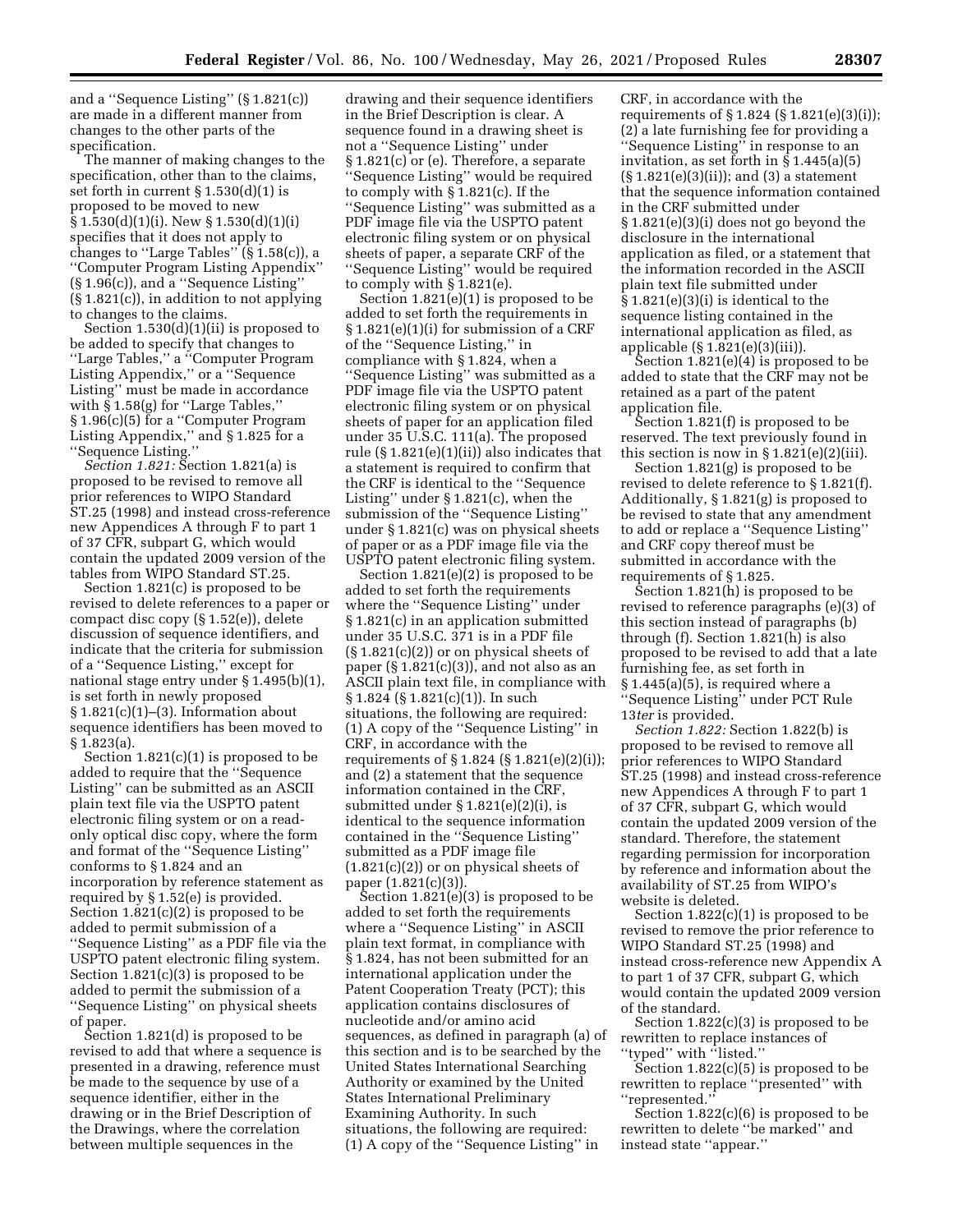Section 1.822(d)(1) is proposed to be revised to remove the prior reference to WIPO Standard ST.25 (1998) and instead cross-reference new Appendix C to part 1 of 37 CFR, subpart G, which would contain the updated 2009 version of the standard. When providing reference to the sequence in the text of the description or claims, the numeric sequence identifier is preceded by SEQ ID NO: Or the like, even if the actual sequence is also embedded in the text of the description or claims of the patent application. The use of SEQ ID NO: Is preferred but including ''or the like'' is intended to ensure that a formalities notice is not sent when an application uses, for example, "SEQ NO." or "Seq. Id. No.'' or any similar identification for an amino acid or nucleotide sequence in the specification or claims where it is clear that a sequence from the ''Sequence Listing'' is shown in the description or claims.

Section 1.822(d)(3) is proposed to be rewritten to replace ''presented'' with ''represented.''

Section 1.822(d)(4) is proposed to be rewritten to replace ''presented'' with ''represented.''

Section 1.822(d)(5) is proposed to be rewritten to replace the second occurrence of ''presented'' with ''represented.''

Section 1.822(e) is proposed to be rewritten to replace ''that is made up'' with the term "composed."

*Section 1.823:* The title of § 1.823 is proposed to be rewritten as ''Requirements for content of a 'Sequence Listing' part of the specification.''

Section 1.823(a) is proposed to be rewritten to enumerate in  $\S 1.823(a)(1)$ through (8) the content requirements for a ''Sequence Listing'' previously contained in §§ 1.821(c), 1.823(a)(1), 1.823(a)(2), and 1.823(b). Such requirements include, but are not limited to, sequence identifiers, the order and presentation of items of information, mandatory and optional information, the format as to line spacing, and the use of numeric identifiers.

Section 1.823(b)(1) is proposed to include a requirement for applications other than an international application in the international stage to contain an express incorporation by reference of the material submitted as an ASCII plain text file via the USPTO patent electronic filing system or on read-only optical disc(s) into the specification of the patent application to identify the name of the file, the date of creation, and the size of the file in bytes.

Section 1.823(b)(2) is proposed to specifically exempt the incorporation by reference requirement in § 1.823(b)(1) from international applications during the international stage.

Section 1.823(b)(3) is proposed to be added to specifically set forth the format and content for a ''Sequence Listing'' that is submitted either as a PDF image file via the USPTO patent electronic filing system or on physical sheets of paper, as enumerated in § 1.823(b)(3)(i) through (vi).

*Section 1.824:* The title of § 1.824 is proposed to be rewritten as ''Form and format for a nucleotide and/or amino acid sequence submission as an ASCII plain text file.''

Section 1.824(a) is proposed to be reorganized for clarity and to apply to any ''Sequence Listing'' submission as an ASCII plain text file, rather than only to the CRF of a ''Sequence Listing.'' Section 1.824(a)(1) is proposed to set forth the computer compatibilities and operating systems permitted. Section 1.824(a)(2) is proposed to indicate that ASCII plain text is required to be used, that all printable characters are permitted, and that no nonprintable characters are permitted, except ASCII Carriage Return plus ASCII Line Feed (CRLF) or Line Feed (LF) as line terminators. Section 1.824(a)(3) is proposed to set forth the naming convention for the ASCII plain text file of the ''Sequence Listing.'' Section 1.824(a)(4) is proposed to indicate that no more than 74 printable characters can be present on any given line. This number represents a change from current rules (where 72 characters are permitted). This change is intended to conform to the number of characters of a sequence listing as printed in a granted patent or a pre-grant publication.

Section 1.824(a)(5) is proposed to indicate that pagination is not permitted and that the ASCII plain text file must be one continuous file with no hard page breaks and no page numbering.

Section 1.824(b) is proposed to indicate that the ASCII plain text file must contain a copy of a single ''Sequence Listing'' in a single file and may be submitted through either the USPTO patent electronic filing system or on read-only optical disc(s), in compliance with § 1.52(e). Section 1.824(b)(2) is proposed to provide that file compression may be used and to define the parameters for file compression for submission on a readonly optical disc. Section 1.824 is proposed to be further revised to eliminate obsolete media on which the CRF of a ''Sequence Listing'' may be submitted. Section 1.824(c) is proposed to be eliminated, since the types of media available are specifically

enumerated in § 1.52(e). Section 1.824(d) is proposed to be eliminated, since the same provision is now included in § 1.52(e)(6).

*Section 1.825:* Sections 1.825(a) and (b) are proposed to be rewritten to distinguish between a newly added ''Sequence Listing'' and an amended/ replacement ''Sequence Listing'' submission, respectively. Sections 1.825(a) and (b) are proposed to be rewritten to state when a new or amended/replacement copy of the CRF is also required upon submission of a ''Sequence Listing.''

Section 1.825(a) is proposed to be amended to provide for submission of a ''Sequence Listing'' not present on the application filing date  $(1)$  as an ASCII plain text file via either the USPTO patent electronic filing system or on a read-only optical disc, (2) as a PDF image file via the USPTO patent electronic filing system, or (3) on physical sheets of paper. The amendment adding the ''Sequence Listing'' must include a request that the amendment be made in one of two ways. First, a ''Sequence Listing'' submitted as an ASCII plain text file (in accordance with § 1.825(a)(2)(i)) must be incorporated by reference in a separate paragraph of the specification. Second, a ''Sequence Listing'' submitted as a PDF image file via the USPTO patent electronic filing system (in accordance with  $\S 1.825(a)(2)(ii)$  or on physical sheets of paper (in accordance with § 1.825(a)(2)(iii)) must be placed after the abstract of the disclosure. Additionally, the ''Sequence Listing'' must be submitted together with two statements. The first statement must indicate the basis for the amendment, with specific references to particular parts of the application as originally filed (specification, claims, drawings) for all sequence data in the ''Sequence Listing'' (§ 1.821(a)(3)). The second statement must indicate that the ''Sequence Listing'' contains no new matter  $(\S 1.821(a)\overline{4})$ . Finally, if needed, § 1.825(a)(5) provides that a new or substitute CRF must be submitted together with a statement, pursuant to § 1.825(a)(6), that the sequence information contained in the CRF is the same as the sequence information contained in the ''Sequence Listing'' that had been submitted as a PDF image file via the USPTO patent electronic filing system or on physical sheets of paper.

Section 1.825(b) is proposed to be updated to require an amended/ replacement ''Sequence Listing'' submitted: (1) As an ASCII plain text file via either the USPTO patent electronic filing system or on a read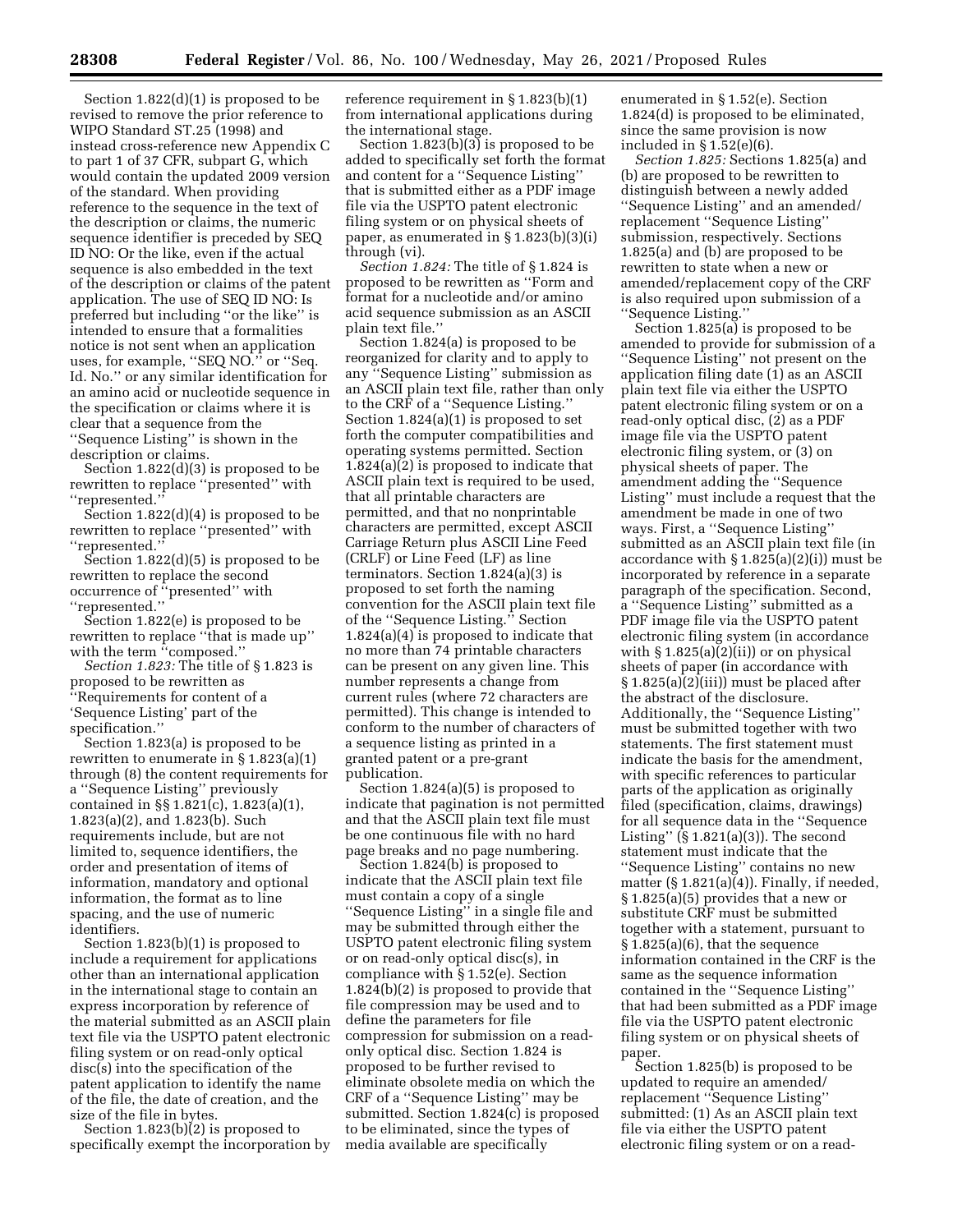only optical disc  $(\S 1.825(b)(1)(i))$ ,  $(2)$  as a PDF image file via the USPTO patent electronic filing system (§ 1.825(b)(1)(ii)), or (3) on physical sheets of paper (§ 1.825(b)(1)(iii)). The amended/replacement ''Sequence Listing'' must include a request that it be made in one of two ways. First, a request that the amended/replacement ''Sequence Listing,'' submitted as an ASCII plain text file, is incorporated by reference in a separate paragraph of the specification (replacing any prior such paragraph, as applicable) (§ 1.825(b)(2)). The second way for such a request is by placing, after the abstract of the disclosure, the amended/replacement ''Sequence Listing'' that was submitted as a PDF image file via the USPTO patent electronic filing system or on physical sheets of paper (replacing any prior ''Sequence Listing,'' as applicable).

The amended/replacement ''Sequence Listing'' must be submitted together with three statements. The first statement must identify the location of all deletions, replacements, or additions to the ''Sequence Listing''  $(\S 1.825(b)\overline{3})$ . The second statement must indicate the basis for the amendment, with specific references to particular parts of the application as originally filed (specification, claims, drawings) for all amended sequence data in the replacement ''Sequence Listing'' (§ 1.825(b)(4)). The third statement must indicate that the replacement ''Sequence Listing'' contains no new matter  $(\S 1.825(b)(5))$ . Finally, if needed, a new or substitute CRF with the amendment incorporated therein (§ 1.825(b)(6)) must be submitted together with a statement that the sequence information contained in the CRF is the same as the sequence information contained in the replacement ''Sequence Listing'' submitted as a PDF image file via the USPTO patent electronic filing system or on physical sheets of paper  $(S 1.825(b)(7))$ .

Section 1.825(c) is proposed to replace current § 1.825(c), which is proposed to be moved to § 1.825(d). Section 1.825(c) relates to the required incorporation by reference statement when submitting a ''Sequence Listing'' under  $\S 1.821(c)(1)$ . Should the application as originally filed not contain the incorporation by reference, then the application must be amended to contain such an incorporation by reference.

Section 1.825(d) is proposed to contain the material from current  $§ 1.825(c).$ 

*Subpart G of part 1:* Appendices A through F are proposed to be added, explicitly incorporating the text of

Tables 1–6, Appendix 2, WIPO Standard ST.25 (2009) into the CFR. Appendix G is proposed to be added to incorporate the table that was previously located in § 1.823.

#### **Rulemaking Considerations**

*A. Administrative Procedure Act:* The changes proposed in this rulemaking involve rules of agency practice and procedure, and/or interpretive rules. See *Bachow Commc'ns Inc.* v. *FCC,* 237 F.3d 683, 690 (D.C. Cir. 2001) (rules governing an application process are procedural under the Administrative Procedure Act); *Inova Alexandria Hosp.*  v. *Shalala,* 244 F.3d 342, 350 (4th Cir. 2001) (rules for handling appeals are procedural where they do not change the substantive standard for reviewing claims); *Nat'l Org. of Veterans' Advocates* v. *Sec'y of Veterans Affairs,*  260 F.3d 1365, 1375 (Fed. Cir. 2001) (rule that clarifies interpretation of a statute is interpretive).

Accordingly, prior notice and opportunity for public comment for the changes proposed in this rulemaking are not required pursuant to 5 U.S.C. 553(b) or (c), or any other law. See *Cooper Techs. Co.* v. *Dudas,* 536 F.3d 1330, 1336–37 (Fed. Cir. 2008) (stating that 5 U.S.C. 553, and thus 35 U.S.C. 2(b)(2)(B), do not require notice and comment rulemaking for ''interpretative rules, general statements of policy, or rules of agency organization, procedure, or practice'' (quoting 5 U.S.C. 553(b)(A))). However, the USPTO has chosen to seek public comment before implementing the rule to benefit from the public's input.

*B. Regulatory Flexibility Act:* Under the Regulatory Flexibility Act (5 U.S.C. 601 *et seq.*), whenever an agency is required by 5 U.S.C. 553 (or any other law) to publish a notice of proposed rulemaking (NPRM), the agency must prepare and make available for public comment an Initial Regulatory Flexibility Analysis, unless the agency certifies under 5 U.S.C. 605(b) that the proposed rule, if implemented, will not have a significant economic impact on a substantial number of small entities. 5 U.S.C. 603, 605.

For the reasons set forth herein, the Senior Counsel for Regulatory and Legislative Affairs of the USPTO has certified to the Chief Counsel for Advocacy of the Small Business Administration that this rule will not have a significant economic impact on a substantial number of small entities. See 5 U.S.C. 605(b).

The USPTO proposes to amend the rules of practice to permit highercapacity physical media to be submitted to accommodate patent applications for

certain inventions that require significant data in ASCII text format that exceed the capacity of the Office's electronic filing system. Additionally, extraction of compressed data files, which had not been permitted in the past for certain submissions, would be permitted if compliant with certain proposed new procedures. Other rules relating to certain obsolete and nonsecure methods of presenting data would be eliminated. Lastly, this NPRM would remove an applicant's ability to rely on a previously submitted CRF of required sequence information (*i.e.,* CRF transfer requests are eliminated). In light of the availability to download a ''Sequence Listing'' from granted U.S. patents and U.S. patent application publications via Public PAIR in the Supplemental Content tab, there is no longer a need for a CRF transfer.

This rulemaking would make more flexible the process for submitting large amounts of data and streamline other procedural steps related to data files associated with patent applications. This rulemaking's proposed changes are largely procedural in nature, and do not impose any additional requirements or fees on applicants. For the foregoing reasons, the changes proposed in this NPRM will not have a significant economic impact on a substantial number of small entities.

*C. Executive Order 12866 (Regulatory Planning and Review):* This rulemaking has been determined to be not significant for purposes of Executive Order 12866 (Sept. 30, 1993).

*D. Executive Order 13563 (Improving Regulation and Regulatory Review):* The USPTO has complied with Executive Order 13563 (Jan. 18, 2011). Specifically, to the extent feasible and applicable, the USPTO has: (1) Reasonably determined that the benefits of the rule justify its costs; (2) tailored the rule to impose the least burden on society consistent with obtaining the agency's regulatory objectives; (3) selected a regulatory approach that maximizes net benefits; (4) specified performance objectives; (5) identified and assessed available alternatives; (6) involved the public in an open exchange of information and perspectives among experts in relevant disciplines, affected stakeholders in the private sector, and the public as a whole, and provided online access to the rulemaking docket; (7) attempted to promote coordination, simplification, and harmonization across government agencies and identified goals designed to promote innovation; (8) considered approaches that reduce burdens while maintaining flexibility and freedom of choice for the public; and (9) ensured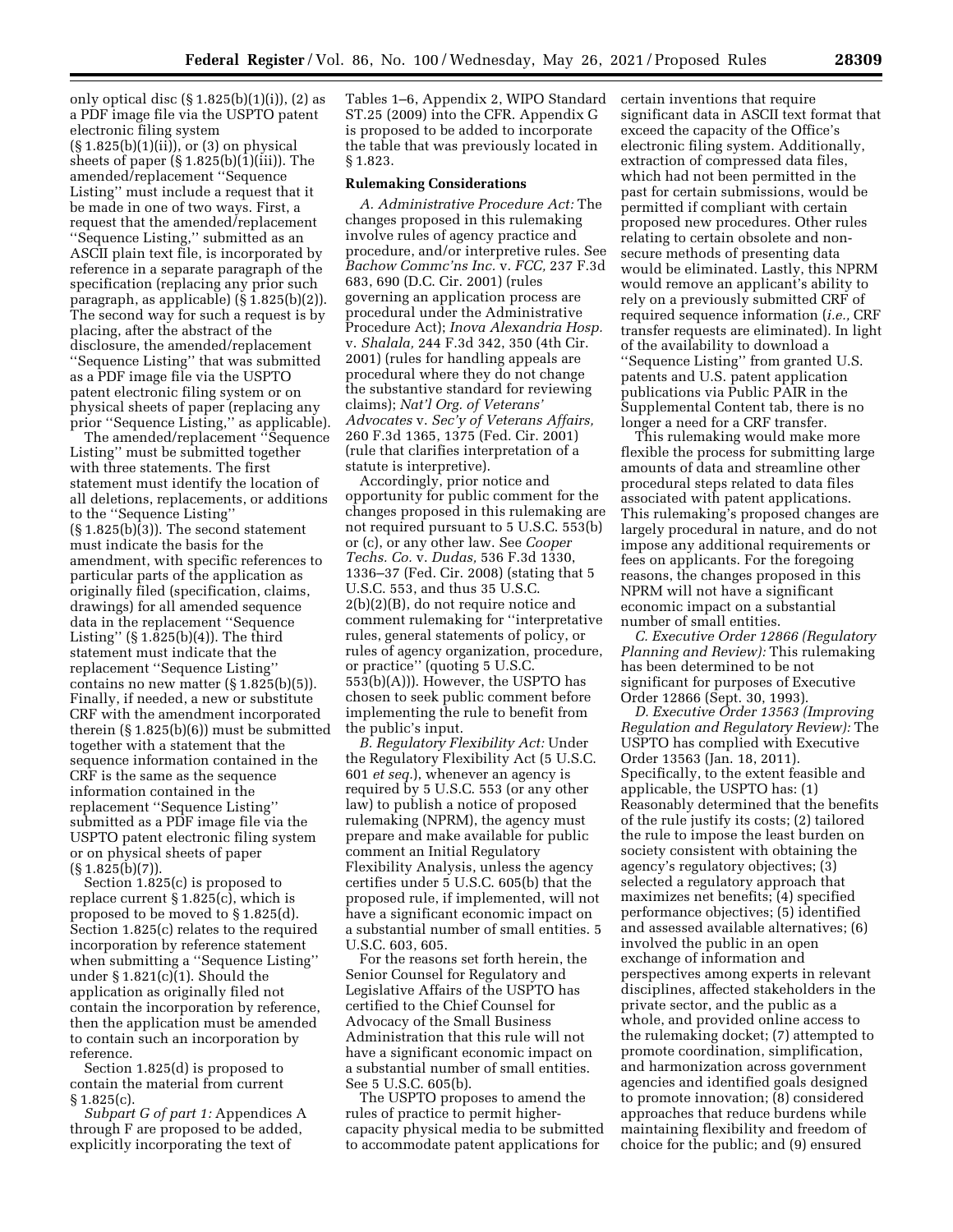the objectivity of scientific and technological information and processes.

*E. Executive Order 13132 (Federalism):* This rulemaking does not contain policies with federalism implications sufficient to warrant preparation of a Federalism Assessment under Executive Order 13132 (Aug. 4, 1999).

*F. Executive Order 13175 (Tribal Consultation):* This rulemaking will not (1) have substantial direct effects on one or more Indian tribes; (2) impose substantial direct compliance costs on Indian tribal governments; or (3) preempt tribal law. Therefore, a tribal summary impact statement is not required under Executive Order 13175 (Nov. 6, 2000).

*G. Executive Order 13211 (Energy Effects):* This rulemaking is not a significant energy action under Executive Order 13211 because this rulemaking is not likely to have a significant adverse effect on the supply, distribution, or use of energy. Therefore, a Statement of Energy Effects is not required under Executive Order 13211 (May 18, 2001).

*H. Executive Order 12988 (Civil Justice Reform):* This rulemaking meets applicable standards to minimize litigation, eliminate ambiguity, and reduce burden as set forth in sections 3(a) and 3(b)(2) of Executive Order 12988 (Feb. 5, 1996).

*I. Executive Order 13045 (Protection of Children):* This rulemaking does not concern an environmental risk to health or safety that may disproportionately affect children under Executive Order 13045 (Apr. 21, 1997).

*J. Executive Order 12630 (Taking of Private Property):* This rulemaking will not effect a taking of private property or otherwise have taking implications under Executive Order 12630 (Mar. 15, 1988).

*K. Congressional Review Act:* Under the Congressional Review Act provisions of the Small Business Regulatory Enforcement Fairness Act of 1996 (5 U.S.C. 801 *et seq.*), prior to issuing any final rule, the USPTO will submit a report containing the final rule and other required information to the United States Senate, the United States House of Representatives, and the Comptroller General of the Government Accountability Office. The changes in this rulemaking are not expected to result in an annual effect on the economy of \$100 million or more, a major increase in costs or prices, or significant adverse effects on competition, employment, investment, productivity, innovation, or the ability of United States-based enterprises to

compete with foreign-based enterprises in domestic and export markets. Therefore, this rulemaking is not expected to result in a ''major rule'' as defined in 5 U.S.C. 804(2).

*L. Unfunded Mandates Reform Act of 1995:* The changes set forth in this rulemaking do not involve a Federal intergovernmental mandate that will result in the expenditure by State, local, and tribal governments, in the aggregate, of \$100 million (as adjusted) or more in any one year, or a Federal private sector mandate that will result in the expenditure by the private sector of \$100 million (as adjusted) or more in any one year, and will not significantly or uniquely affect small governments. Therefore, no actions are necessary under the provisions of the Unfunded Mandates Reform Act of 1995. See 2 U.S.C. 1501 *et seq.* 

*M. National Environmental Policy Act of 1969:* This rulemaking will not have any effect on the quality of the environment and is thus categorically excluded from review under the National Environmental Policy Act of 1969. See 42 U.S.C. 4321 *et seq.* 

*N. National Technology Transfer and Advancement Act of 1995:* The requirements of section 12(d) of the National Technology Transfer and Advancement Act of 1995 (15 U.S.C. 272 note) are not applicable because this rulemaking does not contain provisions that involve the use of technical standards.

*O. Paperwork Reduction Act of 1995:*  The Paperwork Reduction Act of 1995 (44 U.S.C. 3501–3549) requires that the USPTO consider the impact of paperwork and other information collection burdens imposed on the public. In accordance with section 3507(d) of the Paperwork Reduction Act of 1995, the majority of the paperwork and other information collection burdens discussed in this proposed rule have already been approved under the following Office of Management and Budget (OMB) Control Numbers: 0651– 0024 (Sequence Listing), 0651–0031 (Patent Processing), 0651–0032 (Initial Patent Applications), and 0651–0064 (Patent Reexaminations and Supplemental Examinations).

Modifications to 0651–0024 because of this proposed rulemaking will be submitted to OMB for approval prior to this rule becoming effective. Modifications include the removal of the Request for Transfer of a Computer Readable Form Under 37 CFR 1.821(e) (PTO/SB/93), which will result in a slight reduction in burden associated with this information collection. The USPTO estimates that this information collection's annual burden will decrease by 1,550 responses and 155 burden hours. These burden estimates are based on the current OMB approved burdens (response volumes) associated with this information collection, which may be different from any forecasts mentioned in other parts of this proposed rule.

The changes discussed in this proposed rule do not affect the information collection requirements or burdens associated with 0651–0031, 0651–0032 and 0651–0064 listed above; therefore, the USPTO does not plan to take any additional actions on these information collections as a result of this rulemaking. Notwithstanding any other provision of law, no person is required to respond to, nor shall a person be subject to a penalty for failure to comply with, a collection of information subject to the requirements of the Paperwork Reduction Act unless that collection of information has a currently valid OMB control number.

*P. E-Government Act Compliance:*  The USPTO is committed to compliance with the E-Government Act to promote the use of the internet and other information technologies, to provide increased opportunities for citizen access to Government information and services, and for other purposes.

### **List of Subjects in 37 CFR Part 1**

Administrative practice and procedure, Biologics, Courts, Freedom of information, Inventions and patents, Reporting and recordkeeping requirements, Small businesses.

For the reasons stated in the preamble and under the authority contained in 35 U.S.C. 2, as amended, the USPTO proposes to amend 37 CFR part 1 as follows:

## **PART 1—RULES OF PRACTICE IN PATENT CASES**

■ 1. The authority citation for 37 CFR part 1 continues to read as follows:

**Authority:** 35 U.S.C. 2(b)(2), unless otherwise noted.

■ 2. Amend § 1.52 by revising the heading and paragraphs (e) and (f) to read as follows:

# **§ 1.52 Language, paper, writing, margins, read-only optical disc specifications.**

\* \* \* \* \* (e) *Electronic documents submitted on a read-only optical disc that are to become part of the permanent United States Patent and Trademark Office records in the file of a patent application, reexamination, or supplemental examination proceeding.*  (1) The following documents may be submitted to the Office on a read-only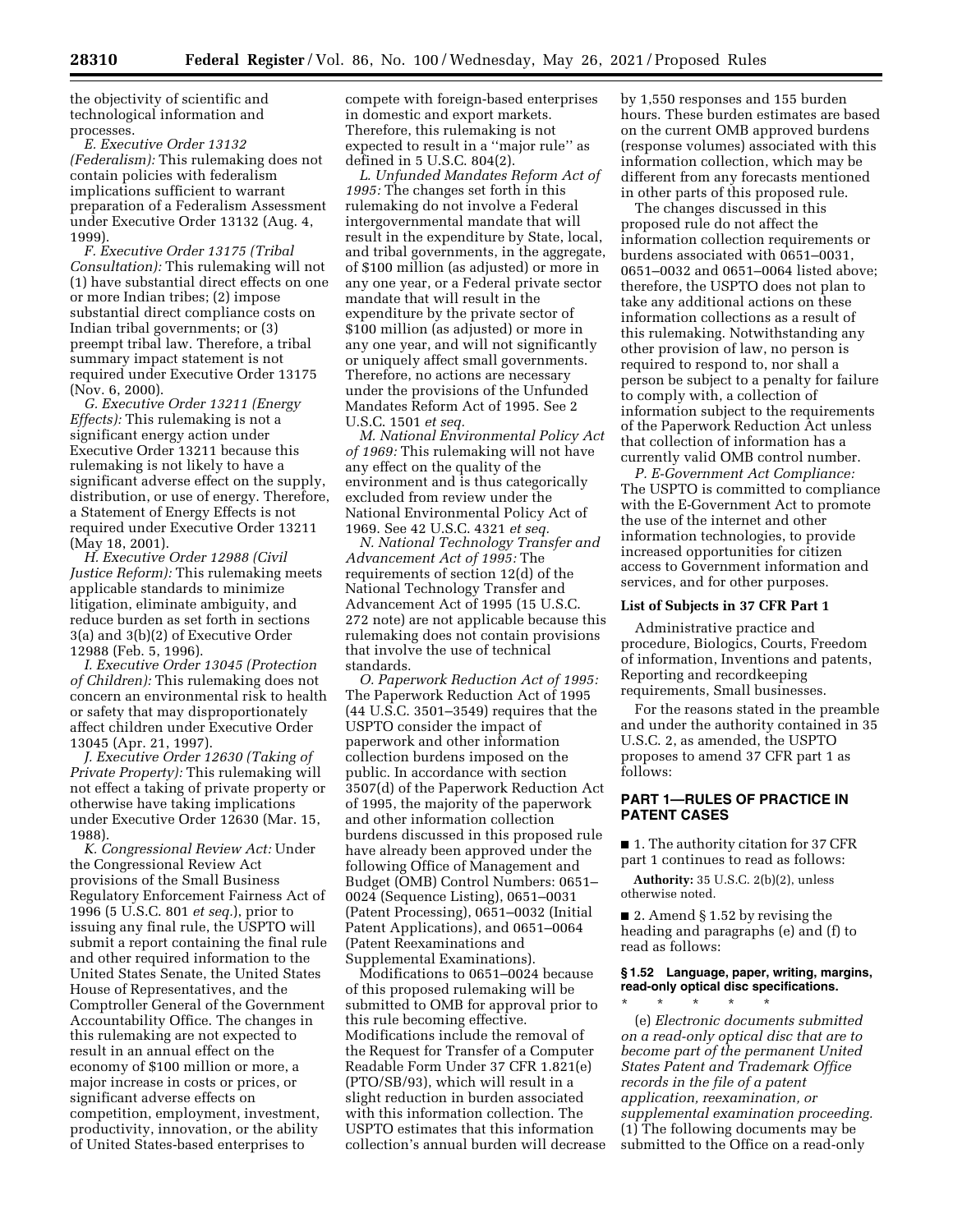optical disc in compliance with this paragraph:

(i) A ''Computer Program Listing Appendix'' (see § 1.96(c));

(ii) A ''Sequence Listing'' (submitted under § 1.821(c) in compliance with § 1.824); or

(iii) "Large Tables" (see  $\S 1.58(c)$ ).

(2) Read-only optical disc as used in this part means a finalized disc in conformance with International Organization for Standardization (ISO) 9660, on which the data is recorded so it is permanent and cannot be changed or erased, and is one of:

(i) Compact Disc-Read-Only Memory (CD–ROM) or a Compact Disc-Recordable (CD–R); or

(ii) Digital Video Disc-Recordable (DVD–R or DVD+R);

(3) Each read-only optical disc must conform to the following requirements:

(i) Computer compatibility: PC or Mac<sup>®</sup>;

(ii) Operating system compatibility: MS–DOS®, MS-Windows®, MacOS®, or Unix®/Linux®;

(iii) The contents of each read-only optical disc must be in American Standard Code for Information Interchange (ASCII) plain text and if compressed, must be compressed in accordance with §§ 1.58, 1.96, and 1.824, as applicable.

(4) Each read-only optical disc must be enclosed in a hard case within an unsealed, padded, and protective mailing envelope, and must be accompanied by a transmittal letter in accordance with paragraph (a) of this section, including the following information:

(i) First-named inventor (if known);

(ii) Title of the invention;

(iii) Attorney docket or file reference number (if applicable);

(iv) Application number and filing date (if known);

(v) The operating system (MS–DOS®, MS-Windows®, Mac OS®, or Unix®/ Linux®) used to produce the disc; and

(vi) The file(s) contained on the readonly optical disc, including the name of the file, the size of the file in bytes, and the date of creation.

(5) Each read-only optical disc must have a label permanently affixed thereto on which the following information has been hand-printed or typed:

(i) First-named inventor (if known);

(ii) Title of the invention;

(iii) Attorney docket or file reference number (if applicable);

(iv) Application number and filing date (if known);

(v) Date on which the data were recorded on the read-only optical disc; and

(vi) Disc order (*e.g.,* ''1 of X''), if multiple read-only optical discs are submitted.

(6) Read-only optical discs will not be returned to the applicant and may not be retained as part of the patent application file.

(7) Any amendment to the information on a read-only optical disc must be by way of a replacement readonly optical disc, in compliance with § 1.58(g) for ''Large Tables,'' § 1.96(c)(5) for a ''Computer Program Listing Appendix," and  $\S 1.825(b)$  for a ''Sequence Listing'' or Computer Readable Form (CRF) of a ''Sequence Listing.''

(8) The specification must contain an incorporation by reference of the material on each read-only optical disc in a separate paragraph (§ 1.77(b)(5)), identifying the name of each file, their date of creation, and their size in bytes, except for an international application in the international stage. The Office may require the applicant to amend the specification to include the material incorporated by reference.

(9) If a file is unreadable, it will be treated as not having been submitted, and a notice will be issued to supply a compliant submission.

(f) *Determining application size fees for applications containing electronic documents submitted on a read-only optical disc or via the USPTO patent electronic filing system—*(1) *Submission on Read-Only Optical Discs:* The application size fee required by § 1.16(s) or 1.492(j), for an application component submitted in part on a readonly optical disc in compliance with paragraph (e) of this section, shall be determined such that each three kilobytes of content submitted on a read-only optical disc shall be counted as a sheet of paper. Excluded from this determination is any ASCII plain text file submitted on a read-only optical disc under paragraph (e) of this section containing:

(i) Any ''Sequence Listing'' or CRF of a ''Sequence Listing'' in compliance with § 1.821(c) or (e); or

(ii) Any ''Computer Program Listing Appendix'' in compliance with  $§ 1.96(c).$ 

(2) *Submission via the USPTO Patent Electronic Filing System:* The application size fee required by § 1.16(s) or 1.492(j), for an application submitted in whole or in part via the USPTO patent electronic filing system, shall be determined such that the paper size equivalent will be considered to be 75% of the number of sheets of paper present in the specification and drawings of the application when entered into the Office file wrapper after being rendered by the

USPTO patent electronic filing system. Excluded from this determination is any ASCII plain text file submitted via the USPTO patent electronic filing system containing:

(i) Any ''Sequence Listing'' or CRF of a ''Sequence Listing,'' in compliance with § 1.821(c) or (e); or

(ii) Any ''Computer Program Listing Appendix'' in compliance with § 1.96(c).

(3) Any submission of a ''Sequence Listing'' in electronic form of 300 MB– 800 MB filed in an application under 35 U.S.C. 111 or 371 will be subject to the fee set forth in  $\S 1.21(0)(1)$ . Any submission of a ''Sequence Listing'' filed in electronic form that exceeds 800 MB in an application under 35 U.S.C. 111 or 371 will be subject to the fee set forth in § 1.21(o)(2).

■ 3. Amend § 1.58 by revising paragraphs (b) and (c) and adding paragraphs (d) through (j) to read as follows:

#### **§ 1.58 Chemical and mathematical formulas and tables.**

\* \* \* \* \* (b) Chemical and mathematical formulas and tables must be presented in compliance with § 1.52(a) and (b), except that chemical and mathematical formulas or tables may be placed in a landscape orientation if they cannot be presented satisfactorily in a portrait orientation. Typewritten characters used in such formulas and tables must be chosen from a block (nonscript) type font or lettering style having capital letters that should be at least 0.422 cm (0.166 inches) high (*e.g.,* preferably Arial, Times Roman, or Courier, with a font size of 12 point), but may be no smaller than 0.21cm (0.08 inches) high (*e.g.,* a font size of 6 point). A space at least 0.64 cm (0.25 inches) high should be provided between complex formulas and tables and the text. Chemical and mathematical formulas must be configured to maintain the proper positioning of their characters when displayed in order to preserve their intended meaning. Tables should have the lines and columns of data closely spaced to conserve space, consistent with a high degree of legibility.

(c) The following ''Large Tables'' may be submitted in electronic form in ASCII plain text via the USPTO patent electronic filing system or on a readonly optical disc, in compliance with § 1.52(e), excluding an international application during the international stage:

(1) Any individual table that is more than 50 pages in length; or

(2) Multiple tables, if the total number of pages of all the tables in an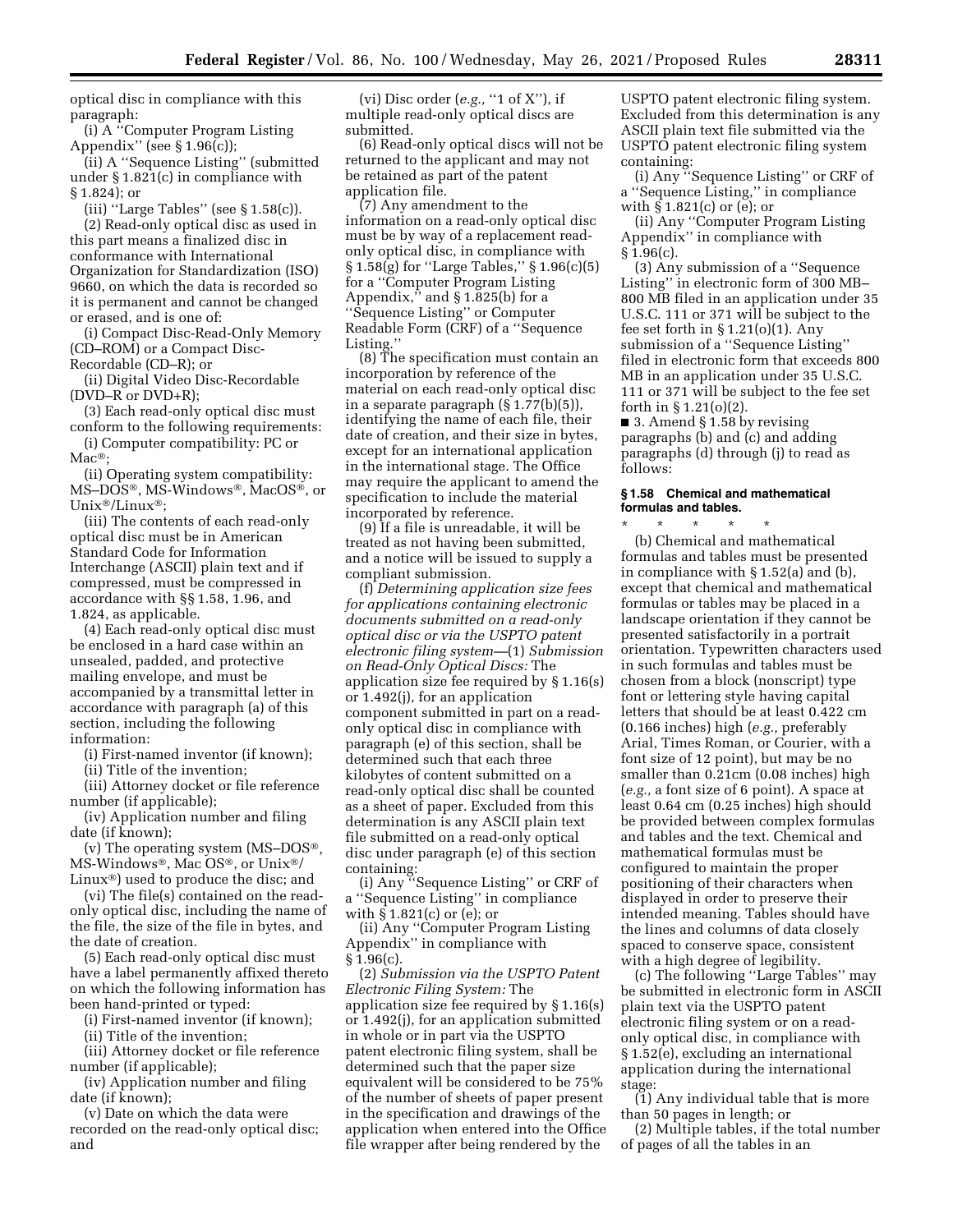application exceeds 100 pages in length, where a table page is a page printed on paper, in conformance with paragraph (b) of this section.

(d) ''Large Tables'' submitted in electronic form in ASCII plain text must conform to the following requirements:

(1) Must maintain the spatial relationships (*e.g.,* alignment of columns and rows) of the table elements when displayed to visually preserve the relational information they convey.

(2) Must have the following compatibilities:

(i) Computer compatibility: PC or  $Mac^{\circledR}$ 

(ii) Operating system compatibility: MS–DOS®, MS-Windows®, Mac OS®, or Unix®/Linux®.

(3) Must be in ASCII plain text, where:

(i) All printable characters (including the space character) are permitted;

(ii) No nonprintable (ASCII control) characters are permitted, except ASCII Carriage Return plus ASCII Line Feed (CRLF) or Line Feed (LF) as line terminators.

(4) Must be named as \*.txt, where "\*" is one character or a combination of characters limited to upper- or lowercase letters, numbers, hyphens, and underscores and does not exceed 60 characters in total, excluding the extension. No spaces or other types of characters are permitted in the file name.

(5) Must be incorporated by reference in a separate paragraph of the specification, in accordance with  $§ 1.77(b)(5).$ 

(e) ''Large Tables'' submitted via the USPTO patent electronic filing system must not exceed 25 MB, and file compression is not permitted.

(f) ''Large Tables'' submitted in compliance with § 1.52(e) via read-only optical disc, must meet the following requirements:

(1) The ASCII plain text file may be compressed using WinZip®, 7-Zip, or Unix®/Linux® Zip;

(2) A compressed file must not be selfextracting; and

(3) A compressed ASCII plain text file that does not fit on a single read-only optical disc may be split into multiple file parts in accordance with the target read-only optical disc size and labeled in compliance with § 1.52(e)(5)(vi).

(g) Any amendments to ''Large Tables'' in electronic form in ASCII plain text format must include:

(1) A replacement ASCII plain text file, in accordance with the requirements of paragraphs (d) through (f) of this section, submitted via the USPTO patent electronic filing system or on a read-only optical disc, in

compliance with § 1.52(e), labeled as ''REPLACEMENT MM/DD/YYYY'' (with the month, day, and year of creation indicated);

(2) A request that the amendment be made by incorporation by reference of the material in the replacement ASCII plain text file, in a separate paragraph of the specification (replacing any prior such paragraph, as applicable) identifying the name of the file, the date of creation, and the size of the file in bytes (see § 1.77(b)(5));

(3) A statement that identifies the location of all deletions, replacements, or additions to the ASCII plain text file; and

(4) A statement that the replacement ASCII plain text file contains no new matter.

(h) The specification of an application with ''Large Tables'' as an ASCII plain text file, present on the application filing date, without an incorporation by reference of the material contained in the ASCII plain text file, must be amended to contain a separate paragraph incorporating by reference the material contained in the ASCII plain text file, in accordance with § 1.77(b)(5).

(i) Any read-only optical disc for ''Large Tables'' must be submitted in duplicate. The read-only optical disc and duplicate copy must be labeled ''Copy 1'' and ''Copy 2,'' respectively. The transmittal letter that accompanies the read-only optical discs must include a statement that the two read-only optical discs are identical. In the event that the two read-only optical discs are not identical, the Office will use the read-only optical disc labeled ''Copy 1'' for further processing.

(j) Any amendment to the information on a read-only optical disc must be by way of a replacement read-only optical disc, in compliance with § 1.58(g), where the replacement read-only optical disc and copy must be labeled ''COPY 1 REPLACEMENT MM/DD/YYYY'' (with the month, day, and year of creation indicated), and ''COPY 2 REPLACEMENT MM/DD/YYYY,'' respectively.

■ 4. Amend § 1.71 by revising paragraph (f) to read as follows:

#### **§ 1.71 Detailed description and specification of the invention.**

\* \* \* \* \* (f) The specification must commence on a separate sheet. Each sheet including part of the specification may not include other parts of the application or other information. The claim(s), abstract, and ''Sequence Listing'' (if required or submitted under § 1.821(c)) should not be included on a

sheet including any other part of the application.

\* \* \* \* \*  $\blacksquare$  5. Amend § 1.77 by revising paragraphs (b)(5) and (13) to read as follows:

#### **§ 1.77 Arrangement of application elements.**

\* \* \* \* \* (b) \* \* \*

(5) An incorporation by reference statement regarding the material on the one or more ASCII plain text files, submitted via the USPTO patent electronic filing system or on one or more read-only optical discs (see § 1.52(e)(8)), identifying the names of each file, the date of creation of each file, and the size of each file in bytes, for the following document types:

(i) A ''Computer Program Listing Appendix'' (see § 1.96(c));

(ii) A ''Sequence Listing'' (see  $§ 1.821(c)$ ; or

(iii) ''Large Tables'' (see § 1.58(c)). \* \* \* \* \*

(13) ''Sequence Listing,'' required by § 1.821(c), that is submitted as a Portable Document Format (PDF) file (as set forth in § 1.821(c)(1)(ii)) via the USPTO patent electronic filing system or on physical sheets of paper (as set forth in  $\S 1.821(c)(1)(iii)$ . \* \* \* \* \*

■ 6. Amend § 1.96 by revising paragraphs (a) and (c) to read as follows:

#### **§ 1.96 Submission of computer program listings.**

(a) *General.* Descriptions of the operation and general content of computer program listings should appear in the description portion of the specification. A computer program listing for the purpose of this section is defined as a document that lists in appropriate sequence the instructions, routines, and other contents of a program for a computer. The program listing may be either in machine or machine-independent (object or source) language that will cause a computer to perform a desired procedure or task such as solve a problem, regulate the flow of work in a computer, or control or monitor events. Computer program listings may be submitted in patent applications, as set forth in paragraphs (b) and (c) of this section.

\* \* \* \* \* (c) *As an appendix that will not be printed:* Any computer program listing may, and any computer program listing having over 300 lines (up to 72 characters per line) must, be submitted as an electronic document in ASCII plain text, whether submitted via the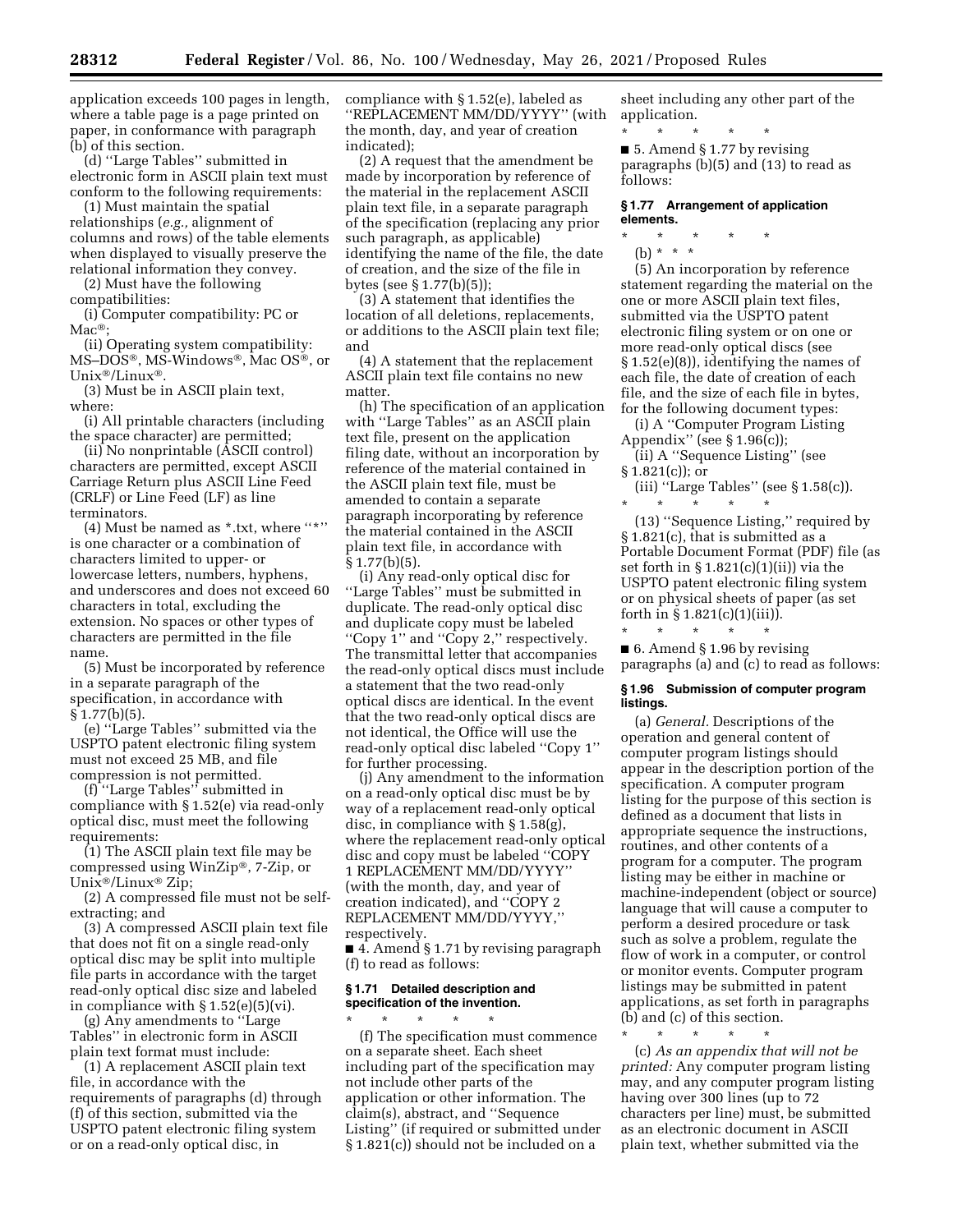USPTO patent electronic filing system or on a read-only optical disc, in compliance with § 1.52(e). An electronic document containing such a computer program listing is to be referred to as a ''Computer Program Listing Appendix.'' The ''Computer Program Listing Appendix'' will not be part of the printed patent. The specification must include an incorporation by reference of the ''Computer Program Listing Appendix,'' in accordance with § 1.77(b)(5).

(1) A ''Computer Program Listing Appendix'' must conform to the following requirements:

(i) Computer compatibility: PC or  $Mac^{\circledR}$ 

(ii) Operating system compatibility: MS–DOS®, MS-Windows®, Mac OS®, or Unix®/Linux®;

(iii) Line terminator: ASCII CRLF or LF only; and

(iv) Control Codes: The data must not be dependent on control characters or codes that are not defined in the ASCII character set.

(2) Each file must be named as \*.txt, where "\*" is one character or a combination of characters limited to upper- or lowercase letters, numbers, hyphens, and underscores and does not exceed 60 characters in total, excluding the extension. No spaces or other types of characters are permitted in the file name.

(3) Each file containing a ''Computer Program Listing Appendix'' submitted via the USPTO patent electronic filing system must not exceed 25 MB, and file compression is not permitted.

(4) A ''Computer Program Listing Appendix'' submitted in compliance with § 1.52(e) must conform to the following requirements:

(i) A separate read-only optical disc containing a ''Computer Program Listing Appendix'' must be submitted for each applicable application;

(ii) Multiple computer program listings for a single application may be placed on a single read-only optical disc;

(iii) Multiple read-only optical discs, containing one or more computer program listings, may be submitted for a single application, if necessary;

(iv) Any computer program listing may, and a computer program listing having a nested file structure must, when submitted in compliance with § 1.52(e), be compressed into a single file using WinZip®, 7-Zip, or Unix®/ Linux® Zip;

(v) Any compressed file must not be self-extracting; and

(vi) A compressed ASCII plain text file that does not fit on a single readonly optical disc may be split into

multiple file parts, in accordance with the target read-only optical disc size and labeled in compliance with  $§ 1.52(e)(5)(vi).$ 

(5) Any amendments to a ''Computer Program Listing Appendix'' in electronic form in ASCII plain text format must include:

(i) A replacement ASCII plain text file, in accordance with the requirements of paragraph (c) of this section, via the USPTO patent electronic filing system, or on a read-only optical disc, in compliance with § 1.52(e) and labeled as ''COPY 1 REPLACEMENT MM/DD/YYYY'' (with the month, day, and year of creation indicated) and ''COPY 2 REPLACEMENT MM/DD/ YYYY;''

(ii) A request that the amendment be made by incorporation by reference of the material in the replacement ASCII plain text file, in a separate paragraph of the specification (replacing any prior such paragraph) identifying the name of the file, the date of creation, and the size of the file in bytes (see § 1.77(b)(5));

(iii) A statement that identifies the location of all deletions, replacements, or additions to the ASCII plain text file; and

(iv) A statement that the replacement ASCII plain text file contains no new matter.

(6) The specification of a complete application with a ''Computer Program Listing Appendix'' as an ASCII plain text file, filed on the application filing date, without an incorporation by reference of the material contained in the ASCII plain text file, must be amended to contain a separate paragraph incorporating by reference the material contained in the ASCII plain text file, in accordance with § 1.77(b)(5).

(7) Any read-only optical disc for a ''Computer Program Listing Appendix'' must be submitted in duplicate. The read-only optical disc and duplicate copy must be labeled ''Copy 1'' and ''Copy 2,'' respectively. The transmittal letter that accompanies the read-only optical discs must include a statement that the two read-only optical discs are identical. In the event that the two readonly optical discs are not identical, the Office will use the read-only optical disc labeled ''Copy 1'' for further processing. Any amendment to the information on a read-only optical disc must be by way of a replacement readonly optical disc, in compliance with  $§ 1.96(c)(5)$ .

■ 7. Amend § 1.121 by revising paragraph (b) introductory text and adding paragraph (b)(6) to read as follows:

**§ 1.121 Manner of making amendments in applications.** 

\* \* \* \* \* (b) *Specification.* Amendments to the specification, other than the claims, ''Large Tables (§ 1.58(c)), a ''Computer Program Listing Appendix" (§ 1.96(c)(5) and (7)), and a ''Sequence Listing'' or CRF (§ 1.825), must be made by adding, deleting, or replacing a paragraph; by replacing a section; or by a substitute specification, in the manner specified in this section.

(6) Changes to ''Large Tables,'' a ''Computer Program Listing Appendix,'' or a ''Sequence Listing'' must be made in accordance with § 1.58(g) for ''Large Tables,'' § 1.96(c)(5) for a ''Computer Program Listing Appendix,'' and § 1.825 for a "Sequence Listing."<br>\* \* \* \* \* \* \* \*

\* \* \* \* \* ■ 8. Amend § 1.173 by revising paragraphs (b)(1) and (d) to read as follows:

**§ 1.173 Reissue specification, drawings, and amendments.** 

 $\star$   $\star$ (b) \* \* \*

\* \* \* \* \*

(1) *Specification other than the claims,* ''*Large Tables*'' *(§ 1.58(c)), a*  ''*Computer Program Listing Appendix*'' *(§ 1.96(c)), or a* ''*Sequence Listing*'' *(§ 1.821(c)).* (i) Changes to the specification, other than to the claims, ''Large Tables'' (§ 1.58(c)), a ''Computer Program Listing Appendix'' (§ 1.96(c)), or a ''Sequence Listing'' (§ 1.821(c)), must be made by submission of the entire text of an added or rewritten paragraph, including markings pursuant to paragraph (d) of this section, except that an entire paragraph may be deleted by a statement deleting the paragraph, without presentation of the text of the paragraph. The precise point in the specification where any added or rewritten paragraph is located must be identified.

(ii) Changes to ''Large Tables,'' a ''Computer Program Listing Appendix,'' or a ''Sequence Listing'' must be made in accordance with § 1.58(g) for ''Large Tables,'' § 1.96(c)(5) for a ''Computer Program Listing Appendix," and §1.825 for a ''Sequence Listing.''

\* \* \* \* \* (d) *Changes shown by markings.* Any changes relative to the patent being reissued that are made to the specification, including the claims but excluding ''Large Tables,'' a ''Computer Program Listing Appendix,'' or a ''Sequence Listing,'' upon filing or by an amendment paper in the reissue application, must include the following markings: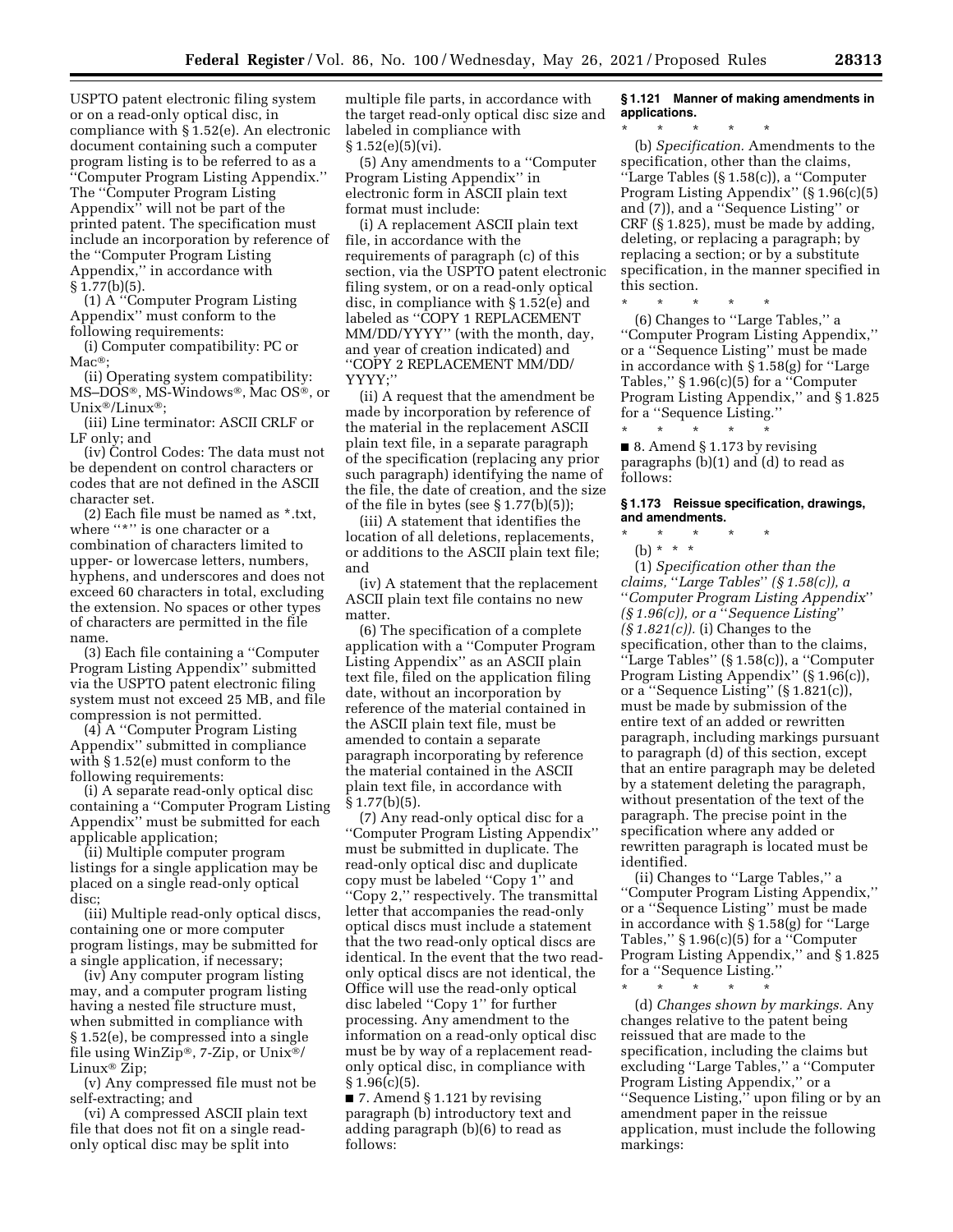(1) The matter to be omitted by reissue must be enclosed in brackets; and

(2) The matter to be added by reissue must be underlined.<br> $*$  \* \* \* \*

\* \* \* \* \* ■ 9. Amend § 1.530 by revising paragraph (d)(1) to read as follows:

#### **§ 1.530 Statement by patent owner in** *ex parte* **reexamination; amendment by patent owner in** *ex parte* **or** *inter partes*  **reexamination; inventorship change in** *ex parte* **or** *inter partes* **reexamination.**

\* \* \* \* \* (d) \* \* \*

(1) *Specification other than the claims,* ''*Large Tables*'' *(§ 1.58(c)), a*  ''*Computer Program Listing Appendix*'' *(§ 1.96(c)), or a* ''*Sequence Listing*'' *(§ 1.821(c)).* 

(i) Changes to the specification, other than to the claims, ''Large Tables'' (§ 1.58(c)), a ''Computer Program Listing Appendix'' (§ 1.96(c)), or a ''Sequence Listing"  $(S 1.821(c))$ , must be made by submission of the entire text of an added or rewritten paragraph, including markings pursuant to paragraph (f) of this section, except that an entire paragraph may be deleted by a statement deleting the paragraph, without presentation of the text of the paragraph. The precise point in the specification where any added or rewritten paragraph is located must be identified.

(ii) Changes to ''Large Tables,'' a ''Computer Program Listing Appendix,'' or a ''Sequence Listing'' must be made, in accordance with § 1.58(g) for ''Large Tables,'' § 1.96(c)(5) for a ''Computer Program Listing Appendix," and §1.825 for a ''Sequence Listing.''

\* \* \* \* \* ■ 10. Amend § 1.821 by revising paragraphs (a), and (c) through (e), removing and reserving paragraph (f), and revising paragraphs (g) through (h) to read as follows:

#### **§ 1.821 Nucleotide and/or amino acid sequence disclosures in patent applications.**

(a) Nucleotide and/or amino acid sequences, as used in §§ 1.821 through 1.825, are interpreted to mean an unbranched sequence of 4 or more amino acids or an unbranched sequence of 10 or more nucleotides. Branched sequences are specifically excluded from this definition. Sequences with fewer than four specifically defined nucleotides or amino acids are specifically excluded from this section. ''Specifically defined'' means those amino acids other than ''Xaa'' and those nucleotide bases other than ''n,'' defined in accordance with Appendices A

through F to this subpart. Nucleotides and amino acids are further defined as follows:

(1) *Nucleotides:* Nucleotides are intended to embrace only those nucleotides that can be represented using the symbols set forth in Appendix A to this subpart. Modifications (*e.g.,*  methylated bases) may be described as set forth in Appendix B to this subpart, but shall not be shown explicitly in the nucleotide sequence.

(2) *Amino acids:* Amino acids are those L-amino acids commonly found in naturally occurring proteins and are listed in Appendix C to this subpart. Those amino acid sequences containing D-amino acids are not intended to be embraced by this definition. Any amino acid sequence that contains posttranslationally modified amino acids may be described as the amino acid sequence that is initially translated using the symbols shown in Appendix C to this subpart with the modified positions (*e.g.,* hydroxylations or glycosylations) being described as set forth in Appendix D to this subpart, but these modifications shall not be shown explicitly in the amino acid sequence. Any peptide or protein that can be expressed as a sequence using the symbols in Appendix C to this subpart, in conjunction with a description in the Feature section, to describe, for example, modified linkages, cross links and end caps, non-peptidyl bonds, etc., is embraced by this definition.

**Note 1 to paragraph (a):** Appendices A through F contain Tables 1–6 of the World Intellectual Property Organization (WIPO) Handbook on Industrial Property Information and Documentation, Standard ST.25: Standard for the Presentation of Nucleotide and Amino Acid Sequence Listings in Patent Applications (2009).

\* \* \* \* \* (c) Patent applications that contain disclosures of nucleotide and/or amino acid sequences, as defined in paragraph (a) of this section, must contain a ''Sequence Listing'' as a separate part of the specification containing each of those nucleotide and/or amino acid sequences and associated information using the symbols and format in accordance with the requirements of §§ 1.822 and 1.823. The ''Sequence Listing'' must be submitted as follows, except for a national stage entry under § 1.495(b)(1), where the ''Sequence Listing'' has been previously communicated by the International Bureau or originally filed in the United States Patent and Trademark Office and complies with Patent Cooperation Treaty (PCT) Rule 5.2:

(1) As an ASCII plain text file, in compliance with § 1.824, submitted via

the USPTO patent electronic filing system or on a read-only optical disc under § 1.52(e), accompanied by an incorporation by reference statement of the ASCII plain text file, in a separate paragraph of the specification, in accordance with § 1.77(b)(5);

(2) As a PDF file via the USPTO patent electronic filing system; or

(3) On physical sheets of paper. (d) Where the description or claims of a patent application discuss a sequence that is set forth in the ''Sequence Listing,'' in accordance with paragraph (c) of this section, reference must be made to the sequence by use of a sequence identifier (§ 1.823(a)(5)), preceded by ''SEQ ID NO:'' In the text of the description or claims, even if the sequence is also embedded in the text of the description or claims of the patent application. Where a sequence is presented in a drawing, reference must be made to the sequence by use of the sequence identifier (§ 1.823(a)(5)), either in the drawing or in the Brief Description of the Drawings, where the correlation between multiple sequences in the drawing and their sequence identifiers (§ 1.823(a)(5)) in the Brief Description is clear.

(e)(1) If the ''Sequence Listing'' under paragraph (c) is submitted in an application filed under 35 U.S.C. 111(a) as a PDF file (§ 1.821(c)(2)) via the USPTO patent electronic filing system or on physical sheets of paper  $(\S 1.821(c)(3))$ , then the following must be submitted:

(i) A CRF of the ''Sequence Listing,'' in accordance with the requirements of § 1.824; and

(ii) A statement that the sequence information contained in the CRF submitted under paragraph (e)(1)(i) of this section is identical to the sequence information contained in the ''Sequence Listing'' under paragraph (c) of this section.

(2) If the ''Sequence Listing'' under paragraph (c) of this section in an application submitted under 35 U.S.C. 371 is a PDF file (§ 1.821(c)(2)) or on physical sheets of paper (§ 1.821(c)(3)), and not also as an ASCII plain text file, in compliance with § 1.824  $(\S 1.821(c)(1))$ , then the following must be submitted:

(i) A CRF of the ''Sequence Listing,'' in accordance with the requirements of § 1.824; and

(ii) A statement that the sequence information contained in the CRF submitted under paragraph (e)(2)(i) of this section is identical to the sequence information contained in the ''Sequence Listing'' under paragraph (c)(2) or (3) of this section.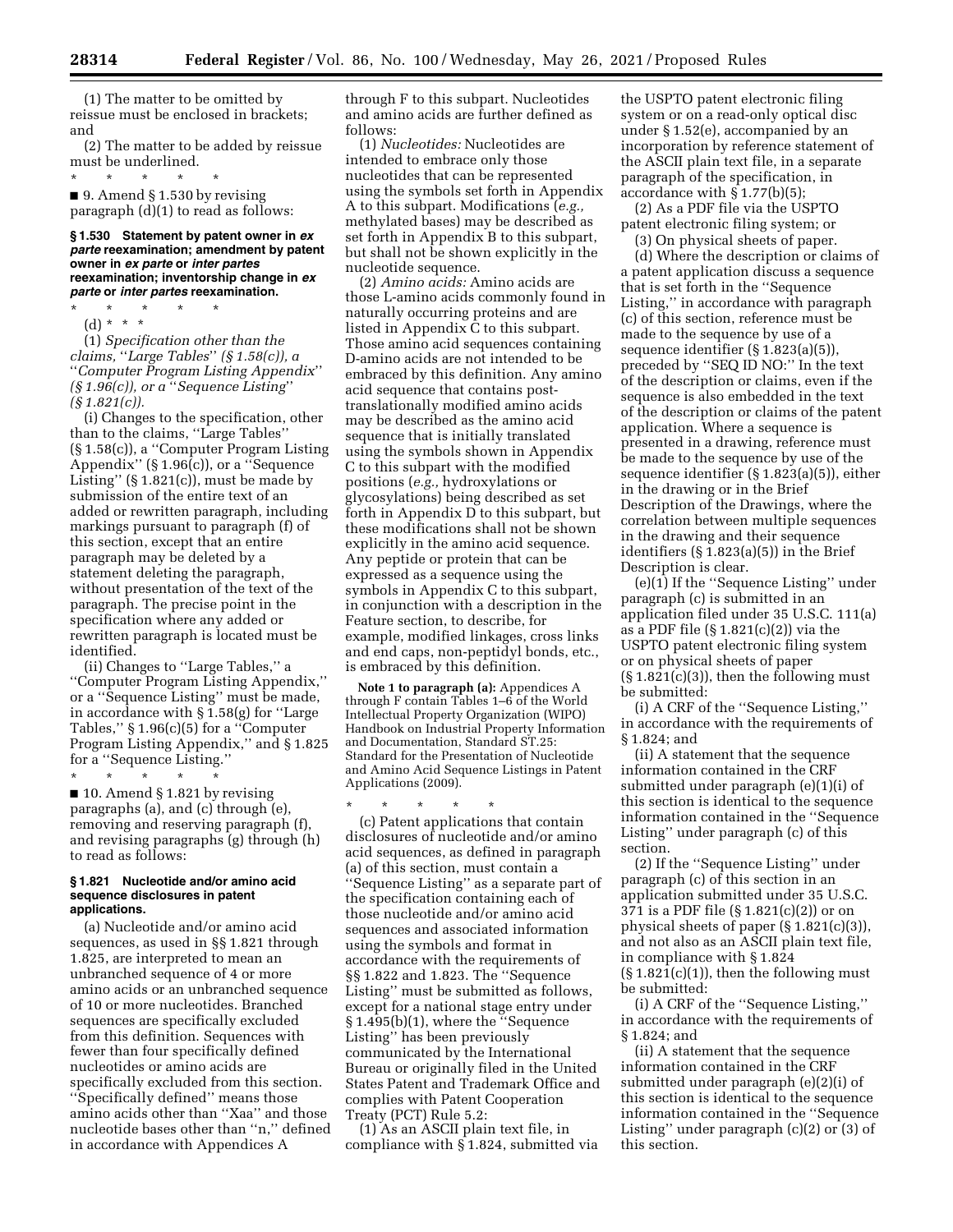(3) If a ''Sequence Listing'' in ASCII plain text format, in compliance with § 1.824, has not been submitted for an international application under the PCT, and that application contains disclosures of nucleotide and/or amino acid sequences, as defined in paragraph (a) of this section, and is to be searched by the United States International Searching Authority or examined by the United States International Preliminary Examining Authority, then the following must be submitted:

(i) A CRF of the ''Sequence Listing,'' in accordance with the requirements of § 1.824;

(ii) The late furnishing fee for providing a ''Sequence Listing'' in response to an invitation, as set forth in § 1.445(a)(5); and

(iii) A statement that the sequence information contained in the CRF, submitted under paragraph (e)(3)(i) of this section, does not go beyond the disclosure in the international application as filed, or a statement that the information recorded in the ASCII plain text file, submitted under paragraph (e)(3)(i) of this section, is identical to the sequence listing contained in the international application as filed, as applicable.

(4) The CRF may not be retained as a part of the patent application file.

(f) [Reserved]

(g) If any of the requirements of paragraphs (b) through (e) of this section are not satisfied at the time of filing under 35 U.S.C. 111(a) or at the time of entering the national stage under 35 U.S.C. 371, the applicant will be notified and given a period of time within which to comply with such requirements in order to prevent abandonment of the application. Any amendment to add or replace a ''Sequence Listing'' and CRF copy thereof in reply to a requirement under this paragraph must be submitted in accordance with the requirements of § 1.825.

(h) If any of the requirements of paragraph (e)(3) of this section are not satisfied at the time of filing an international application under the PCT, and the application is to be searched by the United States International Searching Authority or examined by the United States International Preliminary Examining Authority, the applicant may be sent a notice necessitating compliance with the requirements within a prescribed time period. Where a ''Sequence Listing'' under PCT Rule 13*ter* is provided in reply to a requirement under this paragraph, it must be accompanied by a statement that the information recorded in the ASCII plain text file under paragraph

(e)(3)(i) of this section is identical to the sequence listing contained in the international application as filed, or does not go beyond the disclosure in the international application as filed, as applicable. It must also be accompanied by the late furnishing fee, as set forth in § 1.445(a)(5). If the applicant fails to timely provide the required CRF, the United States International Searching Authority shall search only to the extent that a meaningful search can be performed without the CRF, and the United States International Preliminary Examining Authority shall examine only to the extent that a meaningful examination can be performed without the CRF.

■ 11. Amend § 1.822 by revising paragraphs (b), (c)(1), (3), (5) and (6),  $(d)(1)$ ,  $(3)$  through  $(5)$ , and  $(e)$  to read as follows:

#### **§ 1.822 Symbols and format to be used for nucleotide and/or amino acid sequence data.**

\* \* \* \* \* (b) The code for representing the nucleotide and/or amino acid sequence characters shall conform to the code set forth in Appendices A and C to this subpart. No code other than that specified in these sections shall be used in nucleotide and amino acid sequences. A modified base or modified or unusual amino acid may be presented in a given sequence as the corresponding unmodified base or amino acid if the modified base or modified or unusual amino acid is one of those listed in Appendices B and D to this subpart, and the modification is also set forth in the Feature section. Otherwise, each occurrence of a base or amino acid not appearing in Appendices A and C, shall be listed in a given sequence as ''n'' or ''Xaa,'' respectively, with further information, as appropriate, given in the Feature section, by including one or more feature keys listed in Appendices E and F to this subpart.

**Note 1 to paragraph (b):** Appendices A through F contain Tables 1–6 of the World Intellectual Property Organization (WIPO) Handbook on Industrial Property Information and Documentation, Standard ST.25: Standard for the Presentation of Nucleotide and Amino Acid Sequence Listings in Patent Applications (2009).

 $(c) * * * *$ 

(1) A nucleotide sequence shall be listed using the lowercase letter for representing the one-letter code for the nucleotide bases set forth in Appendix A to this subpart.

\* \* \* \* \* (3) The bases in the coding parts of a nucleotide sequence shall be listed as

triplets (codons). The amino acids corresponding to the codons in the coding parts of a nucleotide sequence shall be listed immediately below the corresponding codons. Where a codon spans an intron, the amino acid symbol shall be listed below the portion of the codon containing two nucleotides. \* \* \* \* \*

(5) A nucleotide sequence shall be represented, only by a single strand, in the 5 to 3 direction, from left to right.

(6) The enumeration of nucleotide bases shall start at the first base of the sequence with number 1. The enumeration shall be continuous through the whole sequence in the direction 5 to 3. The enumeration shall appear in the right margin, next to the line containing the one-letter codes for the bases, and giving the number of the last base of that line.

\* \* \* \* \*

**Note 2 to paragraph (c):** Appendices A through F contain Tables 1–6 of the World Intellectual Property Organization (WIPO) Handbook on Industrial Property Information and Documentation, Standard ST.25: Standard for the Presentation of Nucleotide and Amino Acid Sequence Listings in Patent Applications (2009).

 $(d) * * * *$ 

(1) The amino acids in a protein or peptide sequence shall be listed using the three-letter abbreviation, with the first letter as an uppercase character, as in Appendix C to this subpart.

\* \* \* \* \* (3) An amino acid sequence shall be represented in the amino to carboxy direction, from left to right, and the amino and carboxy groups shall not be represented in the sequence.

(4) The enumeration of amino acids may start at the first amino acid of the first mature protein, with the number 1. When represented, the amino acids preceding the mature protein (*e.g.,* presequences, pro-sequences, pre-prosequences and signal sequences) shall have negative numbers, counting backwards starting with the amino acid next to number 1. Otherwise, the enumeration of amino acids shall start at the first amino acid at the amino terminal as number 1, and shall appear below every 5 amino acids of the sequence. The enumeration method for amino acid sequences that is set forth in this section remains applicable for amino acid sequences that are circular in configuration, with the exception that the designation of the first amino acid of the sequence may be made at the option of the applicant.

(5) An amino acid sequence that contains internal terminator symbols (*e.g.,* "Ter," "\*," or ".," etc.) may not be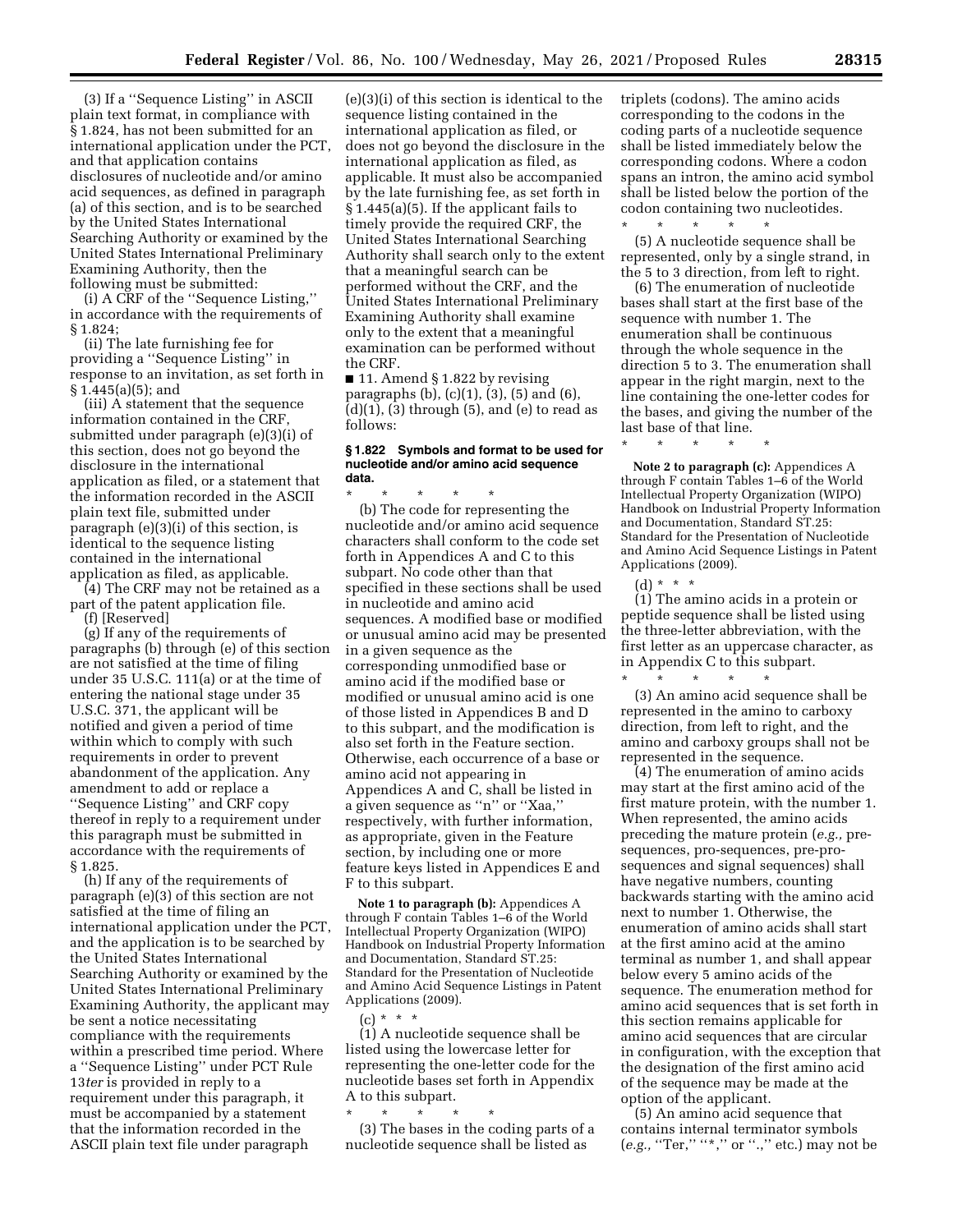represented as a single amino acid sequence but shall be represented as separate amino acid sequences.

**Note 3 to paragraph (d):** Appendices A through F contain Tables 1—6 of the World Intellectual Property Organization (WIPO) Handbook on Industrial Property Information and Documentation, Standard ST.25: Standard for the Presentation of Nucleotide and Amino Acid Sequence Listings in Patent Applications (2009).

(e) A sequence with a gap or gaps shall be represented as a plurality of separate sequences, with separate sequence identifiers (§ 1.823(a)(5)), with the number of separate sequences being equal in number to the number of continuous strings of sequence data. A sequence composed of one or more noncontiguous segments of a larger sequence or segments from different sequences shall be presented as a separate sequence.

■ 12. Revise § 1.823 to read as follows:

#### **§ 1.823 Requirements for content of a**  ''**Sequence Listing**'' **part of the specification.**

(a) The ''Sequence Listing'' must comply with the following:

(1) The order and presentation of the items of information in the ''Sequence Listing'' shall conform to the arrangement in Appendix G. The submission of those items of information designated with an ''M'' is mandatory. The submission of those items of information designated with an "O" is optional.

(2) Each item of information shall begin on a new line with the numeric identifier enclosed in angle brackets, as shown in Appendix G.

(3) Set forth numeric identifiers <110> through <170> at the beginning of the ''Sequence Listing.''

(4) Include each disclosed nucleotide and/or amino acid sequence, as defined in § 1.821(a).

(5) Assign each sequence with a separate sequence identifier, beginning with 1 and increasing sequentially by integers, and include the sequence identifier in numeric identifier <210>.

(6) Use the code ''000'' in place of the sequence where no sequence is present for a sequence identifier.

(7) Include the total number of SEQ ID NOs in numeric identifier <160>, as defined in Appendix G, whether followed by a sequence or by the code ''000.''

(8) Must not contain more than 74 characters per line.

(b)(1) Unless paragraph (b)(2) of this section applies, if the ''Sequence Listing'' required by § 1.821(c) is submitted as an ASCII plain text file via the USPTO patent electronic filing system or on a read-only optical disc, in compliance with § 1.52(e), then the specification must contain a statement in a separate paragraph (see § 1.77(b)(5)) that incorporates by reference the material in the ASCII plain text file identifying:

(i) The name of the file;

(ii) The date of creation; and

(iii) The size of the file in bytes.

(2) If the ''Sequence Listing'' required by § 1.821(c) is submitted as an ASCII plain text file via the USPTO patent electronic filing system or on a readonly optical disc, in compliance with § 1.52(e) for an international application during the international stage, then incorporation by reference of the material in the ASCII plain text file is not required.

(3) A ''Sequence Listing'' required by § 1.821(c) that is submitted as a PDF file (§ 1.821(c)(2)) via the USPTO patent electronic filing system or on physical sheets of paper  $(\S 1.821(c)(3))$ , setting forth the nucleotide and/or amino acid sequence and associated information in accordance with paragraph (a) of this section:

(i) Must begin on a new page;

(ii) Must be titled ''Sequence Listing''; (iii) Must not include material other than the ''Sequence Listing'' itself;

(iv) Must have sheets containing no more than 66 lines, with each line containing no more than 74 characters;

(v) Should have sheets numbered independently of the numbering of the remainder of the application; and

(vi) Should use a fixed-width font exclusively throughout.

■ 13. Revise § 1.824 to read as follows:

#### **§ 1.824 Form and format for a nucleotide and/or amino acid sequence submission as an ASCII plain text file.**

(a) A ''Sequence Listing'' under § 1.821(c)(1) and the CRF required by § 1.821(e) submitted as an ASCII plain text file may be created by any means, such as text editors, nucleotide/amino acid sequence editors, or other custom computer programs; however, the ASCII plain text file must conform to the following requirements:

(1) Must have the following compatibilities:

(i) Computer compatibility: PC or Mac<sup>®</sup>;

(ii) Operating system compatibility: MS–DOS®, MS-Windows®, Mac OS®, or Unix®/Linux®.

(2) Must be in ASCII plain text, where:

(i) All printable characters (including the space character) are permitted;

(ii) No nonprintable (ASCII control) characters are permitted, except ASCII CRLF or LF as line terminators.

(3) Must be named as \*.txt, where "\*"

is one character or a combination of

characters limited to upper- or lowercase letters, numbers, hyphens, and underscores and does not exceed 60 characters in total, excluding the extension. No spaces or other types of characters are permitted in the file name.

(4) Must contain no more than 74 printable characters in each line.

(5) Pagination is not permitted; the ASCII plain text file must be one continuous file, with no ''hard page break'' codes and no page numbering.

(b) The ASCII plain text file must contain a copy of a single ''Sequence Listing'' in a single file and be submitted either:

(1) Electronically via the USPTO patent electronic filing system, where the file must not exceed 100 MB, and file compression is not permitted; or

(2) On read-only optical disc(s) in compliance with § 1.52(e), where:

(i) A file that is not compressed must be contained on a single read-only optical disc;

(ii) The file may be compressed using WinZip®, 7-Zip, or Unix®/Linux® Zip;

(iii) A compressed file must not be self-extracting; and

(iv) A compressed ASCII plain text file that does not fit on a single readonly optical disc may be split into multiple file parts, in accordance with the target read-only optical disc size, and labeled in compliance with  $1.52(e)(5)(vi)$ .

■ 14. Revise § 1.825 to read as follows:

#### **§ 1.825 Amendment to add or replace a**  ''**Sequence Listing**'' **and CRF copy thereof.**

(a) Any amendment adding a ''Sequence Listing'' (§ 1.821(c)) after the application filing date must include:

(1) A ''Sequence Listing,'' in accordance with the requirements of §§ 1.821 through 1.824, submitted as:

(i) An ASCII plain text file under § 1.821(c)(1) via the USPTO patent electronic filing system or on a readonly optical disc, in compliance with § 1.52(e);

(ii) PDF file via the USPTO patent electronic filing system; or

(iii) Physical sheets of paper;

(2) A request that the amendment be made:

(i) By incorporation by reference of the material in the ASCII plain text file, in a separate paragraph of the specification, identifying the name of the file, the date of creation, and the size of the file in bytes (see § 1.77(b)(5)), for a ''Sequence Listing'' submitted under § 1.821(c)(1), except when submitted to the United States International Preliminary Examining Authority for an international application; or

(ii) By inserting, after the abstract of the disclosure, a ''Sequence Listing''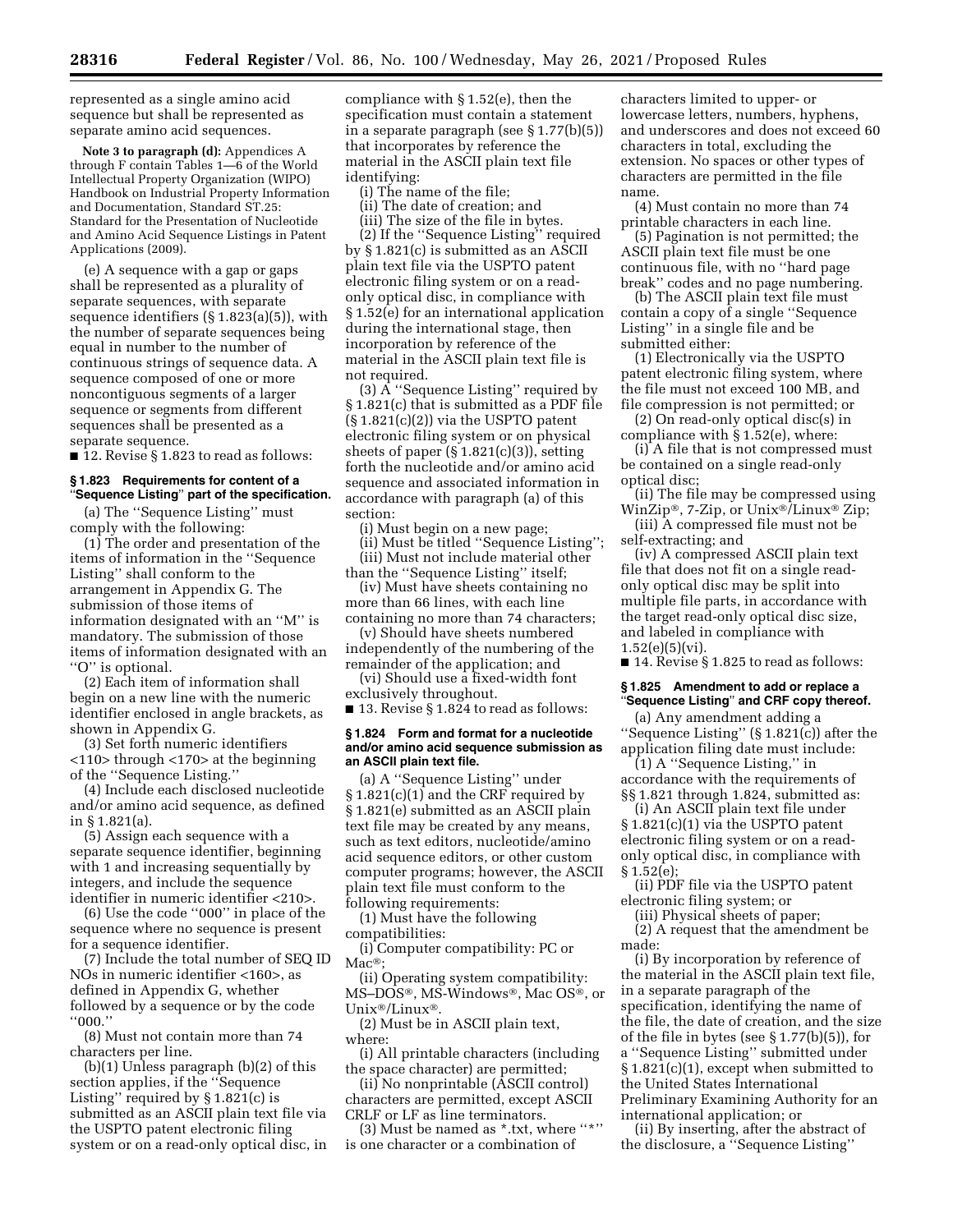submitted as a PDF file under § 1.821(c)(2) or submitted on physical sheets of paper under § 1.821(c)(3), except when submitted to the United States International Preliminary Examining Authority for an international application;

(3) A statement that indicates the basis for the amendment, with specific references to particular parts of the application (specification, claims, drawings) for all sequence data in the ''Sequence Listing'' in the application as originally filed;

(4) A statement that the ''Sequence Listing'' includes no new matter;

(5) A new or substitute CRF under § 1.821(e), if:

(i) The added ''Sequence Listing'' is submitted as a PDF file, under § 1.821(c)(2), or on physical sheets of paper, under § 1.821(c)(3); and

(ii) A CRF, under § 1.821(e), was not submitted, not compliant with § 1.824, or not the same as the ''Sequence Listing''; and

(6) A statement that the sequence information contained in the CRF is the same as the sequence information contained in the added ''Sequence Listing,'' if submitted as a PDF file, under  $\S 1.821(c)(2)$ , or on physical sheets of paper, under § 1.821(c)(3).

(b) Any amendment to a ''Sequence Listing"  $(\S 1.821(c))$  must include:

(1) A replacement ''Sequence Listing,'' in accordance with the requirements of §§ 1.821 through 1.824, submitted as:

(i) An ASCII plain text file under § 1.821(c)(1) via the USPTO patent electronic filing system, or on a readonly optical disc, in compliance with § 1.52(e), labeled as ''REPLACEMENT MM/DD/YYYY'' (with the month, day, and year of creation indicated);

(ii) A PDF file via the USPTO patent electronic filing system; or

(iii) Physical sheets of paper; (2) A request that the amendment be made:

(i) By incorporation by reference of the material in the ASCII plain text file, in a separate paragraph of the specification (replacing any prior such paragraph, as applicable) identifying the name of the file, the date of creation, and the size of the file in bytes (see § 1.77(b)(5)) for a ''Sequence Listing'' under  $\S 1.821(c)(1)$ , except when submitted to the United States International Preliminary Examining Authority for an international application; or

(ii) By placing, after the abstract of the disclosure, a ''Sequence Listing'' submitted as a PDF file, under § 1.821(c)(2), or on physical sheets of paper, under § 1.821(c)(3) (replacing any prior ''Sequence Listing,'' as applicable), except when submitted to the United States International Preliminary Examining Authority for an international application;

(3) A statement that identifies the location of all deletions, replacements, or additions to the ''Sequence Listing'';

(4) A statement that indicates the basis for the amendment, with specific references to particular parts of the application (specification, claims, drawings) as originally filed for all amended sequence data in the replacement ''Sequence Listing'';

(5) A statement that the replacement ''Sequence Listing'' includes no new matter;

(6) A new or substitute CRF under § 1.821(e) with the amendment incorporated therein, if:

(i) The replacement ''Sequence Listing'' is submitted as a PDF file, under § 1.821(c)(2), or on physical sheets of paper, under § 1.821(c)(3); and

(ii) A CRF, under § 1.821(e), was not submitted, not compliant with § 1.824, or not the same as the submitted ''Sequence Listing''; and

(7) A statement that the sequence information contained in the CRF is the same as the sequence information contained in the replacement ''Sequence Listing'' when submitted as a PDF file, under § 1.821(c)(2), or on physical sheets of paper, under § 1.821(c)(3).

(c) The specification of a complete application, filed on the application filing date, with a ''Sequence Listing'' as an ASCII plain text file, under § 1.821(c)(1), without an incorporation by reference of the material contained in the ASCII plain text file, must be amended to contain a separate paragraph incorporating by reference the material contained in the ASCII plain text file, in accordance with § 1.77(b)(5), except for international applications during the international stage or national stage.

(d) Any appropriate amendments to the ''Sequence Listing'' in a patent (*e.g.,*  by reason of reissue, reexamination, or certificate of correction) must comply with the requirements of paragraph (b) of this section.

■ 15. Redesignate the appendix to subpart G of part 1 as appendix G, add appendices A through F, and revise newly redesignated appendix G as follows:

## **Appendices A Through G of Subpart G of Part 1**

## **Appendix A: List of Nucleotides**

Source: World Intellectual Property Organization (WIPO) Handbook on Industrial Property Information and Documentation, Standard ST.25: Standard for the Presentation of Nucleotide and Amino Acid Sequence Listings in Patent Applications (2009)

| adenine.<br>a<br>guanine.                                                                                                                                                                                                                                                           |  |
|-------------------------------------------------------------------------------------------------------------------------------------------------------------------------------------------------------------------------------------------------------------------------------------|--|
| cytosine.<br>thymine.<br>uracil.<br>purine<br>pyrimidine.<br>a <i>m</i> ino.<br>keto.<br>strong interactions 3H-bonds.<br>S …………………………………………………………………<br>weak interactions 2H-bonds.<br>not a.<br>not c.<br>not g.<br>not t, not u.<br>a or g or c or t/u, unknown, or other<br>anv |  |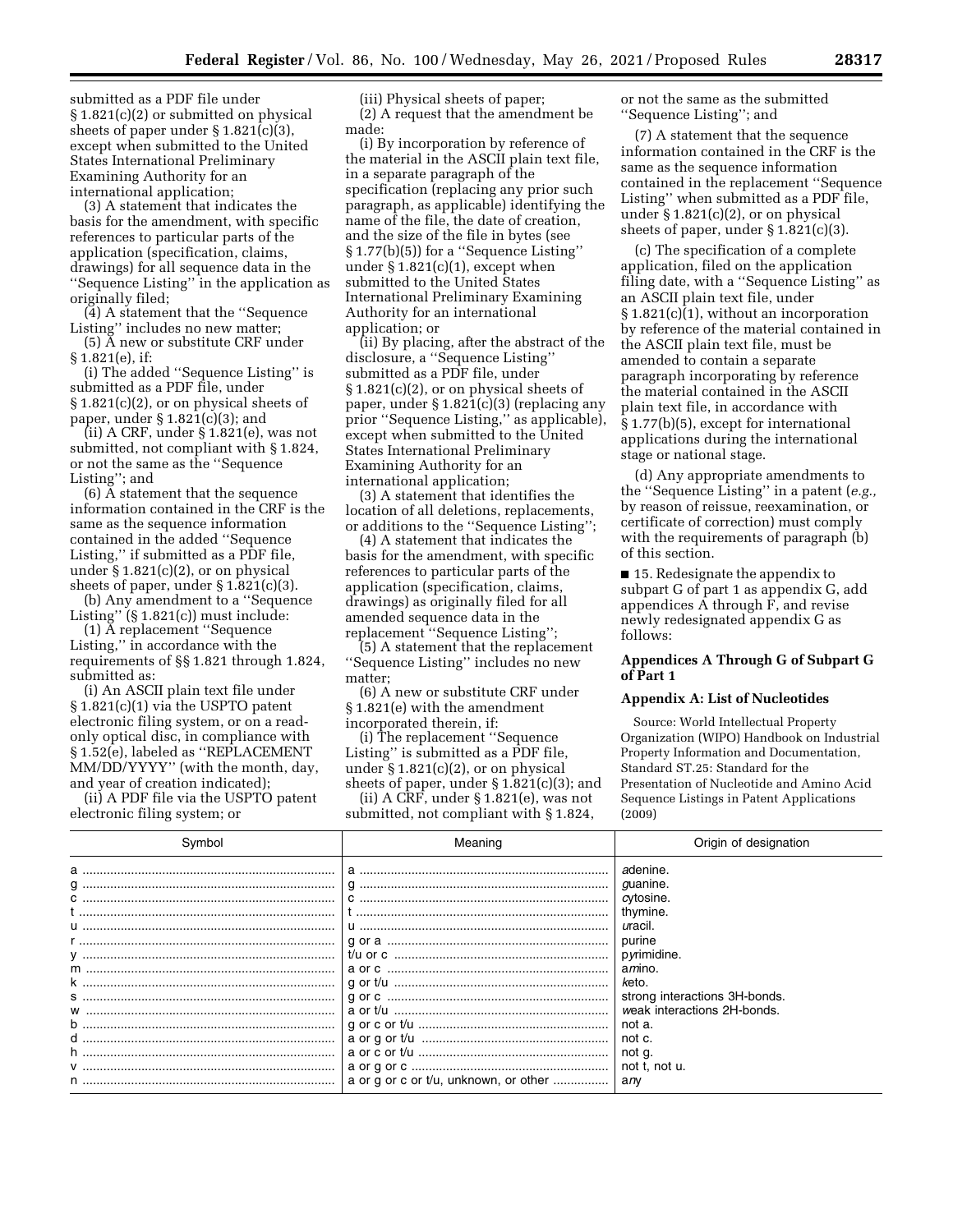## **Appendix B: List of Modified Nucleotides**

Source: World Intellectual Property Organization (WIPO) Handbook on Industrial Property Information and Documentation, Standard ST.25: Standard for the Presentation of Nucleotide and Amino Acid Sequence Listings in Patent Applications (2009)

| Symbol                | Meaning                                                                 |  |  |
|-----------------------|-------------------------------------------------------------------------|--|--|
|                       | 4-acetylcytidine.                                                       |  |  |
|                       | 5-(carboxyhydroxymethyl)uridine.                                        |  |  |
|                       | 2'-O-methylcytidine.                                                    |  |  |
|                       | 5-carboxymethylaminomethyl-2-thiouridine.                               |  |  |
|                       | 5-carboxymethylaminomethyluridine.                                      |  |  |
|                       | dihydrouridine.                                                         |  |  |
|                       | 2'-O-methylpseudouridine.                                               |  |  |
|                       | beta, D-galactosylqueuosine.                                            |  |  |
|                       | 2'-O-methylguanosine.                                                   |  |  |
|                       | inosine.                                                                |  |  |
| і6а …………………………………………… | N6-isopentenyladenosine.                                                |  |  |
|                       | 1-methyladenosine.                                                      |  |  |
|                       | 1-methylpseudouridine.                                                  |  |  |
|                       | 1-methylguanosine.                                                      |  |  |
|                       | 1-methylinosine.                                                        |  |  |
|                       | 2,2-dimethylguanosine.                                                  |  |  |
|                       | 2-methyladenosine.                                                      |  |  |
|                       | 2-methylguanosine.                                                      |  |  |
|                       | 3-methylcytidine.                                                       |  |  |
|                       | 5-methylcytidine.                                                       |  |  |
|                       | N6-methyladenosine.                                                     |  |  |
|                       | 7-methylguanosine.                                                      |  |  |
|                       | 5-methylaminomethyluridine.                                             |  |  |
|                       | 5-methoxyaminomethyl-2-thiouridine.                                     |  |  |
|                       | beta, D-mannosylqueuosine.                                              |  |  |
|                       | 5-methoxycarbonylmethyl-2-thiouridine.                                  |  |  |
|                       | 5-methoxycarbonylmethyluridine.                                         |  |  |
|                       | 5-methoxyuridine.                                                       |  |  |
|                       | 2-methylthio-N6-isopentenyladenosine.                                   |  |  |
|                       | N-((9-beta-D-ribofuranosyl-2-methylthiopurine-6-yl)carbamoyl)threonine. |  |  |
|                       | N-((9-beta-D-ribofuranosylpurine-6-yl)N-methylcarbamoyl)threonine.      |  |  |
|                       | uridine-5-oxyacetic acid-methylester.                                   |  |  |
|                       | uridine-5-oxyacetic acid.                                               |  |  |
|                       | wybutoxosine.                                                           |  |  |
|                       | pseudouridine.                                                          |  |  |
|                       | queuosine.                                                              |  |  |
|                       | 2-thiocytidine.                                                         |  |  |
|                       | 5-methyl-2-thiouridine.                                                 |  |  |
|                       | 2-thiouridine.                                                          |  |  |
|                       | 4-thiouridine.                                                          |  |  |
|                       | 5-methyluridine.                                                        |  |  |
|                       | N-((9-beta-D-ribofuranosylpurine-6-yl)-carbamoyl)threonine.             |  |  |
|                       | 2'-O-methyl-5-methyluridine.                                            |  |  |
|                       | 2'-O-methyluridine.                                                     |  |  |
|                       | wybutosine.                                                             |  |  |
|                       | 3-(3-amino-3-carboxy-propyl)uridine, (acp3)u.                           |  |  |

# **Appendix C: List of Amino Acids**

Source: World Intellectual Property Organization (WIPO) Handbook on Industrial Property Information and Documentation, Standard ST.25: Standard for the Presentation of Nucleotide and Amino Acid Sequence Listings in Patent Applications  $(2009)$ 

| Symbol   | Meaning        |  |
|----------|----------------|--|
| Ala      | Alanine.       |  |
| Cys      | Cysteine.      |  |
| Asp<br>. | Aspartic Acid. |  |
| Glu      | Glutamic Acid. |  |
| Phe      | Phenylalanine. |  |
| Gly<br>. | Glycine.       |  |
|          | Histidine.     |  |
| lle<br>. | Isoleucine.    |  |

Symbol | Meaning Lys ................. | Lysine.<br>Leu ................ | Leucine. Leu ................. | Leucine.<br>Met ................. | Methionine. Met ................. Asn ................ Asparagine. Pro ................. | Proline. Gln ................. Glutamine. Arg .................. | Arginine. Ser ................. | Serine. Thr ................. Threonine. Val ................. Valine. Trp ................. Tryptophan. Tyr .................. | Tyrosine.<br>Asx ................. | Asp or Asn. Asx .................. Glx ................. Glu or Gln. Xaa ................ unknown or other.

# **Appendix D: List of Modified and Unusual Amino Acids**

Source: World Intellectual Property Organization (WIPO) Handbook on Industrial Property Information and Documentation, Standard ST.25: Standard for the Presentation of Nucleotide and Amino Acid Sequence Listings in Patent Applications (2009)

| Symbol                 | Meaning                                                                                   |  |
|------------------------|-------------------------------------------------------------------------------------------|--|
| Aad<br>bAad<br>$h$ Ala | 2-Aminoadipic acid.<br>3-Aminoadipic acid.<br>beta-Alanine, beta-<br>Aminopropionic acid. |  |
| Ahu                    | 2-Aminobutyric acid.                                                                      |  |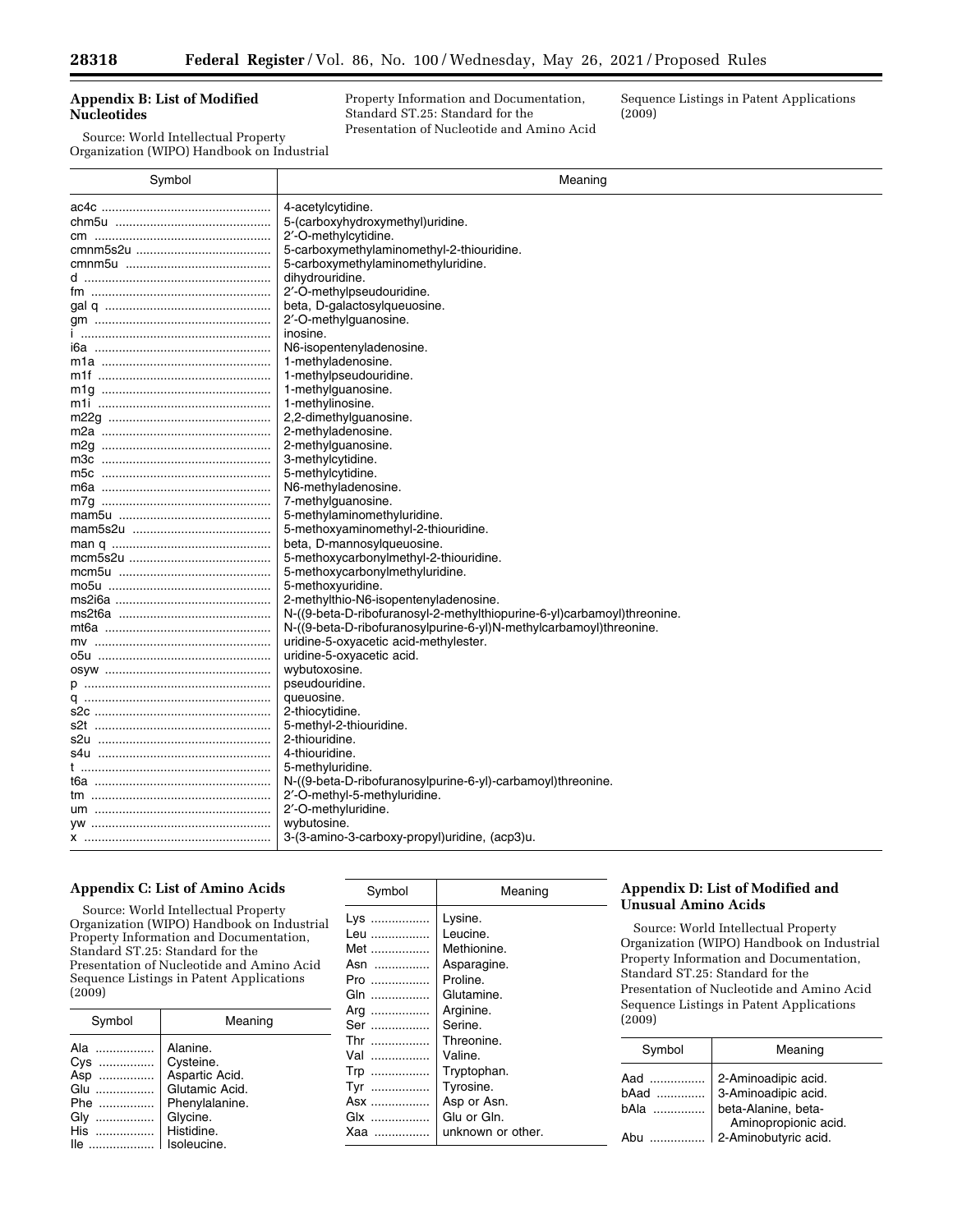| Symbol                                                                                                                                                                                                                                          |                                           | Meaning                                                                                                                                                                                                                             | Symbol                                                                                                                                                                  | Meaning                                                                                                                                                                                                                              | Symbol | Meaning                                    |
|-------------------------------------------------------------------------------------------------------------------------------------------------------------------------------------------------------------------------------------------------|-------------------------------------------|-------------------------------------------------------------------------------------------------------------------------------------------------------------------------------------------------------------------------------------|-------------------------------------------------------------------------------------------------------------------------------------------------------------------------|--------------------------------------------------------------------------------------------------------------------------------------------------------------------------------------------------------------------------------------|--------|--------------------------------------------|
| 4Abu                                                                                                                                                                                                                                            | 4-Aminobutyric acid,<br>piperidinic acid. |                                                                                                                                                                                                                                     | Hyl<br>aHyl                                                                                                                                                             | Hydroxylysine.<br>allo-Hydroxylysine.                                                                                                                                                                                                | Orn    | Ornithine.                                 |
| Acp                                                                                                                                                                                                                                             | 6-Aminocaproic acid.                      |                                                                                                                                                                                                                                     | 3Hyp                                                                                                                                                                    | 3-Hydroxyproline.                                                                                                                                                                                                                    |        | <b>Appendix E: List of Feature Keys</b>    |
| Ahe                                                                                                                                                                                                                                             | 2-Aminoheptanoic acid.                    |                                                                                                                                                                                                                                     | 4Hyp                                                                                                                                                                    | 4-Hydroxyproline.                                                                                                                                                                                                                    |        |                                            |
| Aib                                                                                                                                                                                                                                             | 2-Aminoisobutyric acid.                   |                                                                                                                                                                                                                                     | Ide                                                                                                                                                                     | Isodesmosine.                                                                                                                                                                                                                        |        | <b>Related to Nucleotide Sequences</b>     |
| bAib                                                                                                                                                                                                                                            | 3-Aminoisobutyric acid.                   |                                                                                                                                                                                                                                     | alle                                                                                                                                                                    | allo-Isoleucine.                                                                                                                                                                                                                     |        | Source: World Intellectual Property        |
| Apm                                                                                                                                                                                                                                             | 2-Aminopimelic acid.                      |                                                                                                                                                                                                                                     | MeGly                                                                                                                                                                   | N-Methylglycine, sarcosine.                                                                                                                                                                                                          |        | Organization (WIPO) Handbook on Industrial |
| Dbu                                                                                                                                                                                                                                             | 2,4 Diaminobutyric acid.<br>Desmosine.    |                                                                                                                                                                                                                                     | Melle                                                                                                                                                                   | N-Methylisoleucine.                                                                                                                                                                                                                  |        | Property Information and Documentation,    |
| Des<br>Dpm                                                                                                                                                                                                                                      | 2,2'-Diaminopimelic acid.                 |                                                                                                                                                                                                                                     | MeLys                                                                                                                                                                   | 6-N-Methyllysine.                                                                                                                                                                                                                    |        | Standard ST.25: Standard for the           |
| Dpr                                                                                                                                                                                                                                             |                                           | 2,3-Diaminopropionic acid.                                                                                                                                                                                                          | MeVal                                                                                                                                                                   | N-Methylvaline.                                                                                                                                                                                                                      |        | Presentation of Nucleotide and Amino Acid  |
| EtGly                                                                                                                                                                                                                                           | N-Ethylglycine.                           |                                                                                                                                                                                                                                     | Nva                                                                                                                                                                     | Norvaline.                                                                                                                                                                                                                           |        | Sequence Listings in Patent Applications   |
| EtAsn    N-Ethylasparagine.                                                                                                                                                                                                                     |                                           |                                                                                                                                                                                                                                     | Nie    Norleucine.                                                                                                                                                      |                                                                                                                                                                                                                                      | (2009) |                                            |
| Key                                                                                                                                                                                                                                             |                                           | Description                                                                                                                                                                                                                         |                                                                                                                                                                         |                                                                                                                                                                                                                                      |        |                                            |
|                                                                                                                                                                                                                                                 |                                           |                                                                                                                                                                                                                                     | a related individual or strain contains stable, alternative forms of the same gene, which differs from the presented<br>sequence at this location (and perhaps others). |                                                                                                                                                                                                                                      |        |                                            |
| attenuator                                                                                                                                                                                                                                      |                                           |                                                                                                                                                                                                                                     |                                                                                                                                                                         | (1) region of DNA at which regulation of termination of transcription occurs, which controls the expression of                                                                                                                       |        |                                            |
|                                                                                                                                                                                                                                                 |                                           |                                                                                                                                                                                                                                     | causes partial termination of transcription.                                                                                                                            | some bacterial operons; (2) sequence segment located between the promoter and the first structural gene that                                                                                                                         |        |                                            |
|                                                                                                                                                                                                                                                 |                                           |                                                                                                                                                                                                                                     |                                                                                                                                                                         | constant region of immunoglobulin light and heavy chains, and T-cell receptor alpha, beta, and gamma chains; in-                                                                                                                     |        |                                            |
|                                                                                                                                                                                                                                                 |                                           |                                                                                                                                                                                                                                     |                                                                                                                                                                         | cludes one or more exons depending on the particular chain.                                                                                                                                                                          |        |                                            |
| CAAT_signal                                                                                                                                                                                                                                     |                                           |                                                                                                                                                                                                                                     |                                                                                                                                                                         | CAAT box; part of a conserved sequence located about 75 bp upstream of the start point of eukaryotic tran-<br>scription units which may be involved in RNA polymerase binding; consensus=GG (C or T) CAATCT.                         |        |                                            |
|                                                                                                                                                                                                                                                 |                                           |                                                                                                                                                                                                                                     |                                                                                                                                                                         | coding sequence; sequence of nucleotides that corresponds with the sequence of amino acids in a protein (loca-                                                                                                                       |        |                                            |
|                                                                                                                                                                                                                                                 |                                           |                                                                                                                                                                                                                                     |                                                                                                                                                                         | tion includes stop codon); feature includes amino acid conceptual translation.                                                                                                                                                       |        |                                            |
|                                                                                                                                                                                                                                                 |                                           |                                                                                                                                                                                                                                     |                                                                                                                                                                         | independent determinations of the "same" sequence differ at this site or region.                                                                                                                                                     |        |                                            |
|                                                                                                                                                                                                                                                 |                                           |                                                                                                                                                                                                                                     |                                                                                                                                                                         | displacement loop; a region within mitochondrial DNA in which a short stretch of RNA is paired with one strand of<br>DNA, displacing the original partner DNA strand in this region; also used to describe the displacement of a re- |        |                                            |
|                                                                                                                                                                                                                                                 |                                           |                                                                                                                                                                                                                                     |                                                                                                                                                                         | gion of one strand of duplex DNA by a single stranded invader in the reaction catalyzed by RecA protein.                                                                                                                             |        |                                            |
| D-segment                                                                                                                                                                                                                                       |                                           |                                                                                                                                                                                                                                     |                                                                                                                                                                         | diversity segment of immunoglobulin heavy chain, and T-cell receptor beta chain.                                                                                                                                                     |        |                                            |
| enhancer                                                                                                                                                                                                                                        |                                           | a cis-acting sequence that increases the utilization of (some) eukaryotic promoters, and can function in either ori-<br>entation and in any location (upstream or downstream) relative to the promoter.                             |                                                                                                                                                                         |                                                                                                                                                                                                                                      |        |                                            |
|                                                                                                                                                                                                                                                 |                                           |                                                                                                                                                                                                                                     |                                                                                                                                                                         |                                                                                                                                                                                                                                      |        |                                            |
|                                                                                                                                                                                                                                                 |                                           | region of genome that codes for portion of spliced mRNA; may contain 5'UTR, all CDSs, and 3'UTR.<br>GC box; a conserved GC-rich region located upstream of the start point of eukaryotic transcription units which                  |                                                                                                                                                                         |                                                                                                                                                                                                                                      |        |                                            |
|                                                                                                                                                                                                                                                 |                                           | may occur in multiple copies or in either orientation; consensus=GGGCGG.                                                                                                                                                            |                                                                                                                                                                         |                                                                                                                                                                                                                                      |        |                                            |
|                                                                                                                                                                                                                                                 |                                           |                                                                                                                                                                                                                                     |                                                                                                                                                                         | region of biological interest identified as a gene and for which a name has been assigned.                                                                                                                                           |        |                                            |
|                                                                                                                                                                                                                                                 |                                           |                                                                                                                                                                                                                                     |                                                                                                                                                                         | intervening DNA; DNA which is eliminated through any of several kinds of recombination.<br>a segment of DNA that is transcribed, but removed from within the transcript by splicing together the sequences                           |        |                                            |
|                                                                                                                                                                                                                                                 |                                           | (exons) on either side of it.                                                                                                                                                                                                       |                                                                                                                                                                         |                                                                                                                                                                                                                                      |        |                                            |
| J_segment<br>joining segment of immunoglobulin light and heavy chains, and T-cell receptor alpha, beta, and gamma chains.<br>long terminal repeat, a sequence directly repeated at both ends of a defined sequence, of the sort typically found |                                           |                                                                                                                                                                                                                                     |                                                                                                                                                                         |                                                                                                                                                                                                                                      |        |                                            |
|                                                                                                                                                                                                                                                 |                                           | in retroviruses.                                                                                                                                                                                                                    |                                                                                                                                                                         |                                                                                                                                                                                                                                      |        |                                            |
| mat_peptide                                                                                                                                                                                                                                     |                                           | mature peptide or protein coding sequence; coding sequence for the mature or final peptide or protein product<br>following post-translational modification; the location does not include the stop codon (unlike the corresponding  |                                                                                                                                                                         |                                                                                                                                                                                                                                      |        |                                            |
| misc_binding                                                                                                                                                                                                                                    |                                           | CDS).<br>site in nucleic acid which covalently or non-covalently binds another moiety that cannot be described by any other                                                                                                         |                                                                                                                                                                         |                                                                                                                                                                                                                                      |        |                                            |
|                                                                                                                                                                                                                                                 |                                           | Binding key (primer_bind or protein_bind).                                                                                                                                                                                          |                                                                                                                                                                         |                                                                                                                                                                                                                                      |        |                                            |
| misc_difference                                                                                                                                                                                                                                 |                                           |                                                                                                                                                                                                                                     |                                                                                                                                                                         | feature sequence is different from that presented in the entry and cannot be described by any other Difference<br>key (conflict, unsure, old_sequence, mutation, variation, allele, or modified_base).                               |        |                                            |
| misc_feature                                                                                                                                                                                                                                    |                                           | region of biological interest which cannot be described by any other feature key; a new or rare feature.                                                                                                                            |                                                                                                                                                                         |                                                                                                                                                                                                                                      |        |                                            |
| misc_recomb                                                                                                                                                                                                                                     |                                           | site of any generalized, site-specific or replicative recombination event where there is a breakage and reunion of<br>duplex DNA that cannot be described by other recombination keys (iDNA and virion) or qualifiers of source key |                                                                                                                                                                         |                                                                                                                                                                                                                                      |        |                                            |
|                                                                                                                                                                                                                                                 |                                           |                                                                                                                                                                                                                                     | (/insertion_seq, /transposon, /proviral).                                                                                                                               |                                                                                                                                                                                                                                      |        |                                            |
| misc_RNA                                                                                                                                                                                                                                        |                                           |                                                                                                                                                                                                                                     |                                                                                                                                                                         | any transcript or RNA product that cannot be defined by other RNA keys (prim_transcript, precursor_RNA,                                                                                                                              |        |                                            |
|                                                                                                                                                                                                                                                 |                                           |                                                                                                                                                                                                                                     |                                                                                                                                                                         | mRNA, 5'clip, 3'clip, 5'UTR, 3'UTR, exon, CDS, sig_peptide, transit_peptide, mat_peptide, intron, polyA_site,                                                                                                                        |        |                                            |
|                                                                                                                                                                                                                                                 |                                           |                                                                                                                                                                                                                                     | rRNA, tRNA, scRNA, and snRNA).                                                                                                                                          | any region containing a signal controlling or altering gene function or expression that cannot be described by                                                                                                                       |        |                                            |
|                                                                                                                                                                                                                                                 |                                           |                                                                                                                                                                                                                                     |                                                                                                                                                                         | other Signal keys (promoter, CAAT_signal, TATA_signal, -35_signal, -10_signal, GC_signal, RBS, polyA_sig-                                                                                                                            |        |                                            |
|                                                                                                                                                                                                                                                 |                                           |                                                                                                                                                                                                                                     |                                                                                                                                                                         | nal, enhancer, attenuator, terminator, and rep_origin).                                                                                                                                                                              |        |                                            |
| misc structure                                                                                                                                                                                                                                  |                                           |                                                                                                                                                                                                                                     |                                                                                                                                                                         | any secondary or tertiary structure or conformation that cannot be described by other Structure keys (stem_loop                                                                                                                      |        |                                            |
|                                                                                                                                                                                                                                                 |                                           | and D-loop).                                                                                                                                                                                                                        |                                                                                                                                                                         |                                                                                                                                                                                                                                      |        |                                            |
| modified_base                                                                                                                                                                                                                                   |                                           |                                                                                                                                                                                                                                     | the mod_base qualifier value).                                                                                                                                          | the indicated nucleotide is a modified nucleotide and should be substituted for by the indicated molecule (given in                                                                                                                  |        |                                            |
|                                                                                                                                                                                                                                                 |                                           |                                                                                                                                                                                                                                     |                                                                                                                                                                         | messenger RNA; includes 5' untranslated region (5'UTR), coding sequences (CDS, exon) and 3' untranslated re-                                                                                                                         |        |                                            |
|                                                                                                                                                                                                                                                 |                                           | gion $(3'UTR)$ .                                                                                                                                                                                                                    |                                                                                                                                                                         |                                                                                                                                                                                                                                      |        |                                            |
| mutation                                                                                                                                                                                                                                        |                                           |                                                                                                                                                                                                                                     |                                                                                                                                                                         | a related strain has an abrupt, inheritable change in the sequence at this location.                                                                                                                                                 |        |                                            |
| N_region                                                                                                                                                                                                                                        |                                           |                                                                                                                                                                                                                                     |                                                                                                                                                                         | extra nucleotides inserted between rearranged immunoglobulin segments.                                                                                                                                                               |        |                                            |
| old_sequence<br>polyA_signal                                                                                                                                                                                                                    |                                           |                                                                                                                                                                                                                                     |                                                                                                                                                                         | the presented sequence revises a previous version of the sequence at this location.<br>recognition region necessary for endonuclease cleavage of an RNA transcript that is followed by polyadenylation;                              |        |                                            |
|                                                                                                                                                                                                                                                 |                                           | consensus=AATAAA.                                                                                                                                                                                                                   |                                                                                                                                                                         |                                                                                                                                                                                                                                      |        |                                            |

polyA\_site ............................. site on an RNA transcript to which will be added adenine residues by post-transcriptional polyadenylation.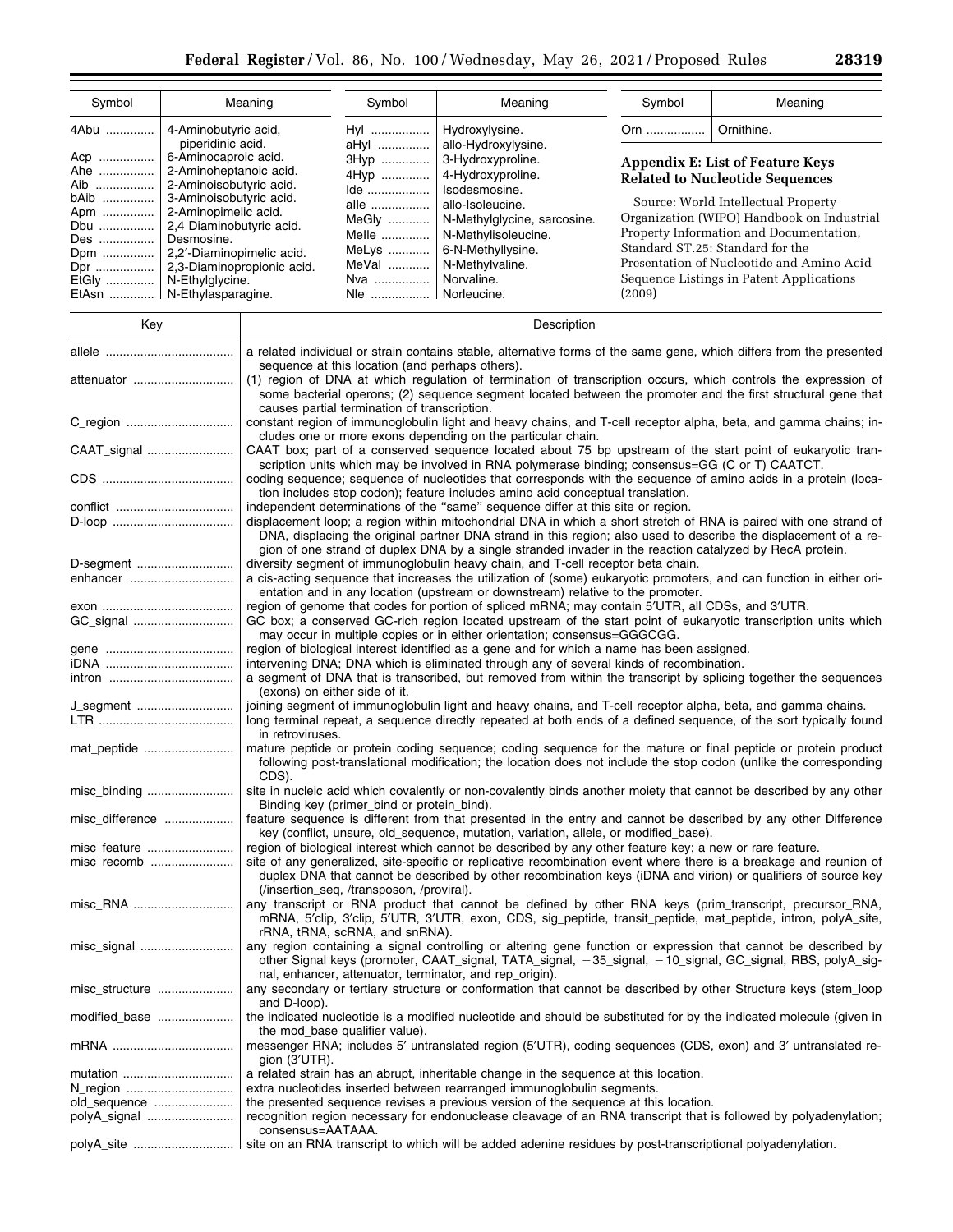| Key             | Description                                                                                                                                                                                                                                                               |
|-----------------|---------------------------------------------------------------------------------------------------------------------------------------------------------------------------------------------------------------------------------------------------------------------------|
| precursor_RNA   | any RNA species that is not yet the mature RNA product; may include 5' clipped region (5'clip), 5' untranslated<br>region (5'UTR), coding sequences (CDS, exon), intervening sequences (intron), 3' untranslated region (3'UTR),<br>and 3' clipped region (3'clip).       |
| prim_transcript | primary (initial, unprocessed) transcript; includes 5' clipped region (5'clip), 5' untranslated region (5'UTR), coding<br>sequences (CDS, exon), intervening sequences (intron), 3' untranslated region (3'UTR), and 3' clipped region<br>$(3^{\prime}$ clip).            |
| primer_bind     | non-covalent primer binding site for initiation of replication, transcription, or reverse transcription; includes site(s)<br>for synthetic, for example, PCR primer elements.                                                                                             |
| promoter        | region on a DNA molecule involved in RNA polymerase binding to initiate transcription.                                                                                                                                                                                    |
| protein_bind    | non-covalent protein binding site on nucleic acid.                                                                                                                                                                                                                        |
| repeat_region   | ribosome binding site.<br>region of genome containing repeating units.                                                                                                                                                                                                    |
| repeat_unit     | single repeat element.                                                                                                                                                                                                                                                    |
| rep_origin      | origin of replication; starting site for duplication of nucleic acid to give two identical copies.                                                                                                                                                                        |
|                 | mature ribosomal RNA; the RNA component of the ribonucleoprotein particle (ribosome) which assembles amino                                                                                                                                                                |
|                 | acids into proteins.                                                                                                                                                                                                                                                      |
| S_region        | switch region of immunoglobulin heavy chains; involved in the rearrangement of heavy chain DNA leading to the<br>expression of a different immunoglobulin class from the same B-cell.                                                                                     |
| satellite       | many tandem repeats (identical or related) of a short basic repeating unit; many have a base composition or<br>other property different from the genome average that allows them to be separated from the bulk (main band)<br>genomic DNA.                                |
| scRNA           | small cytoplasmic RNA; any one of several small cytoplasmic RNA molecules present in the cytoplasm and<br>(sometimes) nucleus of a eukaryote.                                                                                                                             |
| sig_peptide     | signal peptide coding sequence; coding sequence for an N-terminal domain of a secreted protein; this domain is<br>involved in attaching nascent polypeptide to the membrane; leader sequence.                                                                             |
| snRNA           | small nuclear RNA; any one of many small RNA species confined to the nucleus; several of the snRNAs are in-<br>volved in splicing or other RNA processing reactions.                                                                                                      |
|                 | identifies the biological source of the specified span of the sequence; this key is mandatory; every entry will have,<br>as a minimum, a single source key spanning the entire sequence; more than one source key per sequence is<br>permissible.                         |
| stem_loop       | hairpin; a double-helical region formed by base-pairing between adjacent (inverted) complementary sequences in<br>a single strand of RNA or DNA.                                                                                                                          |
|                 | Sequence Tagged Site; short, single-copy DNA sequence that characterizes a mapping landmark on the genome<br>and can be detected by PCR; a region of the genome can be mapped by determining the order of a series of<br>STSs.                                            |
| TATA_signal     | TATA box; Goldberg-Hogness box; a conserved AT-rich septamer found about 25 bp before the start point of<br>each eukaryotic RNA polymerase II transcript unit which may be involved in positioning the enzyme for correct<br>initiation; consensus=TATA(A or T)A(A or T). |
| terminator      | sequence of DNA located either at the end of the transcript or adjacent to a promoter region that causes RNA<br>polymerase to terminate transcription; may also be site of binding of repressor protein.                                                                  |
| transit_peptide | transit peptide coding sequence; coding sequence for an N-terminal domain of a nuclear-encoded organellar pro-<br>tein; this domain is involved in post-translational import of the protein into the organelle.                                                           |
|                 | mature transfer RNA, a small RNA molecule (75–85 bases long) that mediates the translation of a nucleic acid<br>sequence into an amino acid sequence.                                                                                                                     |
| unsure          | author is unsure of exact sequence in this region.                                                                                                                                                                                                                        |
| V_region        | variable region of immunoglobulin light and heavy chains, and T-cell receptor alpha, beta, and gamma chains;<br>codes for the variable amino terminal portion; can be made up from V_segments, D_segments, N_regions, and                                                 |
| V_segment       | J_segments.<br>variable segment of immunoglobulin light and heavy chains, and T-cell receptor alpha, beta, and gamma chains;<br>codes for most of the variable region (V_region) and the last few amino acids of the leader peptide.                                      |
|                 | a related strain contains stable mutations from the same gene (for example, RFLPs, polymorphisms, etc.) which<br>differ from the presented sequence at this location (and possibly others).                                                                               |
|                 | 3'-most region of a precursor transcript that is clipped off during processing.                                                                                                                                                                                           |
|                 | region at the 3' end of a mature transcript (following the stop codon) that is not translated into a protein.                                                                                                                                                             |
|                 | 5'-most region of a precursor transcript that is clipped off during processing.                                                                                                                                                                                           |
|                 | region at the 5' end of a mature transcript (preceding the initiation codon) that is not translated into a protein.                                                                                                                                                       |
|                 | pribnow box; a conserved region about 10 bp upstream of the start point of bacterial transcription units which<br>may be involved in binding RNA polymerase; consensus=TAtAaT.                                                                                            |
|                 | a conserved hexamer about 35 bp upstream of the start point of bacterial transcription units; consensus=TTGACa<br>[ ] or TGTTGACA [ ].                                                                                                                                    |

## **Appendix F: List of Feature Keys Related to Protein Sequences**

Property Information and Documentation, Standard ST.25: Standard for the Presentation of Nucleotide and Amino Acid Sequence Listings in Patent Applications (2009)

Source: World Intellectual Property Organization (WIPO) Handbook on Industrial

| Kev            | Description                                                          |
|----------------|----------------------------------------------------------------------|
| CONFLICT       | different papers report differing sequences.                         |
| <b>VARIANT</b> | authors report that sequence variants exist.                         |
| VARSPLIC.      | I description of sequence variants produced by alternative splicing. |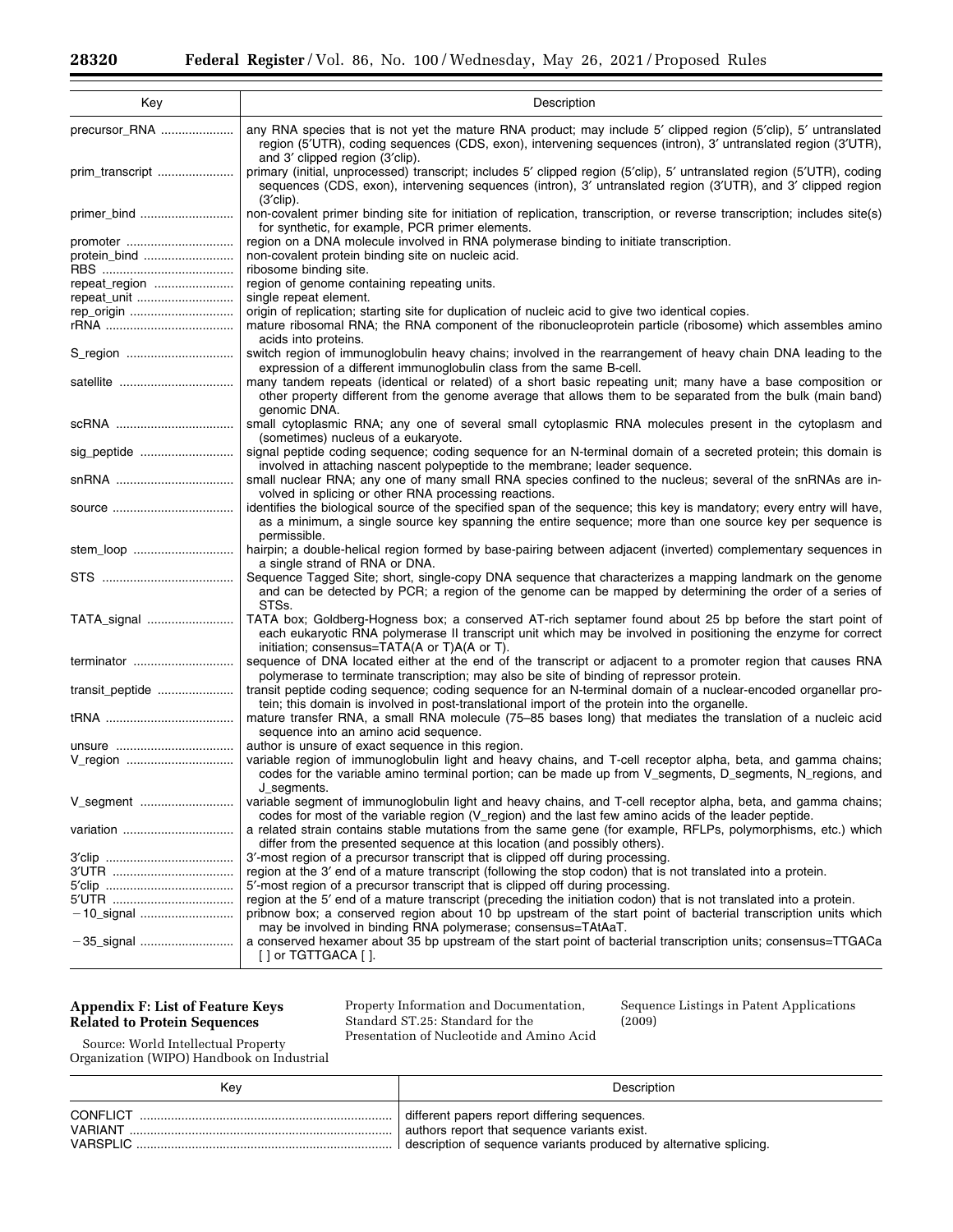| იიიი |  |
|------|--|
| 20J4 |  |

▀

| Key                                      | Description                                                                                                                           |  |
|------------------------------------------|---------------------------------------------------------------------------------------------------------------------------------------|--|
|                                          | site which has been experimentally altered.                                                                                           |  |
|                                          | post-translational modification of a residue.                                                                                         |  |
|                                          | N-terminal or other.                                                                                                                  |  |
|                                          | generally at the C-terminal of a mature active peptide.                                                                               |  |
|                                          | undetermined N- or C-terminal blocking group.                                                                                         |  |
|                                          | of the N-terminal methionine.                                                                                                         |  |
| GAMMA-CARBOXYGLUTAMIC ACID HYDROXYLATION | of asparagine, aspartic acid, proline, or lysine.                                                                                     |  |
|                                          | generally of lysine or arginine.                                                                                                      |  |
|                                          |                                                                                                                                       |  |
|                                          | of serine, threonine, tyrosine, aspartic acid or histidine.<br>N-terminal glutamate which has formed an internal cyclic lactam.       |  |
|                                          | generally of tyrosine.                                                                                                                |  |
|                                          | covalent binding of a lipidic moiety.                                                                                                 |  |
|                                          | myristate group attached through an amide bond to the N-terminal glycine residue of                                                   |  |
|                                          | the mature form of a protein or to an internal lysine residue.                                                                        |  |
|                                          | palmitate group attached through a thioether bond to a cysteine residue or through<br>an ester bond to a serine or threonine residue. |  |
|                                          | farnesyl group attached through a thioether bond to a cysteine residue.                                                               |  |
|                                          | geranyl-geranyl group attached through a thioether bond to a cysteine residue.                                                        |  |
|                                          | glycosyl-phosphatidylinositol (GPI) group linked to the alpha-carboxyl group of the C-                                                |  |
|                                          | terminal residue of the mature form of a protein.                                                                                     |  |
|                                          | N-terminal cysteine of the mature form of a prokaryotic lipoprotein with an amide-                                                    |  |
|                                          | linked fatty acid and a glyceryl group to which two fatty acids are linked by ester                                                   |  |
|                                          | linkages.                                                                                                                             |  |
|                                          | disulfide bond; the 'FROM' and 'TO' endpoints represent the two residues which are                                                    |  |
|                                          | linked by an intra-chain disulfide bond; if the 'FROM' and 'TO' endpoints are iden-                                                   |  |
|                                          | tical, the disulfide bond is an interchain one and the description field indicates the                                                |  |
|                                          | nature of the cross-link.                                                                                                             |  |
|                                          | thiolester bond; the 'FROM' and 'TO' endpoints represent the two residues which are                                                   |  |
|                                          | linked by the thiolester bond.                                                                                                        |  |
|                                          | thioether bond; the 'FROM' and 'TO' endpoints represent the two residues which are                                                    |  |
|                                          | linked by the thioether bond.                                                                                                         |  |
|                                          | glycosylation site; the nature of the carbohydrate (if known) is given in the descrip-                                                |  |
|                                          | tion field.                                                                                                                           |  |
|                                          | binding site for a metal ion; the description field indicates the nature of the metal.                                                |  |
|                                          | binding site for any chemical group (co-enzyme, prosthetic group, etc.); the chemical                                                 |  |
|                                          | nature of the group is given in the description field.                                                                                |  |
|                                          | extent of a signal sequence (prepeptide).                                                                                             |  |
|                                          | extent of a transit peptide (mitochondrial, chloroplastic, or for a microbody).                                                       |  |
|                                          | extent of a propeptide.                                                                                                               |  |
|                                          | extent of a polypeptide chain in the mature protein.                                                                                  |  |
|                                          | extent of a released active peptide.                                                                                                  |  |
|                                          | extent of a domain of interest on the sequence; the nature of that domain is given in                                                 |  |
|                                          | the description field.                                                                                                                |  |
|                                          | extent of a calcium-binding region.                                                                                                   |  |
|                                          | extent of a DNA-binding region.                                                                                                       |  |
|                                          | extent of a nucleotide phosphate binding region; the nature of the nucleotide phos-                                                   |  |
|                                          | phate is indicated in the description field.                                                                                          |  |
| <b>TRANSMEM</b>                          | extent of a transmembrane region.                                                                                                     |  |
|                                          | extent of a zinc finger region.                                                                                                       |  |
|                                          | extent of a similarity with another protein sequence; precise information, relative to                                                |  |
|                                          | that sequence, is given in the description field.                                                                                     |  |
|                                          | extent of an internal sequence repetition.                                                                                            |  |
|                                          | secondary structure: Helices, for example, Alpha-helix, 3(10) helix, or Pi-helix.                                                     |  |
|                                          | secondary structure: Beta-strand, for example, Hydrogen bonded beta-strand, or                                                        |  |
|                                          | Residue in an isolated beta-bridge.                                                                                                   |  |
|                                          | secondary structure Turns, for example, H-bonded turn (3-turn, 4-turn, or 5-turn).                                                    |  |
|                                          | amino acid(s) involved in the activity of an enzyme.                                                                                  |  |
|                                          | any other interesting site on the sequence.                                                                                           |  |
|                                          | the sequence is known to start with an initiator methionine.                                                                          |  |
|                                          | the residue at an extremity of the sequence is not the terminal residue; if applied to                                                |  |
|                                          | position 1, this signifies that the first position is not the N-terminus of the complete                                              |  |
|                                          | molecule; if applied to the last position, it signifies that this position is not the C-                                              |  |
|                                          | terminus of the complete molecule; there is no description field for this key.                                                        |  |
|                                          | non consecutive residues; indicates that two residues in a sequence are not con-                                                      |  |
|                                          | secutive and that there are a number of unsequenced residues between them.                                                            |  |
|                                          | uncertainties in the sequence; used to describe region(s) of a sequence for which                                                     |  |
|                                          | the authors are unsure about the sequence assignment.                                                                                 |  |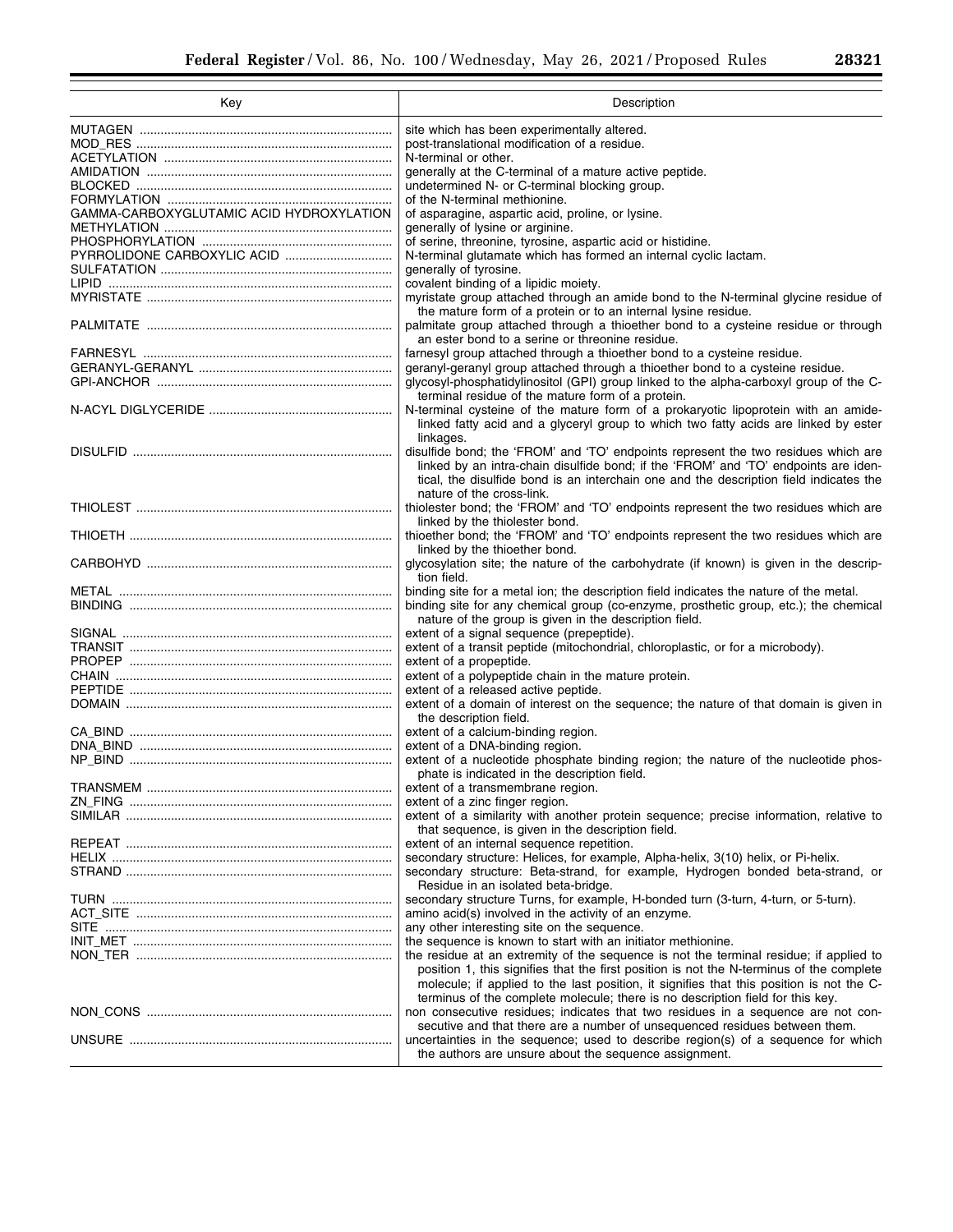# **Appendix G: Numeric Identifiers**

| Numeric<br>identifier                  | Definition                                                                    | Comments and format                                                                                                                                                                                                                                                                     | Mandatory (M) or<br>optional (O)                                                                                                                                                                                                             |
|----------------------------------------|-------------------------------------------------------------------------------|-----------------------------------------------------------------------------------------------------------------------------------------------------------------------------------------------------------------------------------------------------------------------------------------|----------------------------------------------------------------------------------------------------------------------------------------------------------------------------------------------------------------------------------------------|
| <110> ………                              |                                                                               | If Applicant is inventor, then preferably max. of 10<br>names; one name per line; preferable format: Sur-<br>name, Other Names and/or Initials.                                                                                                                                         | М.                                                                                                                                                                                                                                           |
| <120> ………<br><130>                     | File Reference                                                                |                                                                                                                                                                                                                                                                                         | М.<br>M when filed prior to assignment or                                                                                                                                                                                                    |
| <140><br>-141><br><150>                | Current Application Number<br>Current Filing Date<br>Prior Application Number | Specify as: US 09/999,999 or PCT/US09/99999<br>Specify as: US 09/999,999 or PCT/US09/99999                                                                                                                                                                                              | appl. number.<br>M, if available.<br>M, if available.<br>M, if applicable include priority doc-<br>uments under 35 U.S.C. 119 and<br>120.                                                                                                    |
| $<151$<br>$<160$ $<$ $\ldots$<br><170> | Prior Application Filing Date<br>Number of SEQ ID NOs                         | Count includes total number of SEQ ID NOs<br>Name of software used to create the "Sequence List-                                                                                                                                                                                        | M, if applicable.<br>M.<br>O.                                                                                                                                                                                                                |
| <210>                                  |                                                                               | ing.".<br>Response shall be an integer representing the SEQ<br>ID NO shown.                                                                                                                                                                                                             | M.                                                                                                                                                                                                                                           |
| <211>                                  |                                                                               | Respond with an integer expressing the number of<br>bases or amino acid residues.                                                                                                                                                                                                       | М.                                                                                                                                                                                                                                           |
|                                        |                                                                               | Whether presented sequence molecule is DNA, RNA,<br>or PRT (protein). If a nucleotide sequence contains<br>both DNA and RNA fragments, the type shall be<br>"DNA." In addition, the combined DNA/RNA mol-<br>ecule shall be further described in the <220> to<br><223> feature section. | М.                                                                                                                                                                                                                                           |
| <213>                                  |                                                                               | Scientific name, i.e. Genus/species, Unknown or Arti-<br>ficial Sequence. In addition, the "Unknown" or "Ar-<br>tificial Sequence" organisms shall be further de-<br>scribed in the <220> to <223> feature section.                                                                     | М.                                                                                                                                                                                                                                           |
| <220>                                  |                                                                               | Leave blank after <220>. <221-223> provide for a<br>description of points of biological significance in the<br>sequence.                                                                                                                                                                | M, under the following conditions: if<br>"n," "Xaa," or a modified or un-<br>usual L-amino acid or modified<br>base was used in a sequence; if<br>ORGANISM is "Artificial Se-<br>quence" or "Unknown"; if mol-<br>ecule is combined DNA/RNA. |
|                                        |                                                                               | Provide appropriate identifier for feature, from WIPO<br>Standard ST.25 (2009), Appendices E and F to<br>this subpart.                                                                                                                                                                  | M, under the following conditions: if<br>"n," "Xaa," or a modified or un-<br>usual L-amino acid or modified<br>base was used in a sequence.                                                                                                  |
| $<222>$                                |                                                                               | Specify location within sequence; where appropriate,<br>state number of first and last bases/amino acids in<br>feature.                                                                                                                                                                 | M, under the following conditions: if<br>"n," "Xaa," or a modified or un-<br>usual L-amino acid or modified<br>base was used in a sequence.                                                                                                  |
| <223>                                  |                                                                               | Other relevant information; four lines maximum                                                                                                                                                                                                                                          | M, under the following conditions: if<br>"n," "Xaa," or a modified or un-<br>usual L-amino acid or modified<br>base was used in a sequence; if<br>ORGANISM is "Artificial Se-<br>quence" or "Unknown"; if mol-<br>ecule is combined DNA/RNA. |
| <300><br>$<$ 301>                      | Publication Information                                                       | Preferably max. of 10 named authors of publication;<br>specify one name per line; preferable format: Sur-<br>name, Other Names and/or Initials.                                                                                                                                         | O.<br>O.                                                                                                                                                                                                                                     |
| $<$ 302>                               | Title …………………………………………                                                        |                                                                                                                                                                                                                                                                                         | O.                                                                                                                                                                                                                                           |
| $<$ 303>                               |                                                                               |                                                                                                                                                                                                                                                                                         | O.                                                                                                                                                                                                                                           |
| <304><br><305>                         |                                                                               |                                                                                                                                                                                                                                                                                         | O.<br>O.                                                                                                                                                                                                                                     |
| <306>                                  |                                                                               |                                                                                                                                                                                                                                                                                         | O.                                                                                                                                                                                                                                           |
| <307>                                  |                                                                               | Journal date on which data published; specify as                                                                                                                                                                                                                                        | O.                                                                                                                                                                                                                                           |
| <308>                                  | Database Accession Number                                                     | yyyy-mm-dd, MMM-yyyy or Season-yyyy.<br>Accession number assigned by database, including<br>database name.                                                                                                                                                                              | O.                                                                                                                                                                                                                                           |
| $<$ 309>                               | Database Entry Date                                                           | Date of entry in database; specify as yyyy-mm-dd or<br>MMM-yyyy.                                                                                                                                                                                                                        | O.                                                                                                                                                                                                                                           |
| $<$ 310>                               | Patent Document Number                                                        | Document number; for patent-type citations only.<br>Specify as, for example, US 09/999,999.                                                                                                                                                                                             | O.                                                                                                                                                                                                                                           |
| $<$ 311>                               |                                                                               | Document filing date, for patent-type citations only;<br>specify as yyyy-mm-dd.                                                                                                                                                                                                         | O.                                                                                                                                                                                                                                           |